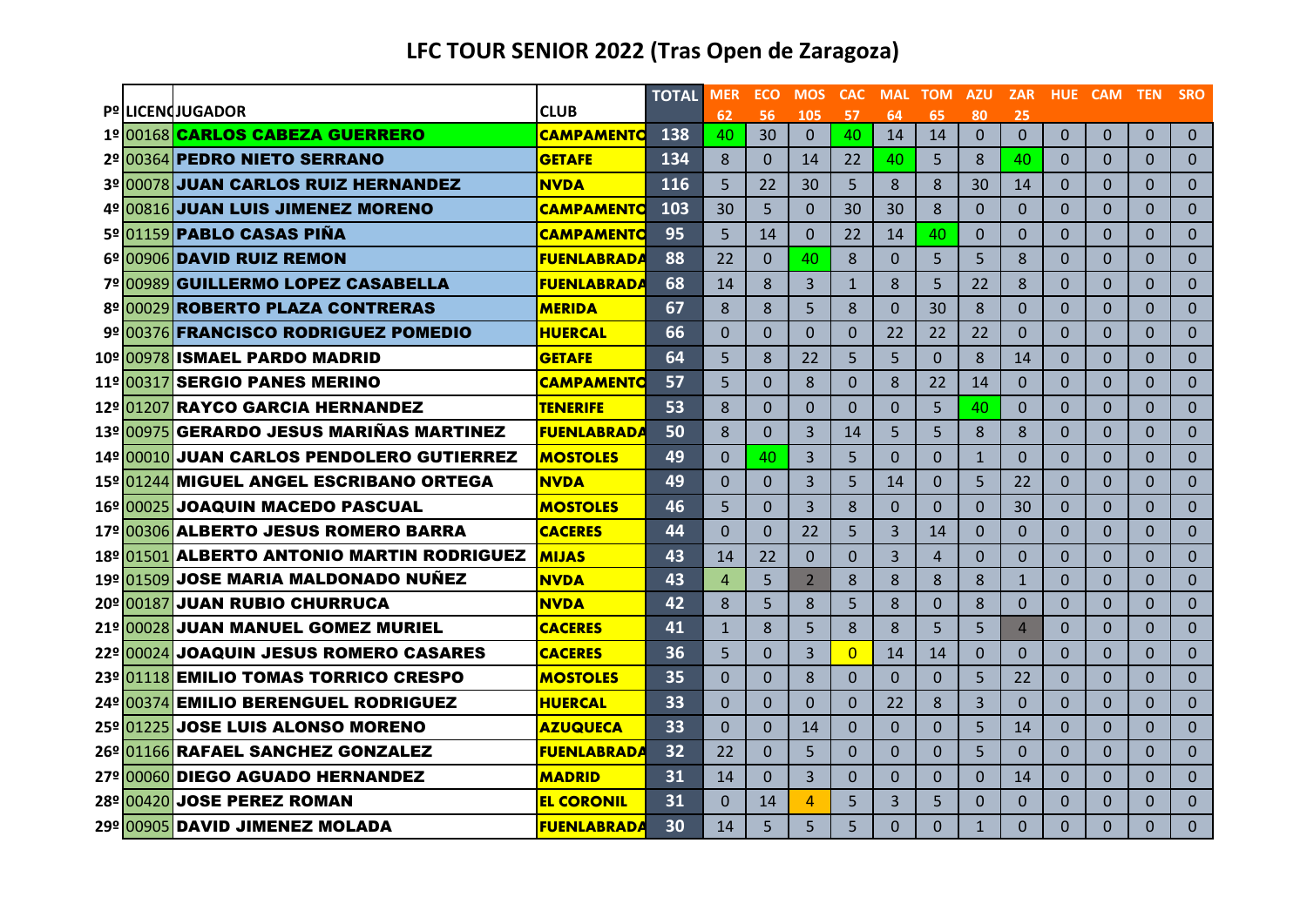|  | 30º 00832 CHRISTOPHER RAMIREZ GUERRERO           | <b>EL CORONIL</b>  | 29 | 8            | $\mathbf{8}$   | $\overline{3}$ | $\Omega$     | 5            | $\overline{5}$ | $\Omega$       | $\Omega$       | $\Omega$       | $\Omega$     | $\Omega$       | $\Omega$       |
|--|--------------------------------------------------|--------------------|----|--------------|----------------|----------------|--------------|--------------|----------------|----------------|----------------|----------------|--------------|----------------|----------------|
|  | 31º 01029 DAVID MARTIN GONZALEZ                  | <b>MOSTOLES</b>    | 29 | $\mathbf{1}$ | 8              | 3              | $\mathbf{1}$ | 5            | $\Omega$       | 3              | 8              | $\Omega$       | $\Omega$     | $\Omega$       | $\Omega$       |
|  | 32º 01422 SALVADOR MARTIN ESCAÑO                 | <b>HUERCAL</b>     | 29 | 5.           | $\overline{5}$ | 5              | 5            | 5.           | $\overline{3}$ | $\mathbf{1}$   | $\Omega$       | $\Omega$       | $\Omega$     | $\Omega$       | $\Omega$       |
|  | 33º 00936 AGUSTIN CORTES PAVON                   | <b>CACERES</b>     | 26 | 0            | $\Omega$       | $\overline{0}$ | 8            | $\Omega$     | 14             | $\overline{4}$ | $\overline{0}$ | $\Omega$       | $\Omega$     | 0              | $\Omega$       |
|  | 34º 01005 ALEJANDRO MOLINA RODRIGUEZ             | <b>SAN ROQUE</b>   | 26 | 8            | 5              | $\Omega$       | 8            | 5            | $\mathbf{0}$   | $\Omega$       | 0              | $\Omega$       | $\mathbf{0}$ | 0              | $\mathbf{0}$   |
|  | 35º 00026 JOAQUIN SILVERIO MACEDO MORALES        | <b>CACERES</b>     | 25 | 5            | $\Omega$       | 3              | 14           | 0            | 3              | $\Omega$       | 0              | $\Omega$       | $\Omega$     | 0              | $\Omega$       |
|  | 36º 00831 CRISTIAN GARCIA VELAZQUEZ              | <b>EL CORONIL</b>  | 24 | 5            | $\mathbf{1}$   | $\overline{0}$ | 5            | 8            | 5              | $\Omega$       | 0              | $\Omega$       | $\Omega$     | $\Omega$       | $\Omega$       |
|  | 37º 01427 HECTOR BARRUTIA VAZQUEZ                | <b>MOSTOLES</b>    | 23 | $\mathbf{1}$ | $\Omega$       | 8              | $\Omega$     | $\Omega$     | $\Omega$       | 14             | 0              | $\Omega$       | $\Omega$     | 0              | $\Omega$       |
|  | 38º 01194 RICARDO CARBONERO JIMENEZ              | <b>FUENLABRADA</b> | 23 | 3            | $\Omega$       | 3              | $\mathbf{1}$ | $\Omega$     | 5              | 3              | 8              | $\Omega$       | $\Omega$     | $\overline{0}$ | $\Omega$       |
|  | 39º 00838 JOSE ANTONIO VALLE PARRILLA            | <b>EL CORONIL</b>  | 22 | $\Omega$     | 14             | $\Omega$       | $\Omega$     | $\Omega$     | 8              | $\Omega$       | $\Omega$       | $\Omega$       | $\Omega$     | 0              | $\mathbf{0}$   |
|  | 40º 01007 JOSE MIGUEL MOLINA COCA                | <b>SAN ROQUE</b>   | 18 | 5            | 5              | $\Omega$       | 5            | 3            | $\Omega$       | $\Omega$       | $\overline{0}$ | $\Omega$       | $\Omega$     | $\Omega$       | $\Omega$       |
|  | 41º 00907 FRANCISCO JAVIER MIRANDA SANCHEZ       | <b>ALCALA</b>      | 17 | $\Omega$     | $\mathbf{0}$   | $\overline{3}$ | $\mathbf{0}$ | $\Omega$     | $\Omega$       | 14             | $\overline{0}$ | $\overline{0}$ | $\mathbf{0}$ | $\Omega$       | $\overline{0}$ |
|  | 42º 00240 ROBERTO SANCHEZ BERMUDEZ               | <b>MERIDA</b>      | 17 | 3            | $\Omega$       | $\Omega$       | 14           | $\Omega$     | $\Omega$       | $\Omega$       | $\overline{0}$ | $\overline{0}$ | $\mathbf{0}$ | 0              | $\mathbf{0}$   |
|  | 43º 00343 EUSEBIO CALLEJA MORENO                 | <b>GETAFE</b>      | 16 | $\Omega$     | $\Omega$       | 3              | 5            | 5            | $\Omega$       | 3              | $\Omega$       | $\Omega$       | $\Omega$     | 0              | $\Omega$       |
|  | 44º 01510 JOSE LUIS FERNANDEZ MENDEZ DE ANDENVDA |                    | 15 | $\mathbf{1}$ | $\Omega$       | 5              | $\Omega$     | $\mathbf{1}$ | 8              | $\Omega$       | 0              | $\Omega$       | $\Omega$     | 0              | $\Omega$       |
|  | 45º 00167 ANGEL RUIZ GUERRERO                    | <b>CAMPAMENTO</b>  | 15 | $\mathbf{1}$ | $\mathbf{1}$   | $\Omega$       | 5            | $\mathbf{8}$ | $\Omega$       | $\Omega$       | $\Omega$       | $\Omega$       | $\Omega$     | $\Omega$       | $\mathbf{0}$   |
|  | 46º 00068 JAVIER HERNANDEZ CANO                  | <b>MADRID</b>      | 14 | 0            | $\Omega$       | 14             | $\Omega$     | $\Omega$     | $\Omega$       | $\Omega$       | $\Omega$       | $\Omega$       | $\Omega$     | 0              | $\Omega$       |
|  | * 00094 RICARDO REY SOBRINO                      | <b>MADRID</b>      | 14 | $\Omega$     | $\Omega$       | 14             | $\mathbf{0}$ | $\Omega$     | $\Omega$       | $\Omega$       | 0              | $\Omega$       | $\Omega$     | 0              | $\mathbf{0}$   |
|  | 48º 01082 RAFAEL FUENTES COBOS                   | <b>AZUQUECA</b>    | 14 | 0            | $\Omega$       | $\Omega$       | $\Omega$     | 0            | $\Omega$       | 14             | 0              | $\Omega$       | $\Omega$     | 0              | $\Omega$       |
|  | 49º 00839 MOISES SANCHEZ BERNAL                  | <b>EL CORONIL</b>  | 14 | $\Omega$     | 14             | 0              | $\Omega$     | $\Omega$     | $\Omega$       | $\Omega$       | 0              | $\Omega$       | $\Omega$     | 0              | $\Omega$       |
|  | 50º 01033 MANUEL RODRIGUEZ LERENA                | <b>FUENLABRADA</b> | 14 | 8            | $\Omega$       | 5              | $\Omega$     | $\Omega$     | $\Omega$       | $\mathbf{1}$   | 0              | $\Omega$       | $\Omega$     | 0              | $\Omega$       |
|  | 51º 01312 JAVIER SANZ MARTIN                     | <b>NVDA</b>        | 14 | $\Omega$     | $\Omega$       | 5              | $\Omega$     | $\Omega$     | $\Omega$       | $\mathbf{1}$   | 8              | $\Omega$       | $\Omega$     | 0              | $\mathbf{0}$   |
|  | 52º 00964 JOSE ANTONIO LEON ROSADO               | <b>MOSTOLES</b>    | 13 | $\Omega$     | $\Omega$       | 8              | $\Omega$     | $\Omega$     | $\Omega$       | 5              | $\Omega$       | $\Omega$       | $\Omega$     | 0              | $\Omega$       |
|  | 53º 00088 MIGUEL ANGEL FERNANDEZ GONZALEZ        | <b>GETAFE</b>      | 13 | $\Omega$     | $\Omega$       | 5              | $\Omega$     | $\Omega$     | $\Omega$       | 8              | $\Omega$       | $\Omega$       | $\Omega$     | 0              | $\Omega$       |
|  | 54º 00582 ALEJANDRO BONILLO RUMI                 | <b>HUERCAL</b>     | 13 | $\Omega$     | $\Omega$       | $\Omega$       | $\Omega$     | $\Omega$     | 8              | 5              | $\Omega$       | $\Omega$       | $\Omega$     | $\Omega$       | $\Omega$       |
|  | 55º 01041 SERGIO MARTIN LOZANO                   | <b>NVDA</b>        | 13 | 3            | $\mathbf{1}$   | $\mathbf{1}$   | $\mathbf{1}$ | 5            | $\mathbf{1}$   | $\mathbf{1}$   | $\Omega$       | $\Omega$       | $\Omega$     | $\Omega$       | $\Omega$       |
|  | 56º 01221 ANDRES MOZOS MOYA                      | <b>AZUQUECA</b>    | 12 | $\Omega$     | $\Omega$       | $\mathbf{1}$   | $\Omega$     | $\Omega$     | $\Omega$       | $\overline{3}$ | 8              | $\Omega$       | $\Omega$     | $\Omega$       | $\mathbf{0}$   |
|  | 57º 01352 GAEL BARRERA ROS                       | <b>EL CORONIL</b>  | 12 | $\Omega$     | 5              | $\Omega$       | 4            | $\Omega$     | $\overline{3}$ | $\Omega$       | $\Omega$       | $\Omega$       | $\Omega$     | 0              | $\Omega$       |
|  | 58º 00471 DOMINGO VALLEJO FILLOLA                | <b>AZUQUECA</b>    | 11 | $\Omega$     | $\Omega$       | 3              | $\Omega$     | $\Omega$     | $\Omega$       | 8              | 0              | $\Omega$       | $\Omega$     | $\Omega$       | $\Omega$       |
|  | 59º 00379 JOSE FRANCISCO BONILLO RUMI            | <b>HUERCAL</b>     | 11 | $\Omega$     | $\Omega$       | $\Omega$       | $\Omega$     | $\Omega$     | 8              | 3              | $\Omega$       | $\Omega$       | $\Omega$     | 0              | $\Omega$       |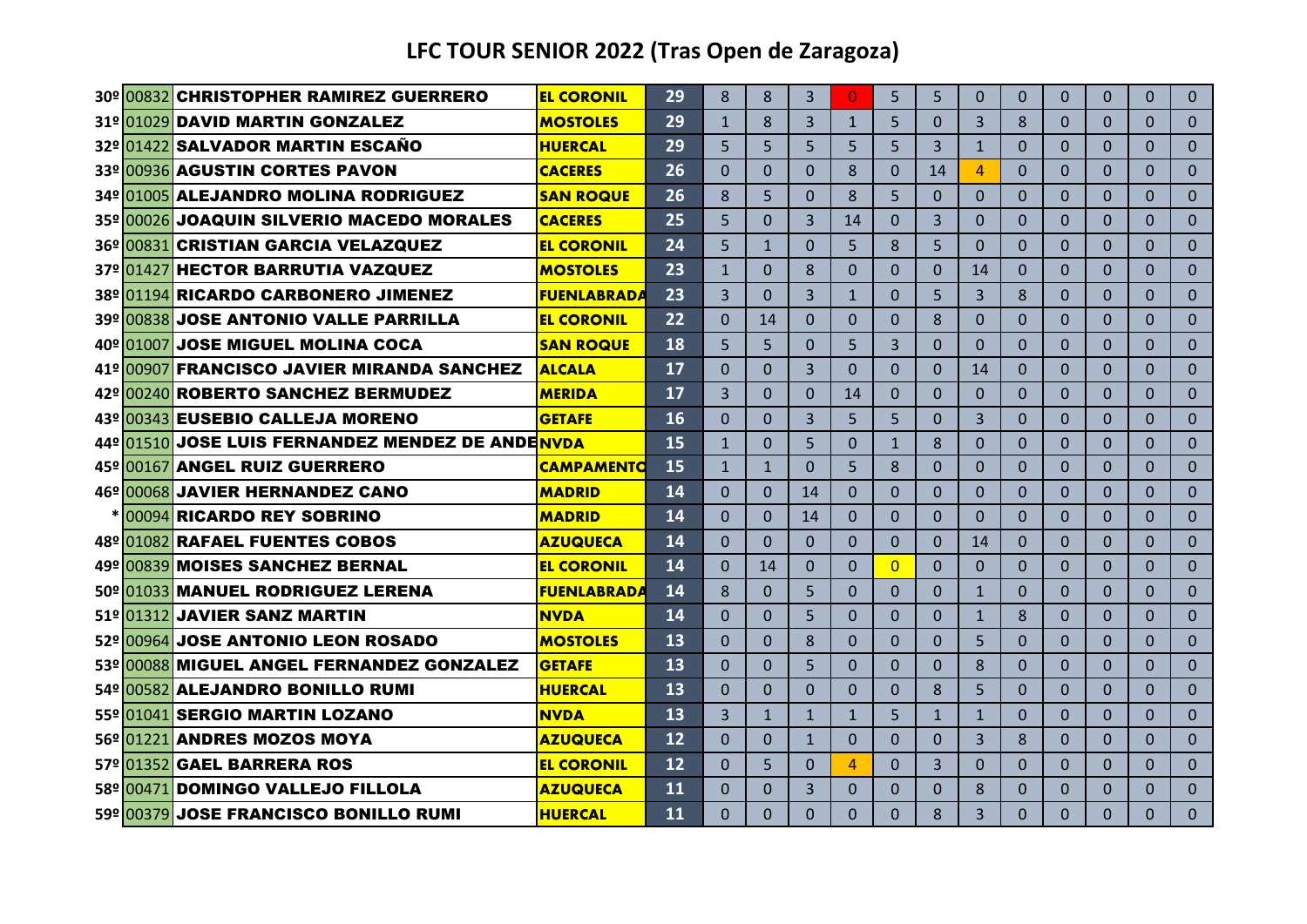| 60º 01359 DAVID GONZALEZ SANTOS            | <b>MIJAS</b>       | 11                      | $\mathbf{1}$   | $\mathbf{1}$ | $\overline{3}$ | $\Omega$       | $\boldsymbol{\Lambda}$ | $\mathbf{1}$   | $\mathbf{1}$ | $\Omega$       | $\Omega$       | $\Omega$     | $\Omega$ | $\Omega$     |
|--------------------------------------------|--------------------|-------------------------|----------------|--------------|----------------|----------------|------------------------|----------------|--------------|----------------|----------------|--------------|----------|--------------|
| 61º 00097 SERGIO RODRIGUEZ SANCHEZ         | <b>ALCALA</b>      | 10                      | $\Omega$       | $\Omega$     | 5              | $\Omega$       | $\Omega$               | $\Omega$       | 5            | $\Omega$       | $\Omega$       | $\Omega$     | 0        | $\Omega$     |
| * 01508 FERNANDO SANCHEZ GONZALEZ          | <b>NVDA</b>        | 10                      | $\mathbf{0}$   | $\Omega$     | 5              | $\Omega$       | $\Omega$               | $\Omega$       | 5            | $\Omega$       | $\Omega$       | $\Omega$     | $\Omega$ | $\mathbf{0}$ |
| 63º 00928 CARLOS BERENGUEL RODRIGUEZ       | <b>HUERCAL</b>     | 10                      | $\Omega$       | $\Omega$     | $\Omega$       | $\Omega$       | 5                      | 5              | $\Omega$     | $\Omega$       | $\Omega$       | $\Omega$     | 0        | $\Omega$     |
| *1012581HUGO SANCHEZ RUIZ                  | <b>SAN ROQUE</b>   | 10                      | $\Omega$       | $\Omega$     | $\Omega$       | $\Omega$       | 5                      | 5              | $\Omega$     | $\Omega$       | $\Omega$       | $\Omega$     | $\Omega$ | $\Omega$     |
| 65º 00020 ANGEL MANUEL RUIZ CARRASCO       | <b>MERIDA</b>      | 10                      | 5              | $\Omega$     | $\Omega$       | $\Omega$       | $\Omega$               | 5              | $\Omega$     | $\Omega$       | $\Omega$       | $\Omega$     | $\Omega$ | $\Omega$     |
| 66º 01239 OSCAR MANZANO PEREZ              | <b>GETAFE</b>      | 10                      | $\mathbf{1}$   | $\Omega$     | 3              | 5              | $\overline{0}$         | $\Omega$       | $\mathbf{1}$ | $\Omega$       | $\Omega$       | $\Omega$     | 0        | $\Omega$     |
| 67º 00371 SERGIO LARA DEL VALLE            | <b>EL CORONIL</b>  | 9                       | $\Omega$       | $\mathbf{8}$ | $\Omega$       | $\Omega$       | $\Omega$               | $\mathbf{1}$   | $\Omega$     | $\Omega$       | $\Omega$       | $\Omega$     | $\Omega$ | $\Omega$     |
| 68º 00902 CARLOS AITOR BRONCANO MAESO      | <b>ALCALA</b>      | 9                       | $\Omega$       | $\Omega$     | 3              | $\mathbf{1}$   | $\overline{0}$         | $\Omega$       | 5            | $\Omega$       | $\overline{0}$ | $\Omega$     | $\Omega$ | $\mathbf{0}$ |
| 69º 01028 DANIEL RIVERA VARGAS             | <b>FUENLABRADA</b> | 9                       | $\mathbf{0}$   | 5            | 3              | $\overline{0}$ | $\overline{0}$         | $\overline{0}$ | $\mathbf{1}$ | $\overline{0}$ | $\overline{0}$ | $\mathbf{0}$ | $\Omega$ | $\mathbf{0}$ |
| 70º 00417 JOSE CARLOS BARRERA DOMINGUEZ    | <b>EL CORONIL</b>  | 9                       | $\Omega$       | 5            | $\mathbf{1}$   | $\Omega$       | $\overline{0}$         | $\overline{3}$ | $\Omega$     | $\Omega$       | $\Omega$       | $\Omega$     | 0        | $\Omega$     |
| 71º 00104 JORGE ANGEL GARCIA DE GEA        | <b>VALLADOLID</b>  | 8                       | $\Omega$       | $\Omega$     | 8              | $\Omega$       | $\Omega$               | $\Omega$       | $\Omega$     | $\Omega$       | $\Omega$       | $\Omega$     | $\Omega$ | $\mathbf{0}$ |
| *100269 RAFAEL VEGA RAMOS                  | <b>MADRID</b>      | 8                       | $\Omega$       | $\Omega$     | 8              | $\Omega$       | $\Omega$               | $\Omega$       | $\Omega$     | $\Omega$       | $\Omega$       | $\Omega$     | $\Omega$ | $\Omega$     |
| <u>*1005691LUIS JAVIER GONZALEZ GARCIA</u> | <b>MADRID</b>      | 8                       | $\Omega$       | $\Omega$     | 8              | $\Omega$       | $\Omega$               | $\Omega$       | $\Omega$     | $\Omega$       | $\Omega$       | $\Omega$     | $\Omega$ | $\mathbf{0}$ |
| 74º 01227 JUAN ANTONIO ALVAREZ JARA        | <b>CACERES</b>     | 8                       | $\Omega$       | $\Omega$     | $\Omega$       | 8              | $\Omega$               | $\Omega$       | $\Omega$     | $\Omega$       | $\Omega$       | $\Omega$     | 0        | $\Omega$     |
| 75º 00406 ADRIAN PEREZ GARCIA              | <b>EL CORONIL</b>  | 8                       | $\Omega$       | 8            | $\Omega$       | $\Omega$       | $\Omega$               | $\Omega$       | $\Omega$     | $\Omega$       | $\Omega$       | $\Omega$     | $\Omega$ | $\mathbf{0}$ |
| 76º 00047 ROBERTO ARQUIMBAU SOLER          | <b>CASTELLON</b>   | 8                       | $\Omega$       | $\Omega$     | $\overline{0}$ | $\Omega$       | $\Omega$               | 0              | $\Omega$     | 8              | $\Omega$       | $\Omega$     | 0        | $\Omega$     |
| 77º 00806 FERNANDO GARCIA CORDERA          | <b>VALLADOLID</b>  | 8                       | $\Omega$       | $\Omega$     | 3              | $\Omega$       | $\Omega$               | $\Omega$       | 5            | $\Omega$       | $\Omega$       | $\Omega$     | 0        | $\mathbf{0}$ |
| *01072GONZALO MUÑOZ CASTILLO               | <b>GETAFE</b>      | 8                       | $\Omega$       | $\Omega$     | 3              | $\Omega$       | $\Omega$               | 0              | 5            | $\Omega$       | $\Omega$       | $\Omega$     | 0        | $\Omega$     |
| 79º 00021 DAVID GOMEZ SANCHEZ              | <b>CACERES</b>     | 8                       | $\overline{3}$ | $\Omega$     | 0              | 5              | $\Omega$               | $\Omega$       | $\Omega$     | $\Omega$       | $\Omega$       | $\Omega$     | 0        | $\Omega$     |
| 80º 01327 ROBERTO PLAZA SANCHO             | <b>MERIDA</b>      | 8                       | $\Omega$       | $\mathbf{1}$ | $\Omega$       | $\overline{2}$ | $\Omega$               | 5              | $\Omega$     | $\Omega$       | $\Omega$       | $\Omega$     | 0        | $\Omega$     |
| 81º 00945 JUAN LUIS JIMENEZ AGUILERA       | <b>CAMPAMENTO</b>  | 8                       | $\mathbf{1}$   | $\mathbf{1}$ | $\Omega$       | $\mathbf{1}$   | 5                      | $\Omega$       | $\Omega$     | $\Omega$       | $\Omega$       | $\Omega$     | $\Omega$ | $\Omega$     |
| 82º 00890 ALEJANDRO BARRADO PLAZA          | <b>MERIDA</b>      | 8                       | $\mathbf{1}$   | $\mathbf{1}$ | $\mathbf{1}$   | $\mathbf{1}$   | $\Omega$               | 3              | $\mathbf{1}$ | $\Omega$       | $\Omega$       | $\Omega$     | $\Omega$ | $\Omega$     |
| 83º 01078 SERGIO PLANTE RIVA               | <b>ZARAGOZA</b>    | 7                       | $\mathbf{1}$   | $\Omega$     | 5              | $\Omega$       | $\Omega$               | $\Omega$       | $\Omega$     | $\mathbf{1}$   | $\Omega$       | $\Omega$     | $\Omega$ | $\Omega$     |
| 84º 01234 DANIEL MANZANO NUÑEZ             | <b>GETAFE</b>      | $\overline{7}$          | 3              | $\Omega$     | 3              | $\mathbf{1}$   | $\Omega$               | $\Omega$       | $\Omega$     | $\Omega$       | $\Omega$       | $\Omega$     | $\Omega$ | $\Omega$     |
| 85º 01273 MIGUEL RAMOS CORRALES            | <b>TOMARES</b>     | $\overline{7}$          | $\Omega$       | $\mathbf{1}$ | $\Omega$       | $\Omega$       | 3                      | 3              | $\Omega$     | $\Omega$       | $\Omega$       | $\Omega$     | $\Omega$ | $\Omega$     |
| 86º 01415 ANTONIO PARDO JIMENEZ            | <b>MIJAS</b>       | $\overline{7}$          | $\mathbf{1}$   | $\mathbf{1}$ | $\mathbf{1}$   | $\Omega$       | $\overline{3}$         | $\mathbf{1}$   | $\Omega$     | $\overline{0}$ | $\Omega$       | $\Omega$     | $\Omega$ | $\mathbf{0}$ |
| 87º 00544 PATRICIA PLAZA SANCHO            | <b>MERIDA</b>      | $\overline{\mathbf{z}}$ | $\overline{3}$ | $\mathbf{1}$ | $\Omega$       | $\mathbf{1}$   | $\Omega$               | $\mathbf{1}$   | $\mathbf{1}$ | $\Omega$       | $\Omega$       | $\Omega$     | 0        | $\Omega$     |
| 88º 01369 CARLOS GARRIDO VELAYOS           | <b>ALCALA</b>      | 6                       | $\mathbf{1}$   | $\Omega$     | $\Omega$       | $\Omega$       | $\Omega$               | $\Omega$       | 5            | $\Omega$       | $\Omega$       | $\Omega$     | $\Omega$ | $\Omega$     |
| 89º 01391 RAFAEL VALLE PARRILLA            | <b>EL CORONIL</b>  | 6                       | $\Omega$       | $\mathbf{1}$ | $\Omega$       | $\Omega$       | $\Omega$               | 5.             | $\Omega$     | $\Omega$       | $\Omega$       | $\Omega$     | 0        | $\Omega$     |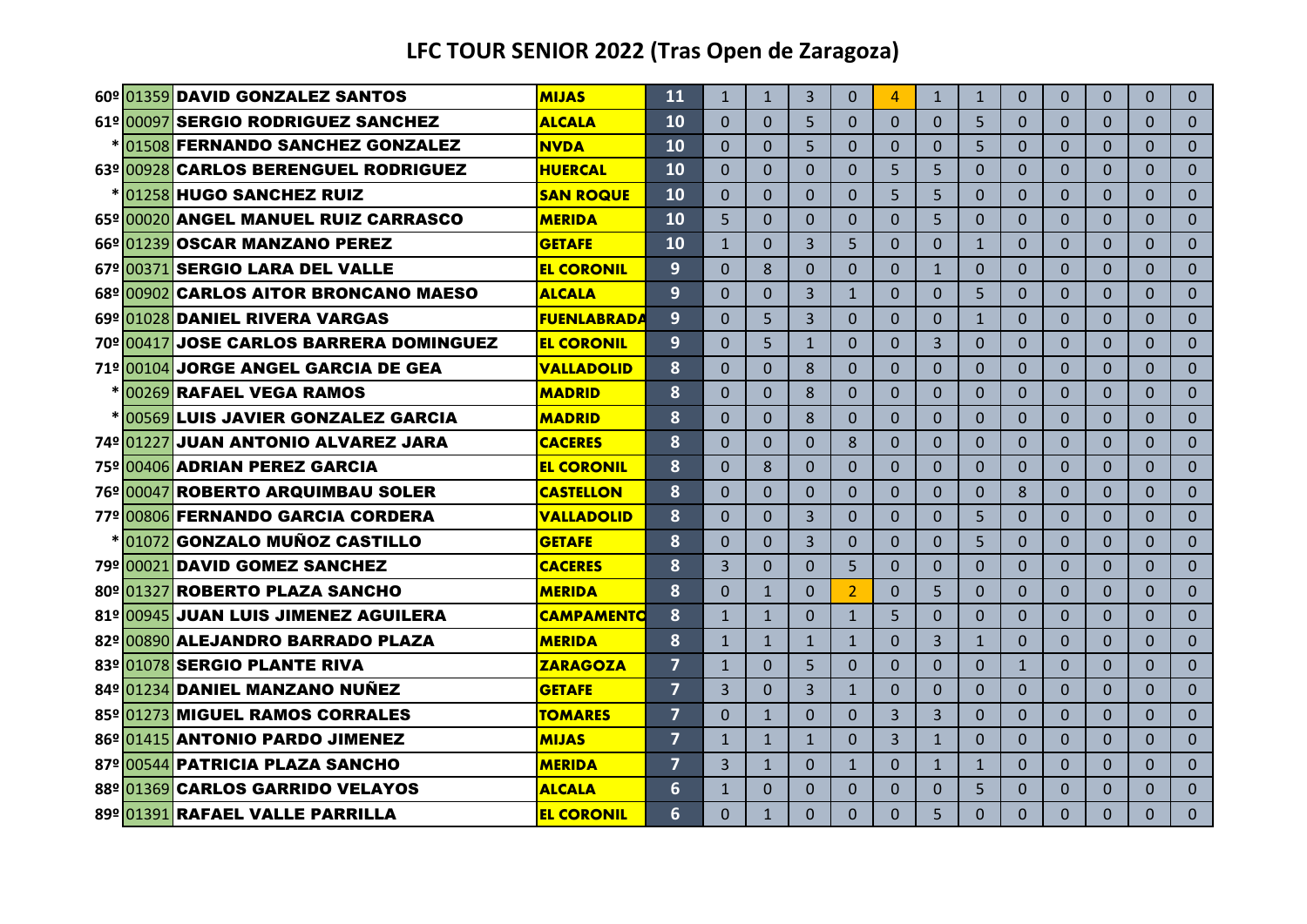|  | 90º 00798 JUAN RAMON IMBERNON GARCIA       | <b>ALMERIA</b>     | 6                       | $\Omega$ | $\mathbf{1}$ | $\Omega$       | $\Omega$     | 5            | $\Omega$       | $\Omega$       | $\Omega$     | $\Omega$     | $\Omega$       | $\Omega$ | $\mathbf{0}$   |
|--|--------------------------------------------|--------------------|-------------------------|----------|--------------|----------------|--------------|--------------|----------------|----------------|--------------|--------------|----------------|----------|----------------|
|  | 01365 MIGUEL ANGEL JIMENA RAMIREZ          | <b>MALAGA</b>      | 6                       | $\Omega$ | $\mathbf{1}$ | 0              | $\Omega$     | 5            | $\Omega$       | $\Omega$       | $\Omega$     | $\Omega$     | $\Omega$       | 0        | $\Omega$       |
|  | 92º 00793 CRISTOBAL IMBERNON GARCIA        | <b>ALMERIA</b>     | 6                       | $\Omega$ | 5            | $\Omega$       | $\Omega$     | $\mathbf{1}$ | $\Omega$       | $\Omega$       | $\Omega$     | $\Omega$     | $\Omega$       | $\Omega$ | $\Omega$       |
|  | 93º1010671JOSE SERGIO MIRA GUERRERO        | <b>FUENLABRADA</b> | 6                       | $\Omega$ | $\Omega$     | 3              | $\Omega$     | $\Omega$     | $\Omega$       | $\overline{3}$ | $\Omega$     | $\Omega$     | $\Omega$       | $\Omega$ | $\Omega$       |
|  | 01252 NURIA TORRICO CRESPO                 | <b>MOSTOLES</b>    | 6                       | $\Omega$ | $\Omega$     | $\overline{3}$ | $\Omega$     | $\Omega$     | $\Omega$       | 3              | $\Omega$     | $\Omega$     | $\Omega$       | 0        | $\Omega$       |
|  | 95º 00076 JOSE FRANCISCO RODRIGUEZ SANCHEZ | <b>ALCALA</b>      | 5                       | 0        | $\Omega$     | 5              | $\Omega$     | $\Omega$     | $\Omega$       | $\Omega$       | $\Omega$     | $\Omega$     | $\Omega$       | 0        | $\Omega$       |
|  | 00349 MIGUEL ANGEL GONZALEZ BANDERAS       | <b>MADRID</b>      | 5                       | $\Omega$ | $\Omega$     | 5              | $\Omega$     | $\Omega$     | $\Omega$       | $\Omega$       | $\Omega$     | $\Omega$     | $\Omega$       | 0        | $\Omega$       |
|  | *1009771IGOR CASTRESANA IGARTUA            | <b>MADRID</b>      | 5                       | 0        | $\Omega$     | 5              | $\Omega$     | $\Omega$     | $\Omega$       | $\Omega$       | $\Omega$     | $\Omega$     | $\Omega$       | 0        | $\Omega$       |
|  | 01080 LUIS FERNANDEZ GARCIA                | <b>ALCALA</b>      | 5                       | $\Omega$ | $\Omega$     | 5              | $\Omega$     | $\Omega$     | $\Omega$       | $\Omega$       | $\Omega$     | $\Omega$     | $\Omega$       | $\Omega$ | $\Omega$       |
|  | 99º 01165 ANTONIO GUIJEÑO BARREDO          | <b>GETAFE</b>      | 5                       | $\Omega$ | $\Omega$     | $\Omega$       | $\Omega$     | $\Omega$     | $\Omega$       | 5              | $\Omega$     | $\Omega$     | $\Omega$       | 0        | $\mathbf{0}$   |
|  | 01208 REINA HILDA GONZALEZ PEREZ           | <b>TENERIFE</b>    | 5                       | $\Omega$ | $\Omega$     | $\Omega$       | $\Omega$     | $\Omega$     | $\Omega$       | 5              | $\Omega$     | $\Omega$     | $\Omega$       | 0        | $\Omega$       |
|  | 101º 01353 HUGO LARA MOLINA                | <b>EL CORONIL</b>  | 5                       | $\Omega$ | $\Omega$     | $\Omega$       | $\Omega$     | $\Omega$     | 5              | $\Omega$       | $\Omega$     | $\Omega$     | $\Omega$       | $\Omega$ | $\Omega$       |
|  | 102º 01358 ANTONIO VALENTIN RAMIREZ ORTEGA | <b>MALAGA</b>      | 5                       | $\Omega$ | $\Omega$     | $\Omega$       | $\Omega$     | 5            | $\Omega$       | $\Omega$       | $\Omega$     | $\Omega$     | $\Omega$       | $\Omega$ | $\Omega$       |
|  | <u>*1014191MANUEL DEL RIO CARMONA</u>      | <b>MALAGA</b>      | 5                       | $\Omega$ | $\Omega$     | $\overline{0}$ | $\Omega$     | 5            | $\Omega$       | $\Omega$       | $\Omega$     | $\mathbf{0}$ | $\overline{0}$ | $\Omega$ | $\mathbf{0}$   |
|  | 104º 00813 ANGEL MANUEL RUIZ RODRIGUEZ     | <b>MERIDA</b>      | 5                       | 5        | $\Omega$     | $\Omega$       | $\Omega$     | $\Omega$     | $\Omega$       | $\Omega$       | $\Omega$     | $\Omega$     | $\Omega$       | $\Omega$ | $\Omega$       |
|  | *1011961ADAY DIAZ CASTRO                   | <b>TENERIFE</b>    | 5                       | 5        | $\Omega$     | $\Omega$       | $\Omega$     | $\Omega$     | $\Omega$       | $\Omega$       | $\Omega$     | $\Omega$     | $\Omega$       | $\Omega$ | $\Omega$       |
|  | <u>*1012041IGNACIO CASTRILLON PALOMO</u>   | <b>TENERIFE</b>    | 5                       | 5        | $\Omega$     | $\Omega$       | $\Omega$     | $\Omega$     | $\Omega$       | $\Omega$       | $\Omega$     | $\Omega$     | $\Omega$       | 0        | $\Omega$       |
|  | *101334 PABLO FERNANDEZ ESPINOSA           | <b>GETAFE</b>      | 5                       | 5        | $\Omega$     | $\Omega$       | $\Omega$     | $\Omega$     | $\Omega$       | $\Omega$       | $\Omega$     | $\Omega$     | $\Omega$       | $\Omega$ | $\Omega$       |
|  | 108º 00407 ANTONIO JESUS GALBARRO NARANJO  | <b>EL CORONIL</b>  | 5                       | 0        | 5            | 0              | $\Omega$     | $\Omega$     | $\Omega$       | $\Omega$       | $\Omega$     | $\Omega$     | $\Omega$       | $\Omega$ | $\Omega$       |
|  | 00685 JAVIER BRAVO DEL VALLE               | <b>EL CORONIL</b>  | 5                       | $\Omega$ | 5            | 0              | $\Omega$     | $\Omega$     | $\Omega$       | $\Omega$       | $\Omega$     | $\Omega$     | $\Omega$       | 0        | $\Omega$       |
|  | <u>*1006891SERGIO GARCIA SUAREZ</u>        | <b>EL CORONIL</b>  | 5                       | $\Omega$ | 5            | $\Omega$       | $\Omega$     | $\Omega$     | $\Omega$       | $\Omega$       | $\Omega$     | $\Omega$     | $\Omega$       | 0        | $\Omega$       |
|  | 01362 JUAN CARLOS DIAZ MARTINEZ            | <b>MALAGA</b>      | 5                       | $\Omega$ | 5            | $\Omega$       | $\Omega$     | $\Omega$     | $\Omega$       | $\Omega$       | $\Omega$     | $\Omega$     | $\Omega$       | $\Omega$ | $\Omega$       |
|  | 112º101584 DAVID BARCENA NAVA              | <b>AZUQUECA</b>    | 5                       | $\Omega$ | $\Omega$     | 3              | $\Omega$     | $\Omega$     | $\Omega$       | $\mathbf{1}$   | $\mathbf{1}$ | $\Omega$     | $\Omega$       | $\Omega$ | $\Omega$       |
|  | 113º 01152 JOSE LUIS BRAVO LOPEZ           | <b>CACERES</b>     | 5                       | 3        | $\Omega$     | 0              | $\mathbf{1}$ | $\Omega$     | $\mathbf{1}$   | $\Omega$       | $\Omega$     | $\Omega$     | $\Omega$       | 0        | $\Omega$       |
|  | 114º 01130 GONZALO MUÑOZ NUÑEZ             | <b>GETAFE</b>      | 4                       | $\Omega$ | $\Omega$     | $\overline{3}$ | $\Omega$     | $\Omega$     | $\Omega$       | $\mathbf{1}$   | $\Omega$     | $\Omega$     | $\Omega$       | $\Omega$ | $\overline{0}$ |
|  | *1012821FELIPE ROMERO MARTINEZ             | <b>ALCALA</b>      | 4                       | $\Omega$ | $\Omega$     | 3              | $\Omega$     | $\Omega$     | $\Omega$       | $\mathbf{1}$   | $\Omega$     | $\Omega$     | $\Omega$       | $\Omega$ | $\Omega$       |
|  | *101517 RAUL SANCHEZ GOMEZ                 | <b>GETAFE</b>      | $\overline{\mathbf{A}}$ | $\Omega$ | $\Omega$     | 3              | $\Omega$     | $\Omega$     | $\Omega$       | $\mathbf{1}$   | $\Omega$     | $\Omega$     | $\Omega$       | $\Omega$ | $\Omega$       |
|  | *1015691ARMANDO GIL ROSARIO                | <b>SANSE</b>       | 4                       | $\Omega$ | $\Omega$     | 3              | $\Omega$     | $\Omega$     | $\Omega$       | $\mathbf{1}$   | $\Omega$     | $\Omega$     | $\Omega$       | 0        | $\Omega$       |
|  | 118º 00350 PABLO MARTINEZ GARCIA           | <b>GETAFE</b>      | 4                       | $\Omega$ | $\Omega$     | $\mathbf{1}$   | $\Omega$     | $\Omega$     | $\Omega$       | 3              | $\Omega$     | $\Omega$     | $\Omega$       | 0        | $\Omega$       |
|  | 119º 01272 MIGUEL ANGEL ESTRADA RAMIREZ    | <b>TOMARES</b>     | 4                       | $\Omega$ | $\mathbf{1}$ | $\Omega$       | $\Omega$     | $\Omega$     | $\overline{3}$ | $\Omega$       | $\Omega$     | $\Omega$     | $\Omega$       | $\Omega$ | $\Omega$       |
|  |                                            |                    |                         |          |              |                |              |              |                |                |              |              |                |          |                |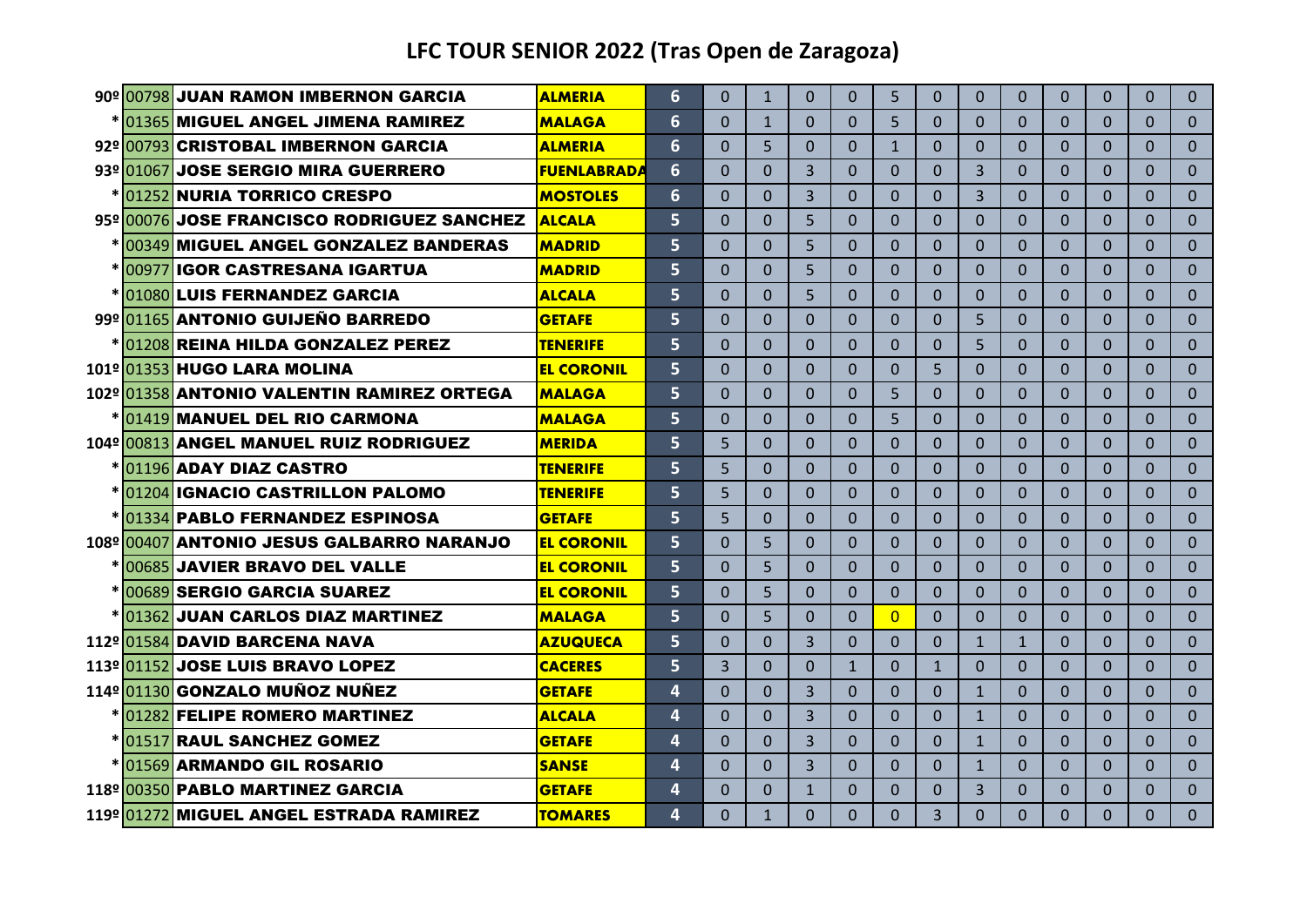|  | 120º 01151 CAYETANO JAVIER ROMERO BARRA               | <b>CACERES</b>     | 4                       | $\Omega$     | $\Omega$     | $\mathbf{0}$   | $\Omega$       | 3              | $\mathbf{1}$   | $\Omega$     | $\Omega$       | $\mathbf{0}$ | $\Omega$     | $\Omega$ | $\Omega$       |
|--|-------------------------------------------------------|--------------------|-------------------------|--------------|--------------|----------------|----------------|----------------|----------------|--------------|----------------|--------------|--------------|----------|----------------|
|  | 121º 01560 BORJA RODRIGUEZ FERNANDEZ                  | <b>FUENLABRADA</b> | 4                       | $\mathbf{1}$ | 0            | $\mathbf{1}$   | $\mathbf{1}$   | $\Omega$       | $\Omega$       | $\mathbf{1}$ | $\Omega$       | $\Omega$     | $\Omega$     | $\Omega$ | $\Omega$       |
|  | 122º 00006 DIANA HURTADO MARTINEZ                     | <b>FUENLABRADA</b> | $\overline{\mathbf{3}}$ | $\Omega$     | $\Omega$     | 3              | $\Omega$       | $\Omega$       | $\Omega$       | $\Omega$     | $\Omega$       | $\Omega$     | $\Omega$     | $\Omega$ | $\Omega$       |
|  | <u>*1010241ADRIAN PENDOLERO SANCHEZ-PARDO</u>         | <b>MOSTOLES</b>    | $\overline{\mathbf{3}}$ | $\Omega$     | 0            | 3              | $\Omega$       | $\Omega$       | $\Omega$       | $\Omega$     | $\Omega$       | $\Omega$     | $\mathbf{0}$ | $\Omega$ | $\overline{0}$ |
|  | * 01429 SERGIO RAMIREZ HERNANDEZ                      | <b>MOSTOLES</b>    | $\overline{\mathbf{3}}$ | $\Omega$     | $\Omega$     | $\overline{3}$ | $\Omega$       | $\Omega$       | $\Omega$       | $\Omega$     | $\Omega$       | $\Omega$     | $\Omega$     | $\Omega$ | $\Omega$       |
|  | 125º1001821ALVARO CUEVAS GOMEZ                        | <b>AZUQUECA</b>    | $\overline{\mathbf{3}}$ | $\Omega$     | 0            | $\Omega$       | $\Omega$       | $\Omega$       | $\Omega$       | 3            | $\mathbf{0}$   | $\mathbf{0}$ | $\Omega$     | $\Omega$ | $\Omega$       |
|  | * 01148 RAUL GARCIA DE LA CRUZ                        | <b>AZUQUECA</b>    | $\overline{\mathbf{3}}$ | $\Omega$     | $\Omega$     | $\Omega$       | $\Omega$       | $\Omega$       | $\Omega$       | 3            | $\Omega$       | $\Omega$     | $\Omega$     | $\Omega$ | $\Omega$       |
|  | *101224 JOAQUIN MOMPRADE DORADO                       | <b>AZUQUECA</b>    | $\overline{\mathbf{3}}$ | $\Omega$     | $\Omega$     | $\Omega$       | $\Omega$       | $\Omega$       | $\Omega$       | 3            | $\Omega$       | $\Omega$     | $\Omega$     | $\Omega$ | $\Omega$       |
|  | 128º 01550 JUAN CARLOZ ZALDUA MARTINEZ                | <b>TOMARES</b>     | $\overline{\mathbf{3}}$ | $\Omega$     | $\Omega$     | $\Omega$       | $\Omega$       | $\Omega$       | $\overline{3}$ | $\Omega$     | $\Omega$       | $\Omega$     | $\Omega$     | $\Omega$ | $\Omega$       |
|  | 129º 01184 JAIME PELLICER GARCIA-ARCICOLLAR           | <b>ZARAGOZA</b>    | $\overline{\mathbf{3}}$ | $\Omega$     | $\Omega$     | $\mathbf{1}$   | $\Omega$       | $\Omega$       | $\Omega$       | $\Omega$     | $\overline{2}$ | $\Omega$     | $\Omega$     | $\Omega$ | $\Omega$       |
|  | 130º 01202 FRANCISCO DE BORJA CASTRILLON MARTTENERIFE |                    | $\overline{\mathbf{3}}$ | $\mathbf{1}$ | $\Omega$     | $\mathbf{1}$   | $\Omega$       | $\mathbf{0}$   | $\Omega$       | $\mathbf{1}$ | $\Omega$       | $\Omega$     | $\Omega$     | $\Omega$ | $\Omega$       |
|  | *1013721DAVID GARRIDO VELAYOS                         | <b>ALCALA</b>      | $\overline{\mathbf{3}}$ | $\mathbf{1}$ | $\Omega$     | $\mathbf{1}$   | $\Omega$       | $\Omega$       | $\Omega$       | $\mathbf{1}$ | $\Omega$       | $\Omega$     | $\Omega$     | $\Omega$ | $\Omega$       |
|  | * 01513 JESUS PERNAS GARCIA                           | <b>ALCALA</b>      | $\overline{\mathbf{3}}$ | $\mathbf{1}$ | $\Omega$     | $\mathbf{1}$   | $\Omega$       | $\mathbf{0}$   | $\Omega$       | $\mathbf{1}$ | $\Omega$       | $\mathbf{0}$ | $\Omega$     | $\Omega$ | $\Omega$       |
|  | 133º 01294 IKER SOLER RODRIGUEZ                       | <b>HUERCAL</b>     | $\overline{\mathbf{3}}$ | $\Omega$     | $\Omega$     | $\Omega$       | $\Omega$       | $\mathbf{1}$   | $\mathbf{1}$   | $\mathbf{1}$ | $\Omega$       | $\Omega$     | $\Omega$     | $\Omega$ | $\Omega$       |
|  | 134º 01504 FRANCISCO JAVIER ESTRADA CUELLO            | <b>TOMARES</b>     | $\overline{\mathbf{3}}$ | $\Omega$     | $\mathbf{1}$ | $\Omega$       | $\Omega$       | $\mathbf{1}$   | $\mathbf{1}$   | $\Omega$     | $\Omega$       | $\Omega$     | $\Omega$     | $\Omega$ | $\Omega$       |
|  | 135º 01463 FRANCISCO JAVIER SANCHEZ FERNANDEMIJAS     |                    | $\overline{2}$          | $\Omega$     | $\Omega$     | $\Omega$       | $\Omega$       | $\overline{2}$ | $\Omega$       | $\Omega$     | $\Omega$       | $\Omega$     | $\Omega$     | $\Omega$ | $\Omega$       |
|  | 136º101143 ANGEL GOMEZ FERNANDEZ                      | <b>ALCALA</b>      | $\overline{2}$          | $\Omega$     | $\Omega$     | $\mathbf{1}$   | $\overline{0}$ | $\Omega$       | $\Omega$       | $\mathbf{1}$ | $\Omega$       | $\Omega$     | $\Omega$     | $\Omega$ | $\Omega$       |
|  | * 01394 DANIEL BARAJAS HERRERO                        | <b>GETAFE</b>      | $\overline{2}$          | $\Omega$     | $\Omega$     | $\mathbf{1}$   | $\Omega$       | $\Omega$       | $\Omega$       | $\mathbf{1}$ | $\Omega$       | $\Omega$     | $\Omega$     | $\Omega$ | $\Omega$       |
|  | <u>*101409 JUAN FELIPE SANTOS CASTAÑARES</u>          | <b>NVDA</b>        | $\overline{2}$          | $\Omega$     | $\Omega$     | $\mathbf{1}$   | $\Omega$       | $\Omega$       | $\Omega$       | $\mathbf{1}$ | $\Omega$       | $\Omega$     | $\Omega$     | $\Omega$ | $\Omega$       |
|  | *101567 ALBERTO GUERRA MUÑOZ                          | <b>SANSE</b>       | $\overline{2}$          | $\Omega$     | $\Omega$     | $\mathbf{1}$   | $\Omega$       | $\Omega$       | $\Omega$       | $\mathbf{1}$ | $\Omega$       | $\Omega$     | $\Omega$     | $\Omega$ | $\Omega$       |
|  | *01568 ANGEL LUIS FERNANDEZ REDONDO                   | <b>SANSE</b>       | $\overline{2}$          | $\Omega$     | $\Omega$     | $\mathbf{1}$   | $\Omega$       | $\Omega$       | $\Omega$       | $\mathbf{1}$ | $\Omega$       | $\Omega$     | $\Omega$     | $\Omega$ | $\Omega$       |
|  | *1016061VICTOR JOSE BARRIGA LUCAS                     | <b>MOSTOLES</b>    | $\overline{2}$          | $\Omega$     | $\Omega$     | $\mathbf{1}$   | $\Omega$       | $\Omega$       | $\Omega$       | $\mathbf{1}$ | $\Omega$       | $\Omega$     | $\Omega$     | $\Omega$ | $\Omega$       |
|  | 142º101297 AGUSTIN VELASCO VIDARTE                    | <b>GETAFE</b>      | $\overline{2}$          | $\Omega$     | $\Omega$     | $\mathbf{1}$   | $\Omega$       | $\mathbf{1}$   | $\Omega$       | $\Omega$     | $\Omega$       | $\Omega$     | 0            | $\Omega$ | $\Omega$       |
|  | 143º 00601 MANUEL JESUS TORRES GUILLEN                | <b>HUERCAL</b>     | $\overline{2}$          | $\Omega$     | $\Omega$     | $\Omega$       | $\Omega$       | $\Omega$       | $\mathbf{1}$   | $\mathbf{1}$ | $\Omega$       | $\Omega$     | $\Omega$     | $\Omega$ | $\Omega$       |
|  | <u>*1015581RAYCO MENDOZA CARRILLO</u>                 | <b>TENERIFE</b>    | $\overline{2}$          | $\Omega$     | $\Omega$     | $\Omega$       | $\Omega$       | $\Omega$       | $\mathbf{1}$   | $\mathbf{1}$ | $\Omega$       | $\Omega$     | $\Omega$     | $\Omega$ | $\Omega$       |
|  | 145º 01261 JOSE MARIA SANCHEZ COLLADO                 | <b>SAN ROQUE</b>   | $\overline{2}$          | $\Omega$     | $\Omega$     | $\Omega$       | $\Omega$       | $\mathbf{1}$   | $\mathbf{1}$   | $\Omega$     | $\Omega$       | $\Omega$     | $\Omega$     | $\Omega$ | $\Omega$       |
|  | *101502 DAVID MARIA GONZALEZ PODADERA                 | <b>MIJAS</b>       | $\overline{2}$          | $\Omega$     | $\Omega$     | $\Omega$       | $\Omega$       | $\mathbf{1}$   | $\mathbf{1}$   | 0            | $\Omega$       | $\Omega$     | $\Omega$     | $\Omega$ | $\Omega$       |
|  | 147º 01576 FRANCISCO JAVIER GONZALEZ QUINTANA MERIDA  |                    | $\overline{2}$          | $\Omega$     | $\Omega$     | $\Omega$       | $\mathbf{1}$   | $\Omega$       | $\mathbf{1}$   | $\Omega$     | $\Omega$       | $\Omega$     | $\Omega$     | $\Omega$ | $\Omega$       |
|  | 148º 01496 MIGUEL ANGEL ESTRADA VIZUETE               | <b>TOMARES</b>     | $\overline{2}$          | $\Omega$     | $\mathbf{1}$ | $\Omega$       | $\Omega$       | $\Omega$       | $\mathbf{1}$   | 0            | $\Omega$       | $\Omega$     | $\Omega$     | $\Omega$ | $\Omega$       |
|  | 149º 01556 SALVADOR RAMOS MARTINEZ                    | <b>CAMPAMENTO</b>  | $\overline{2}$          | $\Omega$     | $\Omega$     | $\Omega$       | 1              | $\mathbf{1}$   | $\Omega$       | $\Omega$     | $\Omega$       | $\Omega$     | $\Omega$     | $\Omega$ | $\overline{0}$ |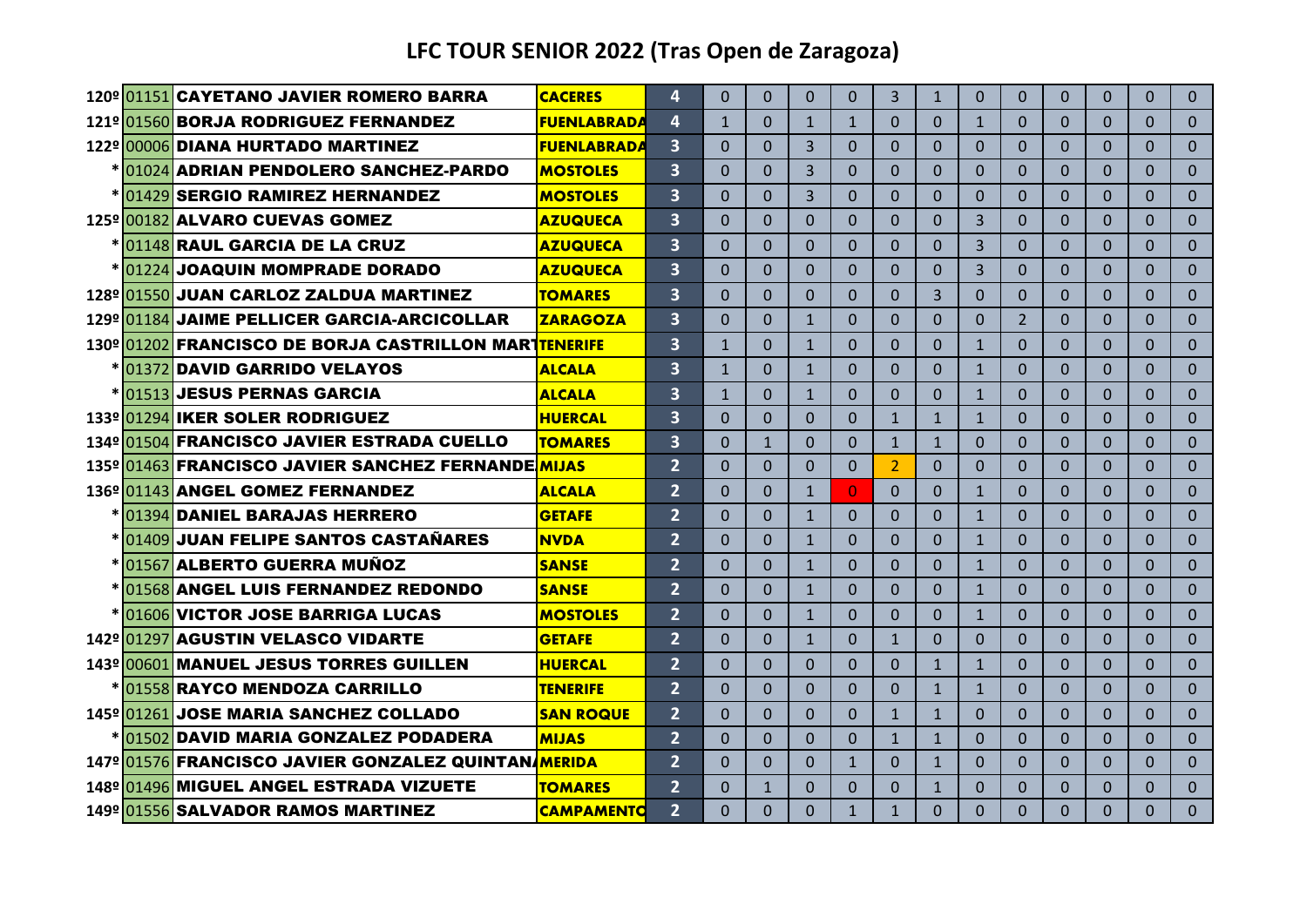|  | 150º 01453 FRANCISCO JOSE BENITEZ HOYOS                  | <b>MALAGA</b>     | $\overline{2}$ | $\Omega$ | $\mathbf{1}$ | $\Omega$       | $\Omega$ | $\mathbf{1}$ | $\Omega$     | $\Omega$     | $\Omega$     | $\Omega$ | $\Omega$ | $\Omega$ | $\Omega$ |
|--|----------------------------------------------------------|-------------------|----------------|----------|--------------|----------------|----------|--------------|--------------|--------------|--------------|----------|----------|----------|----------|
|  | 151º 00874 JAVIER ALEJANDRO SILVA GOMEZ                  | <b>MOSTOLES</b>   | 1              | $\Omega$ | $\Omega$     | $\mathbf{1}$   | $\Omega$ | $\Omega$     | $\Omega$     | $\Omega$     | $\Omega$     | $\Omega$ | $\Omega$ | $\Omega$ | $\Omega$ |
|  | <u>*1009801</u> JUAN CARLOS HUERTA PORTUGUES             | <b>GETAFE</b>     | $\mathbf{1}$   | $\Omega$ | $\Omega$     | $\mathbf{1}$   | $\Omega$ | $\Omega$     | $\Omega$     | $\Omega$     | $\Omega$     | $\Omega$ | $\Omega$ | $\Omega$ | $\Omega$ |
|  | <u>*1010271ANGEL PENDOLERO SANCHEZ-PARDO</u>             | <b>MOSTOLES</b>   | 1              | $\Omega$ | $\Omega$     | $\mathbf{1}$   | $\Omega$ | $\Omega$     | $\Omega$     | $\Omega$     | $\Omega$     | $\Omega$ | $\Omega$ | $\Omega$ | $\Omega$ |
|  | *1012421IVAN TAUB INGRATTA                               | <b>NVDA</b>       | 1              | $\Omega$ | $\Omega$     | $\mathbf{1}$   | $\Omega$ | $\Omega$     | $\Omega$     | $\Omega$     | $\Omega$     | $\Omega$ | $\Omega$ | $\Omega$ | $\Omega$ |
|  | * 01249 JAVIER FERNANDEZ BARRERO                         | <b>MOSTOLES</b>   | 1              | $\Omega$ | $\Omega$     | $\mathbf{1}$   | $\Omega$ | $\mathbf{0}$ | $\Omega$     | $\Omega$     | $\Omega$     | $\Omega$ | $\Omega$ | $\Omega$ | $\Omega$ |
|  | *101332 FELIX BUSTOS LOPEZ                               | <b>MOSTOLES</b>   | $\mathbf{1}$   | $\Omega$ | $\Omega$     | $\mathbf{1}$   | $\Omega$ | $\Omega$     | $\Omega$     | $\Omega$     | $\Omega$     | $\Omega$ | $\Omega$ | $\Omega$ | $\Omega$ |
|  | <u>*1013701</u> DAVID FERNANDEZ SEGURA                   | <b>ALCALA</b>     | 1              | $\Omega$ | $\Omega$     | $\mathbf{1}$   | $\Omega$ | $\Omega$     | $\Omega$     | $\Omega$     | $\Omega$     | $\Omega$ | $\Omega$ | $\Omega$ | $\Omega$ |
|  |                                                          |                   | 1              | $\Omega$ |              |                |          |              | $\Omega$     |              |              |          | $\Omega$ |          | $\Omega$ |
|  | <u>*101378 LUIS JOSE DE MARCOS IZQUIERDO</u>             | <b>ALCALA</b>     | 1              |          | $\Omega$     | $\mathbf{1}$   | $\Omega$ | $\Omega$     |              | $\Omega$     | $\mathbf{0}$ | $\Omega$ | $\Omega$ | $\Omega$ | $\Omega$ |
|  | *101396 JAVIER MARTIN GOMEZ<br>* 01411 CESAR PRIOR YAGÜE | <b>GETAFE</b>     | 1              | $\Omega$ | $\Omega$     | $\mathbf{1}$   | $\Omega$ | $\Omega$     | $\Omega$     | $\Omega$     | $\Omega$     | $\Omega$ |          | $\Omega$ |          |
|  | * 01426 FLORENTINO GOMEZ MARTIN                          | <b>NVDA</b>       |                | $\Omega$ | $\Omega$     | $\mathbf{1}$   | $\Omega$ | $\Omega$     | $\Omega$     | $\Omega$     | $\Omega$     | $\Omega$ | $\Omega$ | $\Omega$ | $\Omega$ |
|  |                                                          | <b>MOSTOLES</b>   | $\mathbf{1}$   | $\Omega$ | $\Omega$     | $\mathbf{1}$   | $\Omega$ | $\Omega$     | $\Omega$     | $\Omega$     | $\Omega$     | $\Omega$ | $\Omega$ | $\Omega$ | $\Omega$ |
|  | <b>01570 FRANCISCO JAVIER ANAYA RODRIGUEZ</b>            | <b>SANSE</b>      | $\mathbf{1}$   | $\Omega$ | $\Omega$     | $\mathbf{1}$   | $\Omega$ | $\Omega$     | $\Omega$     | $\Omega$     | $\Omega$     | $\Omega$ | $\Omega$ | $\Omega$ | $\Omega$ |
|  | *101572 JAVIER CALVO PORTAL                              | <b>SANSE</b>      | $\mathbf{1}$   | $\Omega$ | $\Omega$     | $\mathbf{1}$   | $\Omega$ | $\Omega$     | $\Omega$     | $\Omega$     | $\Omega$     | $\Omega$ | $\Omega$ | $\Omega$ | $\Omega$ |
|  | 01573 MANUEL GONZALEZ BRITO                              | <b>SANSE</b>      | $\mathbf{1}$   | $\Omega$ | $\Omega$     | $\mathbf{1}$   | $\Omega$ | $\Omega$     | $\Omega$     | $\Omega$     | $\Omega$     | $\Omega$ | $\Omega$ | $\Omega$ | $\Omega$ |
|  | 165º 00505 SERGIO CASADO GARCIA                          | <b>MADRID</b>     | $\mathbf{1}$   | $\Omega$ | $\Omega$     | $\overline{0}$ | $\Omega$ | $\Omega$     | $\Omega$     | $\mathbf{1}$ | $\Omega$     | $\Omega$ | $\Omega$ | $\Omega$ | $\Omega$ |
|  | <u>*1003771FRANCISCO SOLER RODRIGUEZ</u>                 | <b>HUERCAL</b>    | $\mathbf{1}$   | $\Omega$ | $\Omega$     | $\Omega$       | $\Omega$ | $\mathbf{0}$ | $\Omega$     | $\mathbf{1}$ | $\Omega$     | $\Omega$ | $\Omega$ | $\Omega$ | $\Omega$ |
|  | *1009091JESUS GARCIA GOMEZ                               | <b>ALCALA</b>     | $\mathbf{1}$   | $\Omega$ | $\Omega$     | $\Omega$       | $\Omega$ | $\Omega$     | $\Omega$     | $\mathbf{1}$ | $\Omega$     | $\Omega$ | $\Omega$ | $\Omega$ | $\Omega$ |
|  | *1009731FRANCISCO JAVIER BALLESTEROS TORREFUENLABRADA    |                   | 1              | $\Omega$ | $\Omega$     | $\Omega$       | $\Omega$ | $\Omega$     | 0            | $\mathbf{1}$ | $\Omega$     | $\Omega$ | $\Omega$ | $\Omega$ | $\Omega$ |
|  | 169º 01339 JOSE ANTONIO GONZALEZ EXPOSITO                | <b>TOMARES</b>    | $\mathbf{1}$   | $\Omega$ | $\Omega$     | $\Omega$       | $\Omega$ | $\Omega$     | $\mathbf{1}$ | $\Omega$     | $\Omega$     | $\Omega$ | $\Omega$ | $\Omega$ | $\Omega$ |
|  | <u>*1014061DAVID RODRIGUEZ MARTINEZ</u>                  | <b>HUERCAL</b>    | 1              | $\Omega$ | $\Omega$     | $\Omega$       | $\Omega$ | $\Omega$     | $\mathbf{1}$ | $\Omega$     | $\Omega$     | $\Omega$ | $\Omega$ | $\Omega$ | $\Omega$ |
|  | * 01485 DANIEL RUIZ GARRIDO                              | <b>TOMARES</b>    | $\mathbf{1}$   | $\Omega$ | $\Omega$     | $\Omega$       | $\Omega$ | $\Omega$     | $\mathbf{1}$ | $\Omega$     | $\Omega$     | $\Omega$ | $\Omega$ | $\Omega$ | $\Omega$ |
|  | * 01491 IKER LARA MOLINA                                 | <b>EL CORONIL</b> | $\mathbf{1}$   | $\Omega$ | $\Omega$     | $\Omega$       | $\Omega$ | $\mathbf{0}$ | $\mathbf{1}$ | $\Omega$     | $\mathbf{0}$ | $\Omega$ | $\Omega$ | $\Omega$ | $\Omega$ |
|  | 01601 ALEJANDRO CARMONA GOMEZ                            | <b>MIJAS</b>      | $\mathbf 1$    | $\Omega$ | $\Omega$     | $\Omega$       | $\Omega$ | $\Omega$     | $\mathbf{1}$ | $\Omega$     | $\Omega$     | $\Omega$ | $\Omega$ | $\Omega$ | $\Omega$ |
|  | 174º 00401 JUAN MANUEL LORENTE CASTILLO                  | <b>CAMPAMENTO</b> | $\mathbf{1}$   | $\Omega$ | $\Omega$     | $\Omega$       | $\Omega$ | $\mathbf{1}$ | $\Omega$     | $\Omega$     | $\Omega$     | $\Omega$ | $\Omega$ | $\Omega$ | $\Omega$ |
|  | * 01356 ALEJANDRO CABRALES RAMIREZ                       | <b>MALAGA</b>     | $\mathbf{1}$   | $\Omega$ | $\Omega$     | $\Omega$       | $\Omega$ | $\mathbf{1}$ | $\Omega$     | $\Omega$     | $\Omega$     | $\Omega$ | $\Omega$ | $\Omega$ | $\Omega$ |
|  | <u>* 01360 FRANCISCO MANUEL GOMEZ RODRIGUEZ MALAGA</u>   |                   | $\mathbf{1}$   | $\Omega$ | $\Omega$     | $\Omega$       | $\Omega$ | $\mathbf{1}$ | $\Omega$     | $\Omega$     | $\Omega$     | $\Omega$ | $\Omega$ | $\Omega$ | $\Omega$ |
|  | * 01361 JOSE ARJONA PAZ                                  | <b>MALAGA</b>     | $\mathbf{1}$   | $\Omega$ | $\Omega$     | $\Omega$       | $\Omega$ | $\mathbf{1}$ | $\Omega$     | $\Omega$     | $\Omega$     | $\Omega$ | $\Omega$ | $\Omega$ | $\Omega$ |
|  | <u>*101364 MIGUEL ANGEL BURGOS RODRIGUEZ</u>             | <b>MALAGA</b>     | $\mathbf{1}$   | $\Omega$ | $\Omega$     | $\Omega$       | $\Omega$ | $\mathbf{1}$ | $\Omega$     | $\Omega$     | $\Omega$     | $\Omega$ | $\Omega$ | $\Omega$ | $\Omega$ |
|  | * 01399 OSCAR LLOPIS HERRERO                             | <b>GETAFE</b>     | 1              | $\Omega$ | $\Omega$     | $\Omega$       | $\Omega$ | $\mathbf{1}$ | $\Omega$     | $\Omega$     | $\Omega$     | $\Omega$ | $\Omega$ | $\Omega$ | $\Omega$ |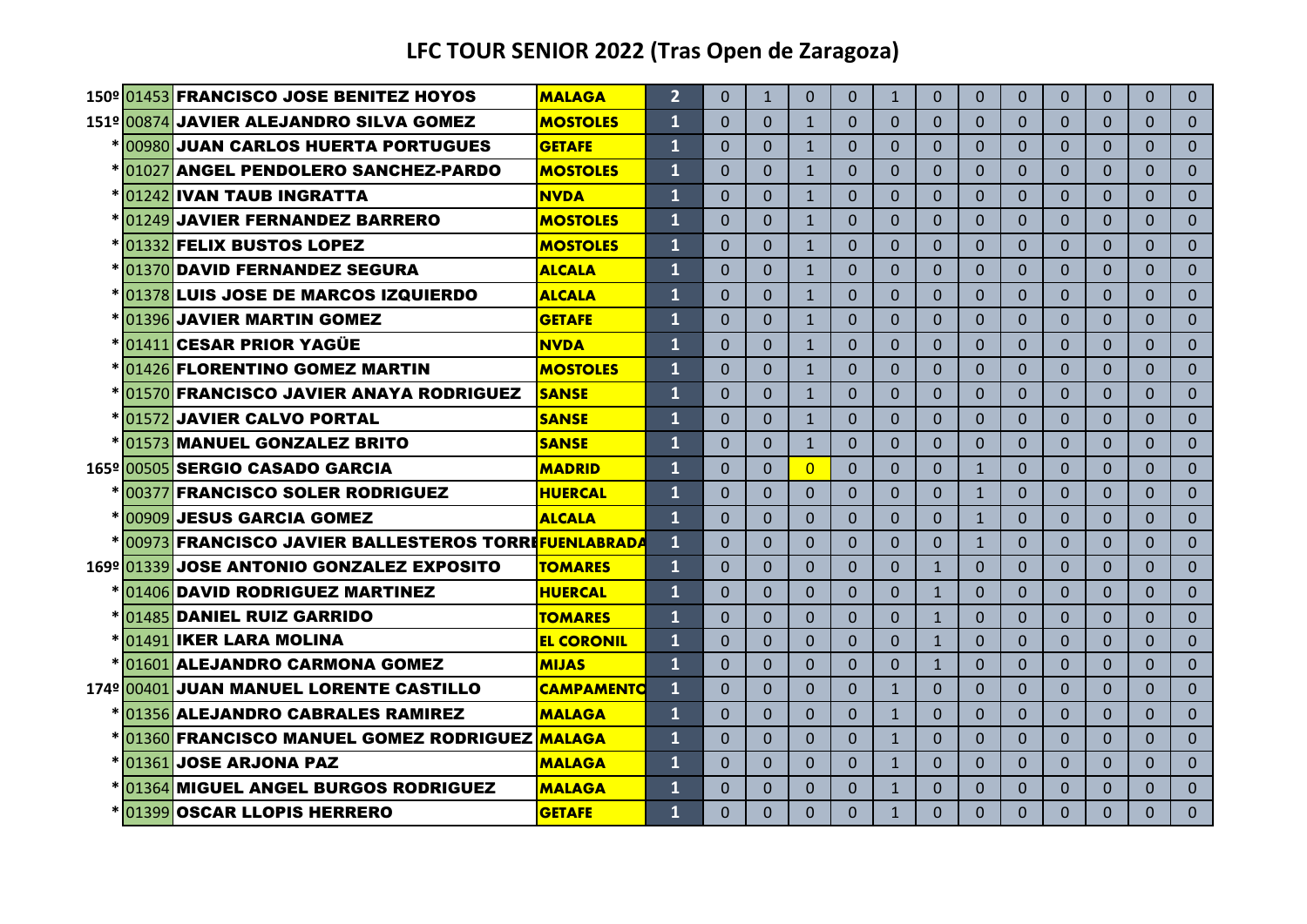|            | * 01420 RUBEN GARRIDO FERNANDEZ              | <b>MALAGA</b>     | $\mathbf{1}$ | $\Omega$     | $\Omega$     | $\Omega$ | $\Omega$     | $\mathbf{1}$ | $\Omega$ | $\Omega$ | $\Omega$     | $\Omega$ | $\Omega$ | $\Omega$ | $\Omega$       |
|------------|----------------------------------------------|-------------------|--------------|--------------|--------------|----------|--------------|--------------|----------|----------|--------------|----------|----------|----------|----------------|
|            | *101421 RUBEN MORENO RODRIGUEZ               | <b>MALAGA</b>     | 1            | $\Omega$     | 0            | $\Omega$ | $\Omega$     | $\mathbf{1}$ | $\Omega$ | $\Omega$ | $\Omega$     | $\Omega$ | $\Omega$ | $\Omega$ | $\Omega$       |
|            | * 01462 SERGIO SANCHEZ FERNANDEZ             | <b>MIJAS</b>      | $\mathbf{1}$ | $\Omega$     | $\Omega$     | $\Omega$ | $\Omega$     | $\mathbf{1}$ | $\Omega$ | $\Omega$ | $\Omega$     | $\Omega$ | $\Omega$ | $\Omega$ | $\Omega$       |
|            | *1015321HORACIO FERRER CANO                  | <b>NVDA</b>       | 1            | $\Omega$     | 0            | $\Omega$ | $\Omega$     | $\mathbf{1}$ | $\Omega$ | $\Omega$ | $\Omega$     | $\Omega$ | $\Omega$ | $\Omega$ | $\Omega$       |
|            | *101534 FRANCISCO MONTENEGRO VILLANUEVA      | <b>MALAGA</b>     | $\mathbf{1}$ | $\Omega$     | 0            | $\Omega$ | $\Omega$     | $\mathbf{1}$ | $\Omega$ | $\Omega$ | $\Omega$     | $\Omega$ | $\Omega$ | $\Omega$ | $\Omega$       |
|            | *101579 MIGUEL CARAVACA CABEZA               | <b>CAMPAMENTO</b> | $\mathbf{1}$ | $\Omega$     | 0            | $\Omega$ | $\Omega$     | $\mathbf{1}$ | $\Omega$ | $\Omega$ | $\Omega$     | $\Omega$ | $\Omega$ | $\Omega$ | $\Omega$       |
| 186º 00632 | <b>JUAN CARLOS RUIZ CARRASCO</b>             | <b>MERIDA</b>     | 1            | $\mathbf{1}$ | 0            | $\Omega$ | $\Omega$     | $\Omega$     | $\Omega$ | $\Omega$ | $\Omega$     | $\Omega$ | $\Omega$ | $\Omega$ | $\Omega$       |
|            | <u>*1013251PEDRO MIGUEL IGLESIAS LOPEZ</u>   | <b>MERIDA</b>     | 1            | $\mathbf{1}$ | 0            | $\Omega$ | $\Omega$     | $\Omega$     | $\Omega$ | 0        | $\Omega$     | $\Omega$ | $\Omega$ | $\Omega$ | $\Omega$       |
|            | <u>*1013331JOSE LUIS FERNANDEZ RODRIGUEZ</u> | <b>MALAGA</b>     | 1            | $\mathbf{1}$ | 0            | $\Omega$ | $\Omega$     | $\Omega$     | $\Omega$ | $\Omega$ | $\Omega$     | $\Omega$ | $\Omega$ | $\Omega$ | $\Omega$       |
|            | *1013771 <b>JOSE ARJONA ROJO</b>             | <b>ALCALA</b>     | 1            | $\mathbf{1}$ | 0            | $\Omega$ | $\Omega$     | $\Omega$     | $\Omega$ | $\Omega$ | $\Omega$     | $\Omega$ | $\Omega$ | $\Omega$ | $\Omega$       |
|            | 190º 00614 ALFONSO PEREZ PIÑAS               | <b>CACERES</b>    | $\mathbf{1}$ | $\Omega$     | $\Omega$     | $\Omega$ | $\mathbf{1}$ | $\Omega$     | $\Omega$ | $\Omega$ | $\Omega$     | $\Omega$ | $\Omega$ | $\Omega$ | $\Omega$       |
|            | * 01304 FRANCISCO JAVIER JIMENEZ BRAVO       | <b>CACERES</b>    | $\mathbf{1}$ | $\Omega$     | $\Omega$     | $\Omega$ | $\mathbf{1}$ | $\Omega$     | $\Omega$ | $\Omega$ | $\Omega$     | $\Omega$ | $\Omega$ | $\Omega$ | $\Omega$       |
|            | *101317 AITOR ROMERO GARCIA                  | <b>MERIDA</b>     | 1            | $\Omega$     | $\Omega$     | $\Omega$ | $\mathbf{1}$ | $\Omega$     | $\Omega$ | $\Omega$ | $\Omega$     | $\Omega$ | $\Omega$ | $\Omega$ | $\Omega$       |
|            | * 01588 MIGUEL ANGEL PAREJO NARANJO          | <b>MERIDA</b>     | 1            | $\Omega$     | $\Omega$     | $\Omega$ | $\mathbf{1}$ | $\Omega$     | $\Omega$ | $\Omega$ | $\Omega$     | $\Omega$ | $\Omega$ | $\Omega$ | $\Omega$       |
|            | 194º 00412 FRANCISCO LARA DEL VALLE          | <b>EL CORONIL</b> | $\mathbf{1}$ | $\Omega$     | $\mathbf{1}$ | $\Omega$ | $\Omega$     | $\Omega$     | $\Omega$ | $\Omega$ | $\Omega$     | $\Omega$ | $\Omega$ | $\Omega$ | $\Omega$       |
|            | <u>*101271</u> 1JUAN CRISTOBAL CARO ROJILLAS | <b>TOMARES</b>    | $\mathbf{1}$ | $\Omega$     | $\mathbf{1}$ | $\Omega$ | $\Omega$     | $\Omega$     | $\Omega$ | $\Omega$ | $\Omega$     | $\Omega$ | $\Omega$ | $\Omega$ | $\Omega$       |
|            | * 01497 MIGUEL RAMOS MARTIN                  | <b>TOMARES</b>    | 1            | $\Omega$     | $\mathbf{1}$ | $\Omega$ | $\Omega$     | $\Omega$     | $\Omega$ | $\Omega$ | $\Omega$     | $\Omega$ | $\Omega$ | $\Omega$ | $\Omega$       |
|            | * 01503 SUE MARIA GARRIDO AGUILERA           | <b>TOMARES</b>    | $\mathbf 1$  | $\Omega$     | $\mathbf{1}$ | $\Omega$ | $\Omega$     | $\Omega$     | $\Omega$ | $\Omega$ | $\Omega$     | $\Omega$ | $\Omega$ | $\Omega$ | $\overline{0}$ |
|            | 198º 00148 CESAR MIGUEL MAZO MARTINEZ        | <b>ZARAGOZA</b>   | 1            | $\Omega$     | 0            | $\Omega$ | $\Omega$     | $\Omega$     | $\Omega$ | 0        | $\mathbf{1}$ | $\Omega$ | $\Omega$ | $\Omega$ | $\Omega$       |
|            | *00301 FERNANDO DOÑAQUE-SOLANS MURALL        | <b>ZARAGOZA</b>   | $\mathbf{1}$ | $\Omega$     | $\Omega$     | $\Omega$ | $\Omega$     | $\Omega$     | $\Omega$ | $\Omega$ | $\mathbf{1}$ | $\Omega$ | $\Omega$ | $\Omega$ | $\Omega$       |
|            | <u>*1011361JUAN FRANCISCO PEREZ MOZON</u>    | <b>VALENCIA</b>   | 1            | $\Omega$     | $\Omega$     | $\Omega$ | $\Omega$     | $\Omega$     | $\Omega$ | 0        | $\mathbf{1}$ | $\Omega$ | $\Omega$ | $\Omega$ | $\Omega$       |
|            | *101279 MIGUEL JAVIER LOPEZ FALO             | <b>ZARAGOZA</b>   | $\mathbf{1}$ | $\Omega$     | $\Omega$     | $\Omega$ | $\Omega$     | $\Omega$     | $\Omega$ | $\Omega$ | $\mathbf{1}$ | $\Omega$ | $\Omega$ | $\Omega$ | $\Omega$       |
|            | 202º 01038 RAUL MARTIN FUERTES               | <b>MOSTOLES</b>   | $\Omega$     | $\Omega$     | $\Omega$     | $\Omega$ | $\Omega$     | $\Omega$     | $\Omega$ | $\Omega$ | $\Omega$     | $\Omega$ | $\Omega$ | $\Omega$ | $\Omega$       |
|            | * 01454 DAVID BENITEZ SEPULVEDA              | <b>MALAGA</b>     | $\mathbf{0}$ | $\Omega$     | $\Omega$     | $\Omega$ | $\Omega$     | $\Omega$     | $\Omega$ | $\Omega$ | $\Omega$     | $\Omega$ | $\Omega$ | $\Omega$ | $\Omega$       |
|            | *1005261DAVID MADERA LOPEZ                   | <b>MERIDA</b>     | $\Omega$     | $\Omega$     | $\Omega$     | $\Omega$ | $\Omega$     | $\Omega$     | $\Omega$ | $\Omega$ | $\Omega$     | $\Omega$ | $\Omega$ | $\Omega$ | $\Omega$       |
|            | S.C. 00014 ANDRES MOLINA SOLER               | <b>ALMERIA</b>    | $\Omega$     | $\Omega$     | $\Omega$     | $\Omega$ | $\Omega$     | $\Omega$     | $\Omega$ | $\Omega$ | $\Omega$     | $\Omega$ | $\Omega$ | $\Omega$ | $\Omega$       |
|            | S.C. 00027 JUAN JOSE CASARES PERALES         | <b>CACERES</b>    | $\Omega$     | $\Omega$     | $\Omega$     | $\Omega$ | $\Omega$     | $\Omega$     | $\Omega$ | $\Omega$ | $\Omega$     | $\Omega$ | $\Omega$ | $\Omega$ | $\Omega$       |
|            | S.C. 00035 ANTONIO ABRIL PACHES              | <b>CASTELLON</b>  | $\mathbf{0}$ | $\Omega$     | $\Omega$     | $\Omega$ | $\Omega$     | $\Omega$     | $\Omega$ | $\Omega$ | $\Omega$     | $\Omega$ | $\Omega$ | $\Omega$ | $\Omega$       |
|            | S.C. 00044 PABLO ARQUIMBAU SOLER             | <b>CASTELLON</b>  | $\Omega$     | $\Omega$     | 0            | $\Omega$ | $\Omega$     | $\Omega$     | $\Omega$ | $\Omega$ | $\Omega$     | $\Omega$ | $\Omega$ | $\Omega$ | $\Omega$       |
|            | S.C. 00045 PABLO NEBOT MORCILLO              | <b>CASTELLON</b>  | $\Omega$     | $\Omega$     | $\Omega$     | $\Omega$ | $\Omega$     | $\Omega$     | $\Omega$ | $\Omega$ | $\Omega$     | $\Omega$ | $\Omega$ | $\Omega$ | $\Omega$       |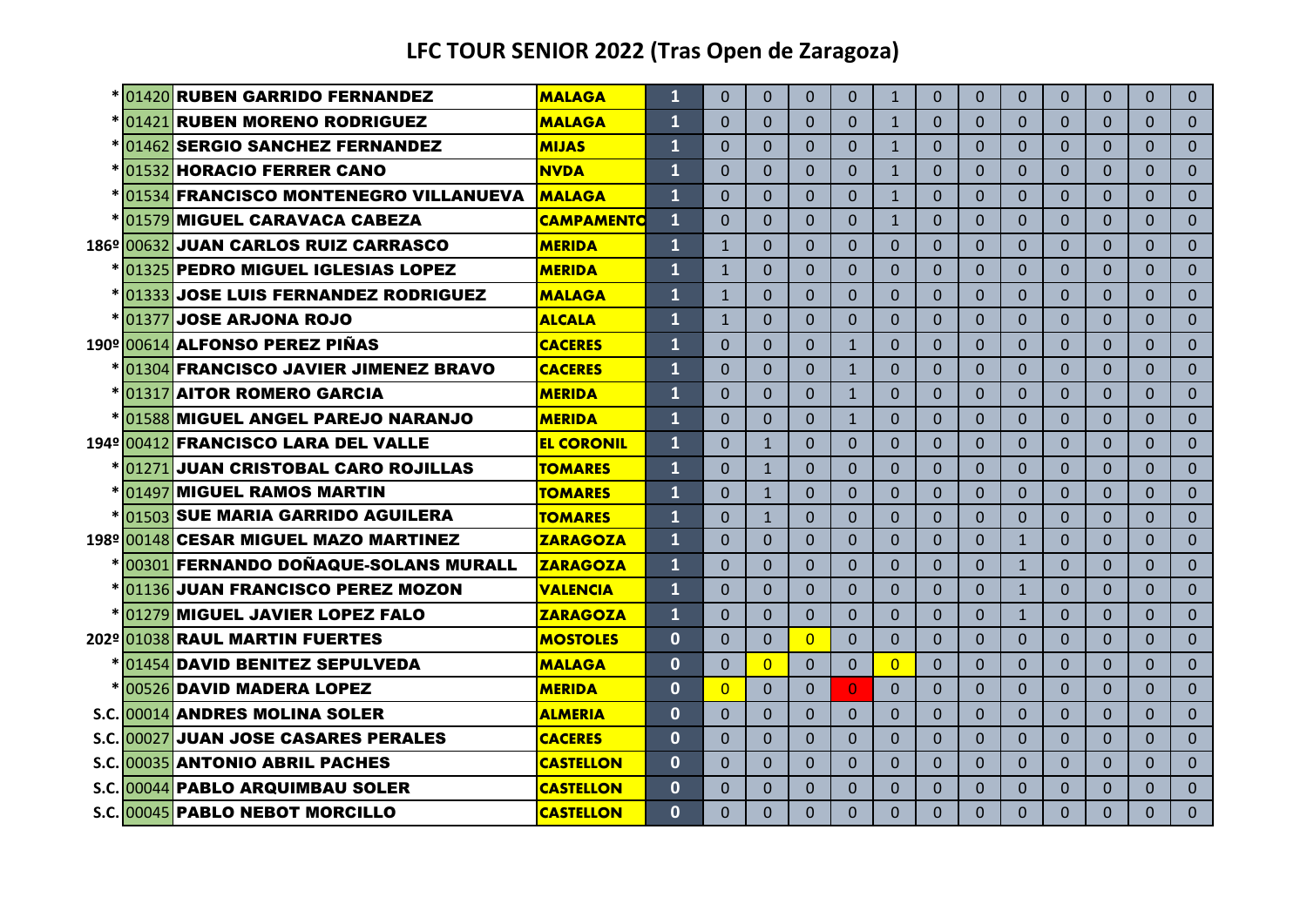|  | S.C. 00049 AITOR BARBERO LORENZO                       | <b>MADRID</b>     | $\mathbf{0}$ | $\Omega$ | $\Omega$       | $\Omega$ | $\Omega$     | $\Omega$     | 0              | $\Omega$ | $\Omega$       | $\Omega$     | $\Omega$     | $\Omega$ | $\Omega$       |
|--|--------------------------------------------------------|-------------------|--------------|----------|----------------|----------|--------------|--------------|----------------|----------|----------------|--------------|--------------|----------|----------------|
|  | S.C. 00061 ENRIQUE BERGAMO BENOT                       | <b>CACERES</b>    | $\mathbf{0}$ | 0        | $\Omega$       | $\Omega$ | $\mathbf{0}$ | $\mathbf{0}$ | 0              | 0        | $\Omega$       | $\mathbf 0$  | $\Omega$     | $\Omega$ | $\overline{0}$ |
|  | S.C. 00074 JORGE CALLADO CASTILLO                      | <b>MADRID</b>     | $\Omega$     | $\Omega$ | $\Omega$       | $\Omega$ | $\Omega$     | $\Omega$     | $\Omega$       | $\Omega$ | $\mathbf{0}$   | $\Omega$     | $\Omega$     | $\Omega$ | $\Omega$       |
|  | S.C. 00081 JUAN MANUEL CASTILLO ALAMEDAS               | <b>MADRID</b>     | $\mathbf{0}$ | $\Omega$ | $\overline{0}$ | $\Omega$ | $\Omega$     | $\Omega$     | $\overline{0}$ | $\Omega$ | $\Omega$       | $\Omega$     | $\Omega$     | $\Omega$ | $\Omega$       |
|  | S.C. 00082 JUAN PEDRO CALLADO SERRANO                  | <b>MADRID</b>     | $\mathbf{0}$ | $\Omega$ | $\Omega$       | $\Omega$ | $\Omega$     | $\Omega$     | $\Omega$       | $\Omega$ | $\Omega$       | $\Omega$     | $\Omega$     | $\Omega$ | $\Omega$       |
|  | S.C. 00086 MANUEL AGUILAR MARCHAL                      | <b>MADRID</b>     | $\mathbf{0}$ | $\Omega$ | $\Omega$       | $\Omega$ | $\Omega$     | $\Omega$     | $\overline{0}$ | $\Omega$ | $\Omega$       | $\mathbf{0}$ | $\Omega$     | $\Omega$ | $\overline{0}$ |
|  | S.C. 00087 MANUEL LOPEZ-SERRANO GILA                   | <b>MADRID</b>     | $\bf{0}$     | $\Omega$ | $\Omega$       | $\Omega$ | $\Omega$     | $\Omega$     | $\Omega$       | $\Omega$ | 0              | $\Omega$     | $\Omega$     | $\Omega$ | $\Omega$       |
|  | S.C. 00090 OSCAR CABRERIZO REVESADO                    | <b>GETAFE</b>     | $\mathbf{0}$ | $\Omega$ | $\Omega$       | $\Omega$ | $\mathbf{0}$ | $\Omega$     | $\Omega$       | $\Omega$ | $\Omega$       | $\mathbf{0}$ | $\Omega$     | $\Omega$ | $\Omega$       |
|  | S.C. 00099 DAVID HERNANDEZ MUÑOZ                       | <b>VALLADOLID</b> | $\mathbf{0}$ | $\Omega$ | $\Omega$       | $\Omega$ | $\Omega$     | $\Omega$     | 0              | $\Omega$ | $\overline{0}$ | $\Omega$     | $\Omega$     | $\Omega$ | $\Omega$       |
|  | S.C. 00102 FRANCISCO JAVIER SOTO MARTIN                | <b>VALLADOLID</b> | $\mathbf{0}$ | $\Omega$ | $\Omega$       | $\Omega$ | $\Omega$     | $\Omega$     | $\Omega$       | $\Omega$ | $\Omega$       | $\Omega$     | $\Omega$     | $\Omega$ | $\Omega$       |
|  | S.C. 00105 JOSE MARIA PELAEZ ALVAREZ                   | <b>VALLADOLID</b> | $\mathbf{0}$ | $\Omega$ | $\Omega$       | $\Omega$ | $\Omega$     | $\Omega$     | $\Omega$       | $\Omega$ | $\Omega$       | $\Omega$     | $\Omega$     | $\Omega$ | $\Omega$       |
|  | S.C. 00130 FEDERICO MARTINEZ CAÑADAS                   | <b>ALMERIA</b>    | $\mathbf{0}$ | $\Omega$ | $\Omega$       | $\Omega$ | $\Omega$     | $\Omega$     | $\Omega$       | $\Omega$ | $\Omega$       | $\Omega$     | $\Omega$     | $\Omega$ | $\Omega$       |
|  | S.C. 00156 CARLOS ALBERTO MARCO MARTINEZ               | <b>CASTELLON</b>  | $\Omega$     | $\Omega$ | $\Omega$       | $\Omega$ | $\Omega$     | $\Omega$     | $\Omega$       | $\Omega$ | $\Omega$       | $\Omega$     | $\Omega$     | $\Omega$ | $\Omega$       |
|  | S.C. 00160 ANGEL CANDELAS RUIZ-SANTA QUITERIALA SOLANA |                   | $\mathbf{0}$ | $\Omega$ | $\Omega$       | $\Omega$ | $\Omega$     | $\Omega$     | $\Omega$       | $\Omega$ | $\Omega$       | $\Omega$     | $\Omega$     | $\Omega$ | $\Omega$       |
|  | S.C. 00171 FRANCISCO JAVIER FERNANDEZ PIÑERO           | <b>CAMPAMENTO</b> | $\mathbf{0}$ | $\Omega$ | $\Omega$       | $\Omega$ | $\Omega$     | $\Omega$     | 0              | $\Omega$ | $\Omega$       | $\Omega$     | $\Omega$     | $\Omega$ | $\Omega$       |
|  | S.C. 00179 MIGUEL ANGEL CASADO RUIZ                    | <b>SAN ROQUE</b>  | $\mathbf{0}$ | $\Omega$ | $\Omega$       | $\Omega$ | $\Omega$     | $\Omega$     | $\Omega$       | $\Omega$ | $\Omega$       | $\Omega$     | $\Omega$     | $\Omega$ | $\Omega$       |
|  | S.C. 00181 ALFONSO RUBIO CASTAÑERA                     | <b>MOSTOLES</b>   | $\mathbf{0}$ | $\Omega$ | $\Omega$       | $\Omega$ | $\Omega$     | $\Omega$     | 0              | 0        | $\Omega$       | $\Omega$     | $\Omega$     | $\Omega$ | $\Omega$       |
|  | S.C. 00193 JUAN GARCIA RUIZ                            | <b>TOMARES</b>    | $\Omega$     | $\Omega$ | $\Omega$       | $\Omega$ | $\Omega$     | $\Omega$     | 0              | $\Omega$ | $\mathbf{0}$   | $\mathbf{0}$ | $\Omega$     | $\Omega$ | $\Omega$       |
|  | S.C. 00223 ENRIQUE JOSE RUIZ GOMEZ                     | <b>ALMERIA</b>    | $\mathbf{0}$ | $\Omega$ | $\Omega$       | $\Omega$ | $\Omega$     | $\Omega$     | 0              | $\Omega$ | $\Omega$       | $\mathbf{0}$ | $\mathbf{0}$ | $\Omega$ | $\Omega$       |
|  | S.C. 00238 JOSE ANTONIO ARMARIO SERRANO                | <b>MERIDA</b>     | $\bf{0}$     | $\Omega$ | $\Omega$       | $\Omega$ | $\Omega$     | $\Omega$     | $\Omega$       | $\Omega$ | $\mathbf{0}$   | $\mathbf{0}$ | $\Omega$     | $\Omega$ | $\Omega$       |
|  | S.C. 00245 FRANCISCO SANCHEZ SALCEDO                   | <b>LA SOLANA</b>  | $\mathbf{0}$ | $\Omega$ | $\Omega$       | $\Omega$ | $\Omega$     | $\Omega$     | $\Omega$       | $\Omega$ | $\Omega$       | $\Omega$     | $\Omega$     | $\Omega$ | $\Omega$       |
|  | S.C. 00247 JESUS DELGADO MORENO-ARRONES                | <b>ILA SOLANA</b> | $\Omega$     | $\Omega$ | $\Omega$       | $\Omega$ | $\Omega$     | $\Omega$     | 0              | $\Omega$ | $\Omega$       | $\Omega$     | $\Omega$     | $\Omega$ | $\Omega$       |
|  | S.C. 00250 MANUEL MONTOYA PALACIOS                     | <b>LA SOLANA</b>  | $\mathbf{0}$ | $\Omega$ | $\Omega$       | $\Omega$ | $\Omega$     | $\Omega$     | $\Omega$       | $\Omega$ | $\Omega$       | $\Omega$     | $\Omega$     | $\Omega$ | $\Omega$       |
|  | S.C. 00254 PEDRO JESUS SANCHEZ SALCEDO                 | <b>LA SOLANA</b>  | $\Omega$     | $\Omega$ | $\Omega$       | $\Omega$ | $\Omega$     | $\Omega$     | $\Omega$       | $\Omega$ | $\Omega$       | $\Omega$     | $\Omega$     | $\Omega$ | $\Omega$       |
|  | S.C. 00256 ALVARO ASENJO TORRICO                       | <b>MADRID</b>     | $\mathbf{0}$ | $\Omega$ | $\overline{0}$ | $\Omega$ | $\mathbf{0}$ | $\Omega$     | $\Omega$       | $\Omega$ | $\overline{0}$ | $\mathbf{0}$ | $\Omega$     | $\Omega$ | $\overline{0}$ |
|  | S.C. 00259 FELIPE MARTIN NAVARRO                       | <b>MADRID</b>     | $\mathbf{0}$ | $\Omega$ | $\Omega$       | $\Omega$ | $\mathbf{0}$ | $\Omega$     | $\Omega$       | $\Omega$ | $\overline{0}$ | $\Omega$     | $\Omega$     | $\Omega$ | $\Omega$       |
|  | S.C. 00266 MARCOS VAZQUEZ GARCIA                       | <b>MOSTOLES</b>   | $\mathbf{0}$ | $\Omega$ | $\Omega$       | $\Omega$ | $\mathbf{0}$ | $\Omega$     | $\Omega$       | $\Omega$ | $\overline{0}$ | $\Omega$     | $\Omega$     | $\Omega$ | $\Omega$       |
|  | S.C.1002891 FRANCISCO JAVIER OJEDA IBORRA              | <b>ALMERIA</b>    | 0            | $\Omega$ | $\Omega$       | $\Omega$ | $\Omega$     | $\Omega$     | 0              | 0        | $\Omega$       | $\mathbf{0}$ | $\mathbf{0}$ | $\Omega$ | $\Omega$       |
|  | S.C. 00292 JOSE SALMERON LOPEZ                         | <b>HUERCAL</b>    | $\mathbf{0}$ | 0        | $\Omega$       | $\Omega$ | $\Omega$     | $\Omega$     | $\Omega$       | $\Omega$ | $\Omega$       | $\mathbf{0}$ | $\Omega$     | $\Omega$ | $\Omega$       |
|  | S.C. 00297 MIGUEL SALMERON LOPEZ                       | <b>HUERCAL</b>    | $\mathbf{0}$ | 0        | $\Omega$       | $\Omega$ | $\Omega$     | $\Omega$     | $\Omega$       | 0        | $\Omega$       | $\Omega$     | $\Omega$     | $\Omega$ | $\overline{0}$ |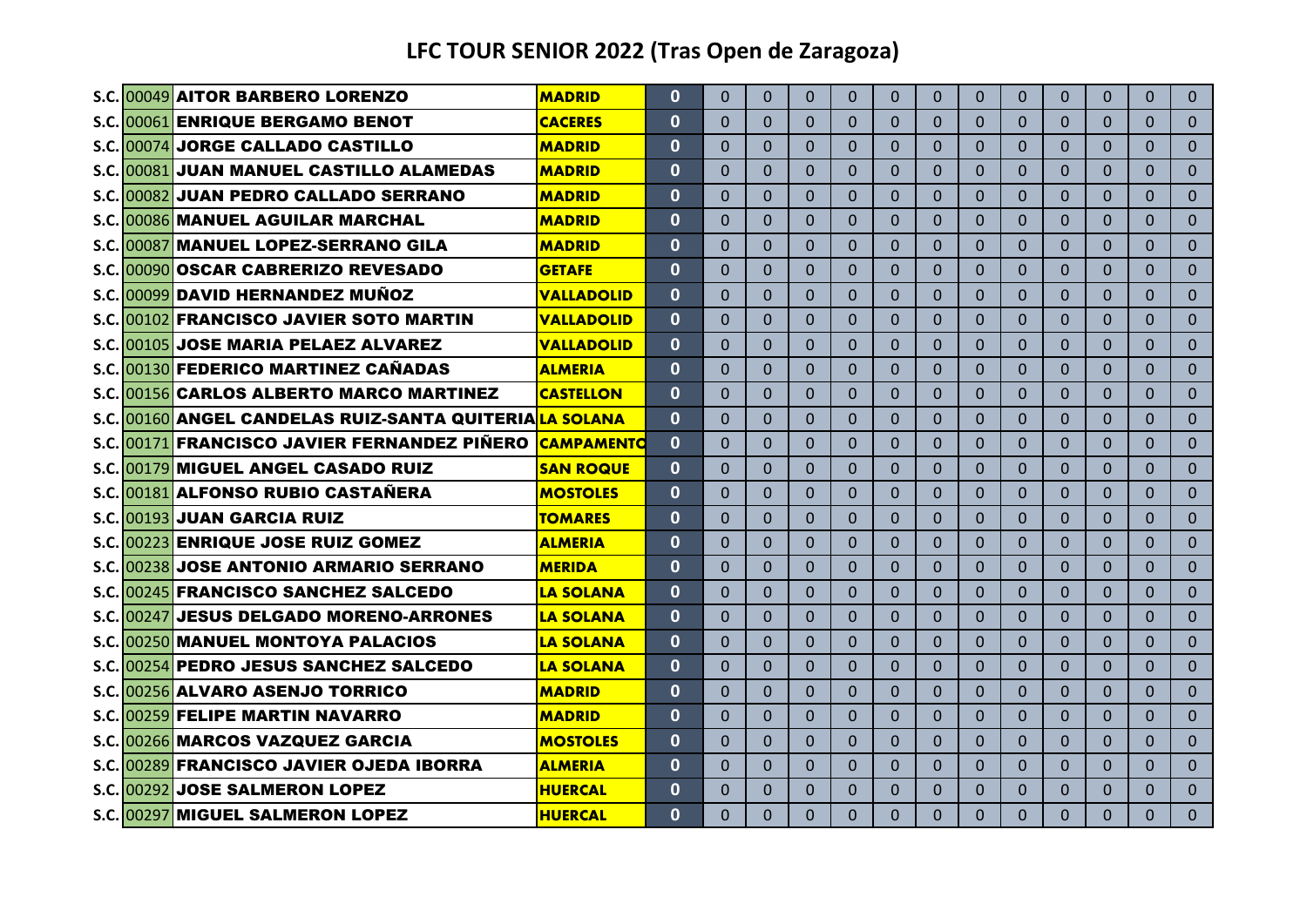|                                        | S.C. 00321 FERNANDO BREVA GONZALEZ                     | <b>CASTELLON</b>  | $\mathbf{0}$ | $\Omega$ | $\Omega$       | $\Omega$       | $\Omega$     | $\Omega$ | $\Omega$ | $\Omega$       | $\Omega$       | $\Omega$     | $\Omega$ | 0              | $\mathbf{0}$ |
|----------------------------------------|--------------------------------------------------------|-------------------|--------------|----------|----------------|----------------|--------------|----------|----------|----------------|----------------|--------------|----------|----------------|--------------|
| S.C. 00322 ISAAC ESTEVE BARCOS         |                                                        | <b>CASTELLON</b>  | $\mathbf{0}$ | $\Omega$ | $\Omega$       | $\Omega$       | $\Omega$     | $\Omega$ | 0        | $\Omega$       | $\Omega$       | $\Omega$     | $\Omega$ | 0              | $\Omega$     |
| S.C.1003231JOAQUIN SALA MARTORELL      |                                                        | <b>VALENCIA</b>   | $\mathbf{0}$ | $\Omega$ | $\Omega$       | $\Omega$       | $\Omega$     | $\Omega$ | $\Omega$ | $\Omega$       | $\Omega$       | $\Omega$     | $\Omega$ | 0              | $\Omega$     |
|                                        | S.C.1003241 JUAN RICARDO PUCHADES LLOPIS               | <b>VALENCIA</b>   | $\Omega$     | $\Omega$ | $\Omega$       | $\Omega$       | $\Omega$     | $\Omega$ | $\Omega$ | $\Omega$       | $\Omega$       | $\Omega$     | $\Omega$ | 0              | $\Omega$     |
|                                        | S.C. 00331 JOSE LUIS IZQUIERDO PALOMERA                | <b>LA SOLANA</b>  | $\mathbf{0}$ | $\Omega$ | $\Omega$       | $\Omega$       | $\Omega$     | $\Omega$ | $\Omega$ | $\Omega$       | $\Omega$       | $\Omega$     | $\Omega$ | 0              | $\Omega$     |
|                                        | S.C. 00336 PEDRO ALHAMBRA ALHAMBRA                     | <b>LA SOLANA</b>  | $\bf{0}$     | 0        | $\Omega$       | $\Omega$       | $\Omega$     | 0        | 0        | $\Omega$       | $\Omega$       | $\mathbf{0}$ | 0        | 0              | $\Omega$     |
| S.C. 00338 PEDRO SEVILLA JAIME         |                                                        | <b>LA SOLANA</b>  | $\bf{0}$     | $\Omega$ | $\Omega$       | $\Omega$       | $\Omega$     | $\Omega$ | $\Omega$ | $\Omega$       | $\Omega$       | $\Omega$     | $\Omega$ | 0              | $\Omega$     |
|                                        | S.C. 00339 SANTIAGO ORTIZ ROMERO DE AVILA              | <b>LA SOLANA</b>  | $\bf{0}$     | 0        | $\Omega$       | $\Omega$       | $\Omega$     | $\Omega$ | 0        | $\Omega$       | $\Omega$       | $\Omega$     | $\Omega$ | 0              | $\Omega$     |
|                                        | S.C. 00344 GERARDO BARAHONA SANCHEZ                    | <b>ALCALA</b>     | $\mathbf{0}$ | $\Omega$ | $\mathbf{0}$   | $\Omega$       | $\Omega$     | $\Omega$ | $\Omega$ | $\mathbf{0}$   | $\Omega$       | $\Omega$     | $\Omega$ | 0              | $\Omega$     |
| S.C. 00360 CARLOS ARMARIO SERRANO      |                                                        | <b>MERIDA</b>     | $\bf{0}$     | $\Omega$ | $\Omega$       | $\Omega$       | $\Omega$     | $\Omega$ | 0        | $\Omega$       | $\Omega$       | $\Omega$     | $\Omega$ | 0              | $\Omega$     |
|                                        | S.C. 00362 ELENA MARINA SANCHO PAREDES                 | <b>MERIDA</b>     | 0            | 0        | $\Omega$       | $\Omega$       | $\Omega$     | $\Omega$ | $\Omega$ | $\Omega$       | $\Omega$       | $\Omega$     | $\Omega$ | 0              | $\Omega$     |
| S.C.1003801 JUAN ZAMORA RODRIGUEZ      |                                                        | <b>HUERCAL</b>    | $\mathbf{0}$ | $\Omega$ | $\Omega$       | $\Omega$       | $\Omega$     | $\Omega$ | $\Omega$ | $\Omega$       | $\Omega$       | $\Omega$     | $\Omega$ | $\Omega$       | $\mathbf{0}$ |
|                                        | S.C.1004131FRANCISCO MANUEL BARRERA VAZQUEZIEL CORONIL |                   | $\Omega$     | $\Omega$ | $\Omega$       | $\Omega$       | $\Omega$     | $\Omega$ | $\Omega$ | $\Omega$       | $\Omega$       | $\Omega$     | $\Omega$ | 0              | $\Omega$     |
|                                        | S.C.1004141GONZALO GARCIA DE LA VEGA MORUNO            | <b>EL CORONIL</b> | $\Omega$     | $\Omega$ | $\overline{0}$ | $\Omega$       | $\mathbf{0}$ | $\Omega$ | $\Omega$ | $\overline{0}$ | $\Omega$       | $\Omega$     | $\Omega$ | $\overline{0}$ | $\mathbf{0}$ |
|                                        | S.C. 00419 JOSE LUIS ALCON BERDONCE                    | <b>EL CORONIL</b> | $\bf{0}$     | $\Omega$ | $\Omega$       | $\Omega$       | $\Omega$     | $\Omega$ | $\Omega$ | $\Omega$       | $\Omega$       | $\Omega$     | $\Omega$ | 0              | $\Omega$     |
| S.C.1004231JULEN BERNAL RUIZ           |                                                        | <b>EL CORONIL</b> | $\mathbf{0}$ | $\Omega$ | $\Omega$       | $\Omega$       | $\Omega$     | $\Omega$ | $\Omega$ | $\Omega$       | $\Omega$       | $\Omega$     | $\Omega$ | 0              | $\Omega$     |
|                                        | S.C.1004321ALFONSO PALACIOS PALACIOS                   | <b>LA SOLANA</b>  | $\bf{0}$     | 0        | $\Omega$       | $\Omega$       | $\Omega$     | $\Omega$ | 0        | $\Omega$       | $\Omega$       | $\Omega$     | $\Omega$ | 0              | $\Omega$     |
|                                        | S.C. 00441 FRANCISCO ALHAMBRA ALHAMBRA                 | <b>LA SOLANA</b>  | $\mathbf{0}$ | $\Omega$ | $\Omega$       | $\Omega$       | $\Omega$     | $\Omega$ | $\Omega$ | $\Omega$       | $\Omega$       | $\Omega$     | $\Omega$ | 0              | $\Omega$     |
|                                        | S.C. 00445 ISIDORO JOSE DIAZ-CANO SANCHEZ              | <b>LA SOLANA</b>  | $\bf{0}$     | $\Omega$ | $\Omega$       | $\Omega$       | $\Omega$     | $\Omega$ | 0        | $\Omega$       | $\Omega$       | $\mathbf{0}$ | $\Omega$ | 0              | $\Omega$     |
|                                        | S.C. 00475 FRANCISCO JAVIER CASADO GARCIA              | <b>MADRID</b>     | $\bf{0}$     | $\Omega$ | $\Omega$       | $\Omega$       | $\Omega$     | $\Omega$ | $\Omega$ | $\Omega$       | $\Omega$       | $\Omega$     | $\Omega$ | 0              | $\Omega$     |
|                                        | S.C.1004821JOSE ANTONIO GAREA MOLDES                   | <b>MADRID</b>     | $\bf{0}$     | 0        | $\Omega$       | $\Omega$       | $\Omega$     | $\Omega$ | 0        | $\Omega$       | $\Omega$       | $\Omega$     | $\Omega$ | 0              | $\Omega$     |
|                                        | S.C. 00502 ROBERTO MONSECO MONTES                      | <b>GETAFE</b>     | $\bf{0}$     | $\Omega$ | $\Omega$       | $\Omega$       | $\Omega$     | $\Omega$ | $\Omega$ | $\Omega$       | $\Omega$       | $\Omega$     | $\Omega$ | $\Omega$       | $\Omega$     |
|                                        | <b>S.C. 00555 ADRIAN PADRONES CARBAJO</b>              | <b>VALLADOLID</b> | $\bf{0}$     | $\Omega$ | $\Omega$       | $\Omega$       | $\Omega$     | $\Omega$ | $\Omega$ | $\Omega$       | $\Omega$       | $\Omega$     | $\Omega$ | 0              | $\Omega$     |
| S.C. 00588 DAVID VIZCAINO RUIZ         |                                                        | <b>ALMERIA</b>    | $\bf{0}$     | $\Omega$ | $\Omega$       | $\Omega$       | $\Omega$     | $\Omega$ | 0        | $\Omega$       | $\Omega$       | $\Omega$     | $\Omega$ | 0              | $\Omega$     |
| S.C. 00595 JAVIER IMBERNON MOLINA      |                                                        | <b>CASTELLON</b>  | $\mathbf 0$  | $\Omega$ | $\Omega$       | $\overline{0}$ | $\Omega$     | $\Omega$ | $\Omega$ | $\Omega$       | $\overline{0}$ | $\Omega$     | $\Omega$ | 0              | $\mathbf{0}$ |
| <b>S.C.1005961JESUS MARTIN PUERTAS</b> |                                                        | <b>HUERCAL</b>    | $\bf{0}$     | $\Omega$ | $\Omega$       | $\Omega$       | $\Omega$     | $\Omega$ | $\Omega$ | $\Omega$       | $\Omega$       | $\Omega$     | $\Omega$ | 0              | $\Omega$     |
| S.C. 00606 RAFAEL BONILLO RUMI         |                                                        | <b>HUERCAL</b>    | $\mathbf{0}$ | $\Omega$ | $\Omega$       | $\Omega$       | $\Omega$     | $\Omega$ | $\Omega$ | $\Omega$       | $\Omega$       | $\Omega$     | $\Omega$ | 0              | $\Omega$     |
| S.C. 00609 RUBEN NAVAS RUEDA           |                                                        | <b>HUERCAL</b>    | $\Omega$     | $\Omega$ | $\Omega$       | $\Omega$       | $\Omega$     | $\Omega$ | 0        | $\Omega$       | $\Omega$       | $\Omega$     | $\Omega$ | 0              | $\Omega$     |
| S.C. 00643 LUIS MEJIAS GARCIA          |                                                        | <b>SAN ROQUE</b>  | $\mathbf{0}$ | $\Omega$ | $\Omega$       | $\Omega$       | $\Omega$     | $\Omega$ | 0        | $\Omega$       | $\Omega$       | $\Omega$     | $\Omega$ | 0              | $\Omega$     |
|                                        | S.C. 00644 MIGUEL ANGEL LORENTE CASTILLO               | <b>CAMPAMENTO</b> | $\Omega$     | $\Omega$ | $\Omega$       | $\Omega$       | $\Omega$     | $\Omega$ | $\Omega$ | $\Omega$       | $\Omega$       | $\Omega$     | $\Omega$ | 0              | $\Omega$     |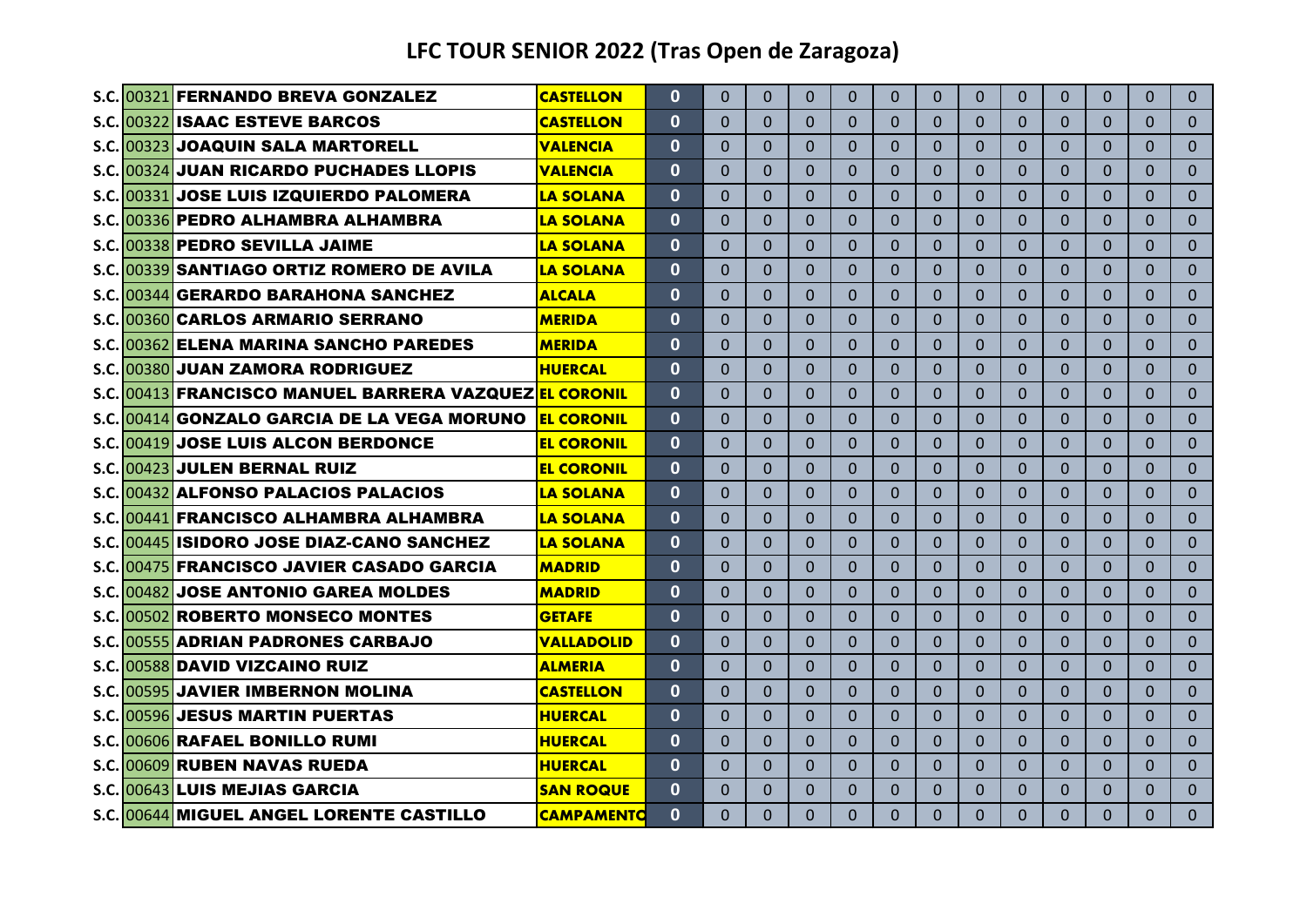|  | S.C. 00648 JAIME BREVA GONZALEZ                    | <b>CASTELLON</b>   | $\mathbf{0}$ | $\Omega$ | $\Omega$       | $\Omega$ | $\Omega$     | $\Omega$     | 0              | $\Omega$ | $\Omega$       | $\Omega$     | $\Omega$     | $\Omega$       | $\Omega$       |
|--|----------------------------------------------------|--------------------|--------------|----------|----------------|----------|--------------|--------------|----------------|----------|----------------|--------------|--------------|----------------|----------------|
|  | S.C. 00683 ANTONIO MIGUEL BRAVO DEL VALLE          | <b>EL CORONIL</b>  | $\Omega$     | 0        | $\Omega$       | $\Omega$ | $\mathbf{0}$ | $\mathbf{0}$ | 0              | 0        | $\Omega$       | $\mathbf 0$  | $\Omega$     | $\Omega$       | $\overline{0}$ |
|  | S.C. 00687 JUAN VALLE PLATA                        | <b>EL CORONIL</b>  | $\Omega$     | $\Omega$ | $\Omega$       | $\Omega$ | $\Omega$     | $\Omega$     | $\overline{0}$ | $\Omega$ | $\mathbf{0}$   | $\Omega$     | $\Omega$     | $\Omega$       | $\Omega$       |
|  | S.C. 00692 ENRIQUE JAVIER JIMENEZ GONZALEZ         | <b>GUINIGUADA</b>  | $\mathbf{0}$ | $\Omega$ | $\overline{0}$ | $\Omega$ | $\Omega$     | $\Omega$     | $\overline{0}$ | $\Omega$ | $\Omega$       | $\Omega$     | $\Omega$     | $\Omega$       | $\Omega$       |
|  | S.C. 00693 JESUS VALENTIN GALVAN GARCIA            | <b>GUINIGUADA</b>  | $\mathbf{0}$ | $\Omega$ | $\Omega$       | $\Omega$ | $\Omega$     | $\Omega$     | $\Omega$       | $\Omega$ | $\Omega$       | $\Omega$     | $\Omega$     | $\overline{0}$ | $\Omega$       |
|  | S.C. 00695 JOSE MARIA JIMENEZ GONZALEZ             | <b>GUINIGUADA</b>  | $\mathbf{0}$ | $\Omega$ | $\Omega$       | $\Omega$ | $\Omega$     | $\Omega$     | $\overline{0}$ | $\Omega$ | $\Omega$       | $\Omega$     | $\Omega$     | $\Omega$       | $\overline{0}$ |
|  | S.C. 00707 FRANCISCO IZQUIERDO LARA                | <b>LA SOLANA</b>   | $\bf{0}$     | $\Omega$ | $\Omega$       | $\Omega$ | $\Omega$     | $\Omega$     | 0              | $\Omega$ | $\Omega$       | $\Omega$     | $\Omega$     | $\Omega$       | $\Omega$       |
|  | S.C. 00719 ALFREDO CALVO SANCHEZ                   | <b>GETAFE</b>      | $\mathbf{0}$ | $\Omega$ | $\Omega$       | $\Omega$ | $\mathbf{0}$ | $\Omega$     | $\Omega$       | $\Omega$ | $\Omega$       | $\mathbf{0}$ | $\Omega$     | $\Omega$       | $\Omega$       |
|  | S.C. 00731 JOSE ANGEL VIDANIA JURADO               | <b>ALCALA</b>      | $\bf{0}$     | $\Omega$ | $\Omega$       | $\Omega$ | $\Omega$     | $\Omega$     | 0              | $\Omega$ | $\overline{0}$ | $\Omega$     | $\Omega$     | $\Omega$       | $\Omega$       |
|  | S.C. 00766 SHEILA PLAZA CONTRERAS                  | <b>MERIDA</b>      | $\mathbf{0}$ | $\Omega$ | $\Omega$       | $\Omega$ | $\Omega$     | $\Omega$     | $\Omega$       | $\Omega$ | $\Omega$       | $\Omega$     | $\Omega$     | $\Omega$       | $\Omega$       |
|  | <b>S.C. 00795 FRANCISCO MANUEL SOLER DOMINGUEZ</b> | <b>ALMERIA</b>     | $\mathbf{0}$ | $\Omega$ | $\Omega$       | $\Omega$ | $\Omega$     | $\Omega$     | $\Omega$       | $\Omega$ | $\Omega$       | $\Omega$     | $\Omega$     | $\Omega$       | $\Omega$       |
|  | S.C. 00801 MERCEDES ZAMORA RODRIGUEZ               | <b>HUERCAL</b>     | $\mathbf{0}$ | $\Omega$ | $\Omega$       | $\Omega$ | $\Omega$     | $\Omega$     | $\Omega$       | $\Omega$ | $\Omega$       | $\Omega$     | $\Omega$     | $\Omega$       | $\Omega$       |
|  | S.C.1008171DAVID JURADO FRUTOS                     | <b>CASTELLON</b>   | $\Omega$     | $\Omega$ | $\Omega$       | $\Omega$ | $\Omega$     | $\Omega$     | $\Omega$       | $\Omega$ | $\Omega$       | $\Omega$     | $\Omega$     | $\Omega$       | $\Omega$       |
|  | S.C. 00837 JOSE ANTONIO FERNANDEZ MORENO           | <b>EL CORONIL</b>  | $\mathbf{0}$ | $\Omega$ | $\Omega$       | $\Omega$ | $\Omega$     | $\Omega$     | $\Omega$       | $\Omega$ | $\Omega$       | $\Omega$     | $\Omega$     | $\Omega$       | $\Omega$       |
|  | S.C. 00871 CESAR GARCIA MARTINEZ                   | <b>MADRID</b>      | $\mathbf{0}$ | $\Omega$ | $\Omega$       | $\Omega$ | $\Omega$     | $\Omega$     | 0              | $\Omega$ | $\Omega$       | $\Omega$     | $\Omega$     | $\Omega$       | $\Omega$       |
|  | S.C. 00873 EDGAR CALLEJA GOMEZ                     | <b>GETAFE</b>      | $\mathbf{0}$ | $\Omega$ | $\Omega$       | $\Omega$ | $\Omega$     | $\Omega$     | $\Omega$       | $\Omega$ | $\Omega$       | $\Omega$     | $\Omega$     | $\Omega$       | $\Omega$       |
|  | S.C. 00903 CARLOS CANO ALVAREZ                     | <b>AZUQUECA</b>    | $\mathbf{0}$ | 0        | $\Omega$       | $\Omega$ | $\Omega$     | $\Omega$     | 0              | 0        | $\Omega$       | $\Omega$     | $\Omega$     | 0              | $\Omega$       |
|  | S.C. 00916 MIGUEL OSCAR SOLANO AGUILAR             | <b>ALCALA</b>      | $\Omega$     | $\Omega$ | $\Omega$       | $\Omega$ | $\Omega$     | $\Omega$     | 0              | $\Omega$ | $\mathbf{0}$   | $\mathbf{0}$ | $\Omega$     | $\Omega$       | $\overline{0}$ |
|  | S.C. 00917 OSCAR MONSECO GARCIA                    | <b>AZUQUECA</b>    | $\mathbf{0}$ | $\Omega$ | $\Omega$       | $\Omega$ | $\Omega$     | $\Omega$     | 0              | $\Omega$ | $\Omega$       | $\mathbf{0}$ | $\mathbf{0}$ | $\Omega$       | $\Omega$       |
|  | S.C. 00921 RAUL SANCHEZ ISIDRO                     | <b>ALCALA</b>      | $\bf{0}$     | $\Omega$ | $\Omega$       | $\Omega$ | $\Omega$     | $\Omega$     | $\Omega$       | $\Omega$ | $\mathbf{0}$   | $\mathbf{0}$ | $\Omega$     | $\Omega$       | $\Omega$       |
|  | <b>S.C. 00925 ADRIAN GARCIA FORTUN</b>             | <b>ALMERIA</b>     | $\mathbf{0}$ | $\Omega$ | $\Omega$       | $\Omega$ | $\Omega$     | $\Omega$     | $\Omega$       | $\Omega$ | $\Omega$       | $\Omega$     | $\Omega$     | $\Omega$       | $\Omega$       |
|  | S.C. 00930 SERGIO GOMEZ BAENA                      | <b>ALMERIA</b>     | $\bf{0}$     | $\Omega$ | $\Omega$       | $\Omega$ | $\Omega$     | $\Omega$     | 0              | $\Omega$ | $\Omega$       | $\Omega$     | $\Omega$     | $\Omega$       | $\Omega$       |
|  | S.C. 00947 ALBERTO JURADO FRUTOS                   | <b>CASTELLON</b>   | $\mathbf{0}$ | $\Omega$ | $\Omega$       | $\Omega$ | $\Omega$     | $\Omega$     | $\Omega$       | $\Omega$ | $\Omega$       | $\Omega$     | $\Omega$     | $\Omega$       | $\Omega$       |
|  | S.C. 00949 JOSE FRANCISCO TRILLES ALOS             | <b>CASTELLON</b>   | $\Omega$     | $\Omega$ | $\Omega$       | $\Omega$ | $\Omega$     | $\Omega$     | $\Omega$       | $\Omega$ | $\Omega$       | $\Omega$     | $\Omega$     | $\Omega$       | $\Omega$       |
|  | S.C. 00958 ANTONIO MANUEL SANTOS REINA             | <b>EL CORONIL</b>  | $\mathbf{0}$ | $\Omega$ | $\Omega$       | $\Omega$ | $\mathbf{0}$ | $\Omega$     | $\Omega$       | $\Omega$ | $\overline{0}$ | $\mathbf{0}$ | $\Omega$     | $\Omega$       | $\overline{0}$ |
|  | S.C. 00966 ADRIAN GUTIERREZ NAVARRO                | <b>ALCALA</b>      | $\mathbf{0}$ | $\Omega$ | $\Omega$       | $\Omega$ | $\Omega$     | $\Omega$     | $\Omega$       | $\Omega$ | $\overline{0}$ | $\Omega$     | $\Omega$     | $\Omega$       | $\Omega$       |
|  | S.C. 00972 FERNANDO JUAN PERELA BARTOLOME          | <b>MADRID</b>      | $\mathbf{0}$ | $\Omega$ | $\Omega$       | $\Omega$ | $\mathbf{0}$ | $\Omega$     | $\Omega$       | $\Omega$ | $\overline{0}$ | $\Omega$     | $\Omega$     | $\Omega$       | $\Omega$       |
|  | S.C.1009911MIGUEL NARANJO AVILA                    | <b>FUENLABRADA</b> | 0            | $\Omega$ | $\Omega$       | $\Omega$ | $\Omega$     | $\Omega$     | 0              | 0        | $\Omega$       | $\mathbf{0}$ | $\mathbf{0}$ | $\Omega$       | $\Omega$       |
|  | S.C. 00994 ANGEL SUANES AGUILERA                   | <b>ALMERIA</b>     | $\mathbf{0}$ | 0        | $\Omega$       | $\Omega$ | $\Omega$     | $\Omega$     | $\Omega$       | $\Omega$ | $\Omega$       | $\mathbf{0}$ | $\Omega$     | $\Omega$       | $\Omega$       |
|  | S.C. 00996 CHRISTIAN NAVAS RUEDA                   | <b>HUERCAL</b>     | $\Omega$     | 0        | $\Omega$       | $\Omega$ | $\Omega$     | $\Omega$     | $\Omega$       | 0        | $\Omega$       | $\Omega$     | $\Omega$     | $\Omega$       | $\overline{0}$ |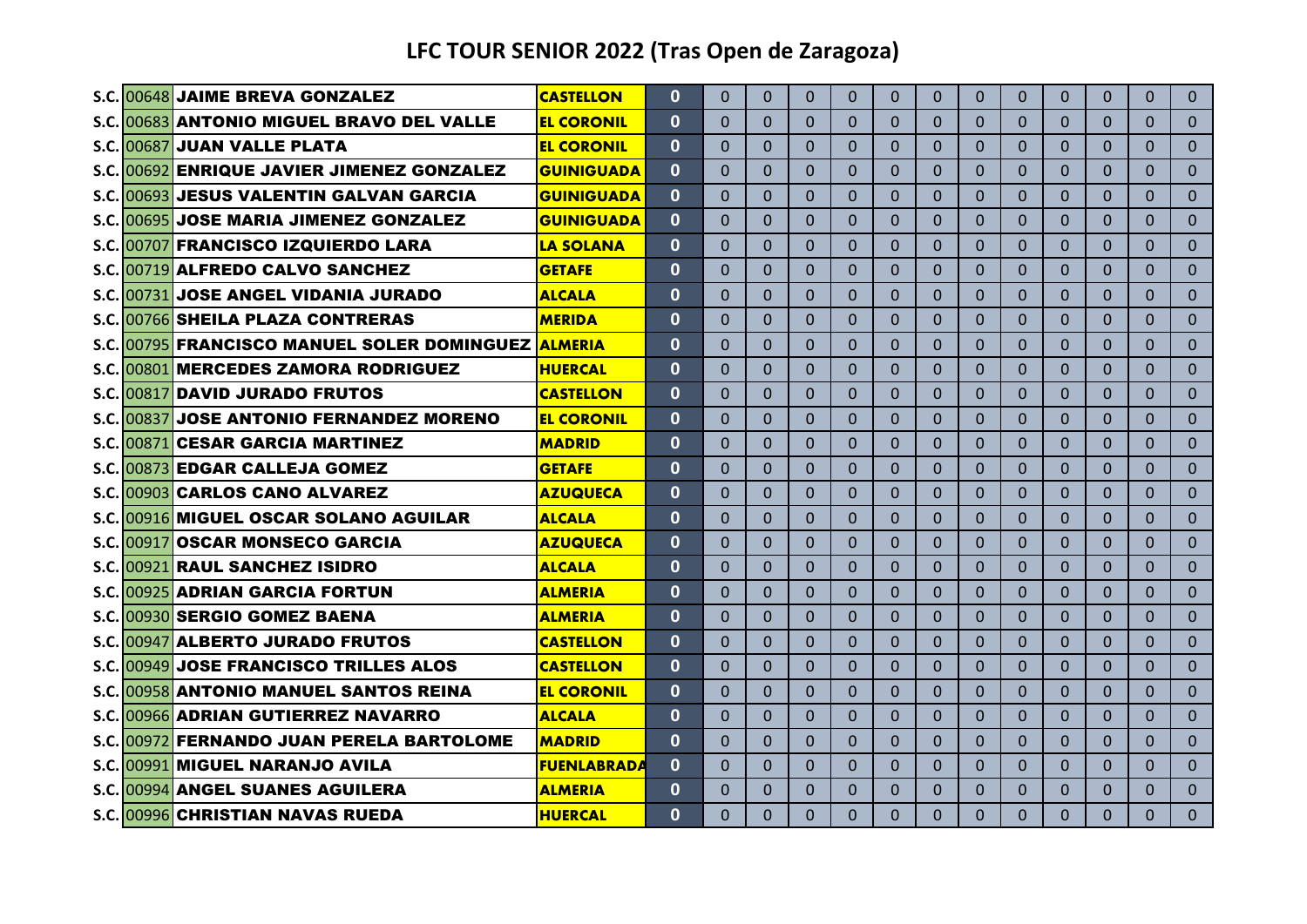|  | S.C. 00997 DANIEL GONZALEZ GARCIA                  | <b>ALMERIA</b>     | $\Omega$     | $\Omega$ | $\Omega$       | $\Omega$ | $\Omega$     | $\Omega$     | $\overline{0}$ | $\Omega$ | $\Omega$       | $\Omega$     | $\Omega$     | $\Omega$       | $\Omega$       |
|--|----------------------------------------------------|--------------------|--------------|----------|----------------|----------|--------------|--------------|----------------|----------|----------------|--------------|--------------|----------------|----------------|
|  | S.C. 00998 MANUEL FERNANDEZ BERBEL                 | <b>ALMERIA</b>     | $\Omega$     | $\Omega$ | $\Omega$       | $\Omega$ | $\mathbf{0}$ | $\mathbf{0}$ | 0              | 0        | $\Omega$       | $\mathbf 0$  | $\Omega$     | $\Omega$       | $\Omega$       |
|  | <b>S.C. 01008 JUAN FRANCISCO FERNANDEZ MOLINA</b>  | <b>SAN ROQUE</b>   | $\Omega$     | $\Omega$ | $\Omega$       | $\Omega$ | $\Omega$     | $\Omega$     | $\Omega$       | $\Omega$ | $\Omega$       | $\Omega$     | $\Omega$     | $\Omega$       | $\Omega$       |
|  | S.C. 01011 FRANCISCO VILLEGAS BENEDICTO            | <b>CASTELLON</b>   | $\mathbf{0}$ | $\Omega$ | $\overline{0}$ | $\Omega$ | $\Omega$     | $\Omega$     | $\overline{0}$ | $\Omega$ | $\Omega$       | $\Omega$     | $\Omega$     | $\Omega$       | $\Omega$       |
|  | S.C. 01015 ALVARO ARIAS LOPEZ                      | <b>MADRID</b>      | $\mathbf{0}$ | $\Omega$ | $\Omega$       | $\Omega$ | $\Omega$     | $\Omega$     | $\Omega$       | $\Omega$ | $\Omega$       | $\Omega$     | $\Omega$     | $\Omega$       | $\Omega$       |
|  | S.C. 01016 ALVARO JAVIER GIL DURAN                 | <b>MADRID</b>      | $\mathbf 0$  | $\Omega$ | $\Omega$       | $\Omega$ | $\Omega$     | $\Omega$     | $\overline{0}$ | $\Omega$ | $\mathbf{0}$   | $\mathbf{0}$ | $\Omega$     | $\Omega$       | $\overline{0}$ |
|  | S.C. 01017 FERNANDO MUÑOZ PEREZ                    | <b>MOSTOLES</b>    | $\bf{0}$     | $\Omega$ | $\Omega$       | $\Omega$ | $\Omega$     | $\Omega$     | $\Omega$       | $\Omega$ | $\overline{0}$ | $\Omega$     | $\Omega$     | $\Omega$       | $\Omega$       |
|  | S.C. 01020 LUIS MIGUEL PEROMINGO CORRAL            | <b>MADRID</b>      | $\mathbf{0}$ | $\Omega$ | $\Omega$       | $\Omega$ | $\mathbf{0}$ | $\Omega$     | $\Omega$       | $\Omega$ | $\mathbf{0}$   | $\mathbf{0}$ | $\Omega$     | $\Omega$       | $\Omega$       |
|  | S.C. 01034 MARIO TOVAR CHAPARRO                    | <b>FUENLABRADA</b> | $\Omega$     | $\Omega$ | $\Omega$       | $\Omega$ | $\Omega$     | $\Omega$     | $\Omega$       | $\Omega$ | $\overline{0}$ | $\Omega$     | $\Omega$     | $\Omega$       | $\Omega$       |
|  | S.C. 01047 JUAN JOSE HERNANDO APARICIO             | <b>ALCALA</b>      | $\mathbf{0}$ | $\Omega$ | $\Omega$       | $\Omega$ | $\Omega$     | $\Omega$     | $\Omega$       | $\Omega$ | $\Omega$       | $\Omega$     | $\Omega$     | $\Omega$       | $\Omega$       |
|  | S.C. 01054 ADRIAN JAVIER IBORRA RUIZ               | <b>ALCALA</b>      | $\bf{0}$     | $\Omega$ | $\Omega$       | $\Omega$ | $\Omega$     | $\Omega$     | $\Omega$       | $\Omega$ | $\Omega$       | $\Omega$     | $\Omega$     | $\Omega$       | $\Omega$       |
|  | S.C. 01058 JOSE MANUEL ARCAS GONZALEZ              | <b>MADRID</b>      | $\mathbf{0}$ | $\Omega$ | $\Omega$       | $\Omega$ | $\Omega$     | $\Omega$     | $\Omega$       | $\Omega$ | $\Omega$       | $\Omega$     | $\Omega$     | $\Omega$       | $\Omega$       |
|  | S.C. 01060 MIGUEL ANGEL DELTORO BERBES             | <b>MADRID</b>      | $\mathbf{0}$ | $\Omega$ | $\Omega$       | $\Omega$ | $\Omega$     | $\Omega$     | $\Omega$       | $\Omega$ | $\Omega$       | $\Omega$     | $\Omega$     | $\Omega$       | $\Omega$       |
|  | S.C. 01070 DAVID PULIDO NOGAL                      | <b>VALDEMORILL</b> | $\mathbf{0}$ | $\Omega$ | $\Omega$       | $\Omega$ | $\mathbf{0}$ | $\Omega$     | $\Omega$       | $\Omega$ | $\Omega$       | $\Omega$     | $\Omega$     | $\Omega$       | $\Omega$       |
|  | S.C. 01074 PATRICIO PULIDO NOGAL                   | <b>VALDEMORILL</b> | $\mathbf{0}$ | $\Omega$ | $\Omega$       | $\Omega$ | $\Omega$     | $\Omega$     | $\Omega$       | $\Omega$ | $\Omega$       | $\Omega$     | $\Omega$     | $\Omega$       | $\Omega$       |
|  | S.C. 01076 ISRAEL ESCUER DIAZ                      | <b>ZARAGOZA</b>    | $\mathbf{0}$ | $\Omega$ | $\Omega$       | $\Omega$ | $\mathbf{0}$ | $\Omega$     | $\Omega$       | $\Omega$ | $\Omega$       | $\Omega$     | $\Omega$     | $\overline{0}$ | $\overline{0}$ |
|  | S.C. 01079 JOSE CARLOS GUERRERO BERNALDO DE ALCALA |                    | $\mathbf{0}$ | $\Omega$ | $\Omega$       | $\Omega$ | $\Omega$     | $\Omega$     | $\Omega$       | 0        | $\Omega$       | $\Omega$     | $\Omega$     | $\Omega$       | $\Omega$       |
|  | S.C. 01081 LUIS MARTIN MEDRANO                     | <b>MADRID</b>      | $\bf{0}$     | $\Omega$ | $\Omega$       | $\Omega$ | $\Omega$     | $\Omega$     | 0              | $\Omega$ | $\mathbf{0}$   | $\mathbf{0}$ | $\Omega$     | $\Omega$       | $\Omega$       |
|  | S.C. 01083 RICARDO MERINO BARBA                    | <b>NVDA</b>        | $\mathbf{0}$ | $\Omega$ | $\Omega$       | $\Omega$ | $\Omega$     | $\Omega$     | 0              | $\Omega$ | $\Omega$       | $\mathbf{0}$ | $\mathbf{0}$ | $\Omega$       | $\Omega$       |
|  | S.C. 01086 JUAN ANTONIO SELLES ALBA                | <b>CAMPAMENTO</b>  | 0            | $\Omega$ | $\Omega$       | $\Omega$ | $\Omega$     | $\Omega$     | $\Omega$       | $\Omega$ | $\mathbf{0}$   | $\Omega$     | $\Omega$     | $\Omega$       | $\Omega$       |
|  | S.C. 01090 MIGUEL ANGEL LOPEZ BENITEZ              | <b>CASTELLON</b>   | $\mathbf{0}$ | $\Omega$ | $\Omega$       | $\Omega$ | $\Omega$     | $\Omega$     | $\Omega$       | $\Omega$ | $\Omega$       | $\Omega$     | $\Omega$     | $\Omega$       | $\Omega$       |
|  | S.C. 01095 ARTURO MORENO OLALLA                    | <b>MADRID</b>      | $\mathbf{0}$ | $\Omega$ | $\Omega$       | $\Omega$ | $\Omega$     | $\Omega$     | 0              | $\Omega$ | $\Omega$       | $\Omega$     | $\Omega$     | $\Omega$       | $\Omega$       |
|  | S.C. 01099 FRANCISCO JOSE VIZCAINO RAMIREZ         | <b>GETAFE</b>      | $\mathbf{0}$ | $\Omega$ | $\Omega$       | $\Omega$ | $\Omega$     | $\Omega$     | $\Omega$       | $\Omega$ | $\Omega$       | $\Omega$     | $\Omega$     | $\Omega$       | $\Omega$       |
|  | S.C. 01106 ALBERTO FERNANDEZ MORALEDA              | <b>MADRID</b>      | $\bf{0}$     | $\Omega$ | $\Omega$       | $\Omega$ | $\Omega$     | $\Omega$     | $\Omega$       | $\Omega$ | $\Omega$       | $\Omega$     | $\Omega$     | $\Omega$       | $\Omega$       |
|  | S.C. 01107 ALVARO FERNANDEZ DE LUCAS               | <b>MADRID</b>      | $\mathbf{0}$ | $\Omega$ | $\overline{0}$ | $\Omega$ | $\mathbf{0}$ | $\Omega$     | $\overline{0}$ | $\Omega$ | $\overline{0}$ | $\mathbf{0}$ | $\Omega$     | $\Omega$       | $\Omega$       |
|  | S.C. 01109 JOSE MANUEL TORRES GALVAN               | <b>MADRID</b>      | $\mathbf{0}$ | $\Omega$ | $\Omega$       | $\Omega$ | $\mathbf{0}$ | $\Omega$     | $\Omega$       | $\Omega$ | $\overline{0}$ | $\mathbf{0}$ | $\Omega$     | $\Omega$       | $\Omega$       |
|  | S.C. 01110 RUBEN GAREA FERNANDEZ                   | <b>MADRID</b>      | $\mathbf{0}$ | $\Omega$ | $\Omega$       | $\Omega$ | $\mathbf{0}$ | $\Omega$     | $\Omega$       | $\Omega$ | $\overline{0}$ | $\Omega$     | $\Omega$     | $\Omega$       | $\Omega$       |
|  | S.C.1011201 <b>FRANCISCO JOSE REYEROS VAZQUEZ</b>  | <b>MOSTOLES</b>    | $\mathbf{0}$ | $\Omega$ | $\Omega$       | $\Omega$ | $\Omega$     | $\Omega$     | 0              | $\Omega$ | $\Omega$       | $\mathbf{0}$ | $\mathbf{0}$ | $\Omega$       | $\Omega$       |
|  | S.C. 01126 RAUL GARCIA JIMENEZ                     | <b>MOSTOLES</b>    | $\mathbf{0}$ | 0        | $\Omega$       | $\Omega$ | $\Omega$     | $\Omega$     | $\Omega$       | $\Omega$ | $\Omega$       | $\mathbf{0}$ | $\Omega$     | $\Omega$       | $\Omega$       |
|  | S.C. 01129 FELIPE ACEDOS GALVAN                    | <b>VALDEMORILL</b> | $\Omega$     | $\Omega$ | $\Omega$       | $\Omega$ | $\Omega$     | $\Omega$     | $\Omega$       | $\Omega$ | $\Omega$       | $\Omega$     | $\Omega$     | $\Omega$       | $\Omega$       |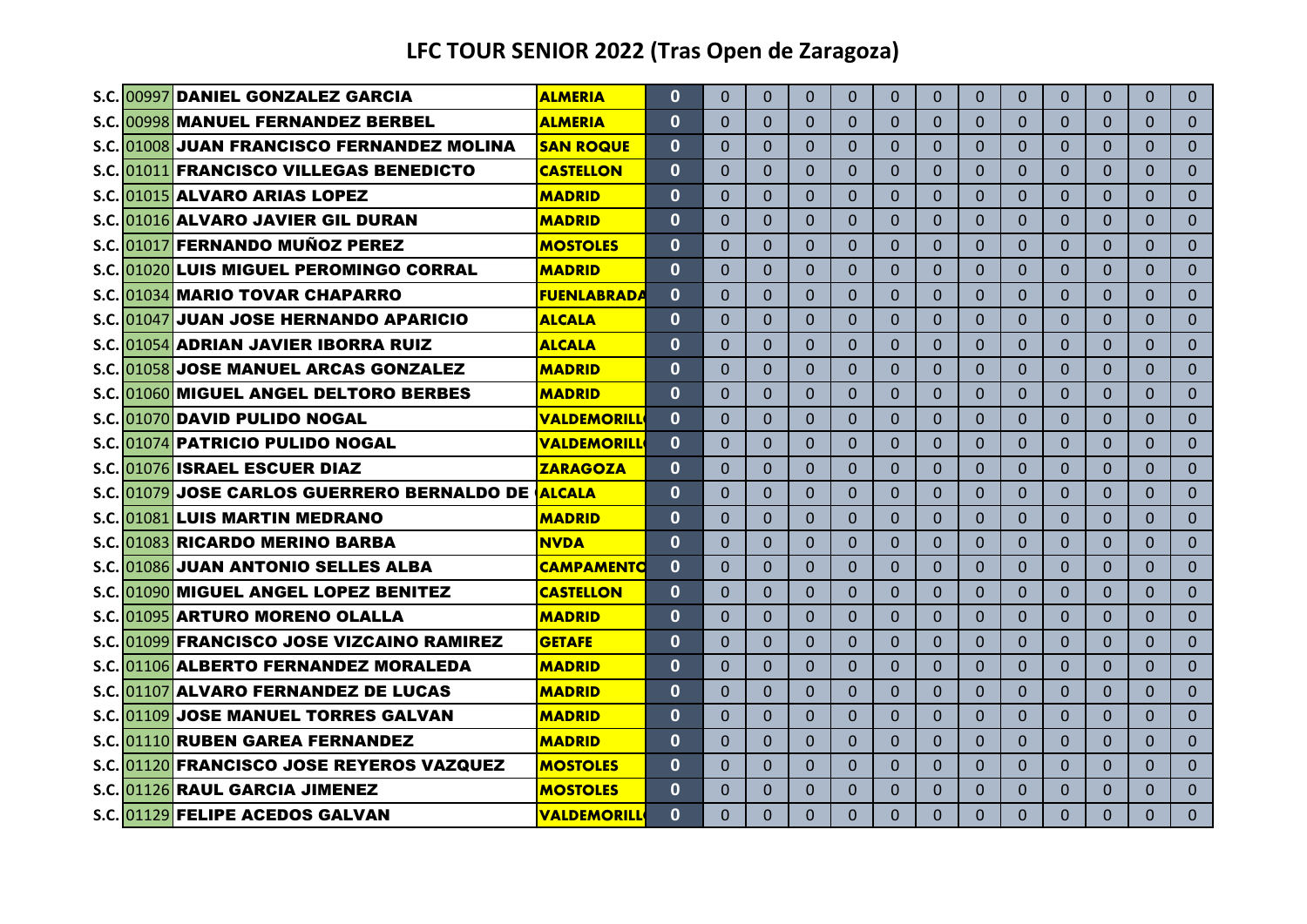|  | S.C. 01132 MARIANO JAVIER GAMELLA ROBLEDANO                 | <b>VALDEMORILL</b> | $\bf{0}$     | $\Omega$ | $\Omega$     | $\Omega$       | $\Omega$     | $\Omega$       | $\Omega$ | $\Omega$       | $\Omega$       | $\Omega$     | $\Omega$       | 0              | $\mathbf{0}$ |
|--|-------------------------------------------------------------|--------------------|--------------|----------|--------------|----------------|--------------|----------------|----------|----------------|----------------|--------------|----------------|----------------|--------------|
|  | S.C.1011331MOHAMED ADCHIR                                   | <b>VALDEMORILL</b> | $\bf{0}$     | $\Omega$ | $\Omega$     | $\Omega$       | $\Omega$     | $\Omega$       | 0        | $\Omega$       | $\Omega$       | $\Omega$     | $\Omega$       | 0              | $\Omega$     |
|  | S.C. 01135 JAVIER SORIANO BRU                               | <b>VALENCIA</b>    | $\mathbf{0}$ | $\Omega$ | $\Omega$     | $\Omega$       | $\Omega$     | $\Omega$       | $\Omega$ | $\Omega$       | $\Omega$       | $\Omega$     | $\Omega$       | 0              | $\Omega$     |
|  | S.C. 01139 CARLOS MOYA ARINO                                | <b>ZARAGOZA</b>    | $\Omega$     | $\Omega$ | $\Omega$     | $\Omega$       | $\Omega$     | $\Omega$       | $\Omega$ | $\Omega$       | $\Omega$       | $\Omega$     | $\Omega$       | 0              | $\Omega$     |
|  | S.C. 01145 ANTONIO CABRERA SANCHEZ                          | <b>ALMERIA</b>     | $\mathbf{0}$ | $\Omega$ | $\Omega$     | $\Omega$       | $\Omega$     | $\Omega$       | 0        | $\Omega$       | $\Omega$       | $\Omega$     | $\Omega$       | 0              | $\Omega$     |
|  | S.C. 01153 ALVARO SANCHO RODRIGUEZ                          | <b>CAMPAMENTO</b>  | $\bf{0}$     | 0        | $\Omega$     | $\Omega$       | $\Omega$     | 0              | 0        | $\Omega$       | $\Omega$       | $\mathbf{0}$ | 0              | 0              | $\Omega$     |
|  | S.C. 01168 RUTH VIZCAINO CALVO                              | <b>GETAFE</b>      | 0            | $\Omega$ | $\Omega$     | $\Omega$       | $\Omega$     | $\Omega$       | $\Omega$ | $\Omega$       | $\Omega$       | $\Omega$     | $\Omega$       | 0              | $\Omega$     |
|  | S.C. 01172 MARCOS FERNANDEZ DE LUCAS                        | <b>MADRID</b>      | $\bf{0}$     | 0        | $\Omega$     | $\Omega$       | $\Omega$     | $\Omega$       | 0        | $\Omega$       | $\Omega$       | $\Omega$     | $\Omega$       | 0              | $\Omega$     |
|  | S.C. 01174 NICOLAS GIL HERNANDO                             | <b>MADRID</b>      | $\Omega$     | $\Omega$ | $\mathbf{0}$ | $\Omega$       | $\Omega$     | $\Omega$       | $\Omega$ | $\mathbf{0}$   | $\Omega$       | $\Omega$     | $\Omega$       | $\Omega$       | $\Omega$     |
|  | <b>S.C. 01175 RAUL LLORENTE GARCIA</b>                      | <b>SANSE</b>       | $\bf{0}$     | $\Omega$ | $\Omega$     | $\Omega$       | $\Omega$     | $\Omega$       | 0        | $\Omega$       | $\Omega$       | $\Omega$     | $\Omega$       | 0              | $\mathbf{0}$ |
|  | S.C. 01181 DANIEL MARTIN SUAREZ                             | <b>MOSTOLES</b>    | 0            | 0        | $\Omega$     | $\Omega$       | $\Omega$     | $\Omega$       | 0        | $\Omega$       | $\Omega$       | $\Omega$     | $\Omega$       | 0              | $\Omega$     |
|  | S.C. 01185 JOSE DANIEL PENDOLERO HURTADO                    | <b>MOSTOLES</b>    | $\mathbf{0}$ | $\Omega$ | $\Omega$     | $\Omega$       | $\Omega$     | $\Omega$       | $\Omega$ | $\Omega$       | $\Omega$       | $\Omega$     | $\Omega$       | 0              | $\mathbf{0}$ |
|  | S.C. 01191 OSCAR BARCENILLA GONZALEZ                        | <b>MOSTOLES</b>    | $\Omega$     | $\Omega$ | $\Omega$     | $\Omega$       | $\Omega$     | $\Omega$       | $\Omega$ | $\Omega$       | $\Omega$       | $\Omega$     | $\Omega$       | 0              | $\Omega$     |
|  | S.C.1011951ADAM HAMEDI ARMAS                                | <b>TENERIFE</b>    | $\Omega$     | $\Omega$ | $\Omega$     | $\Omega$       | $\mathbf{0}$ | $\Omega$       | $\Omega$ | $\overline{0}$ | $\Omega$       | $\Omega$     | $\Omega$       | $\overline{0}$ | $\mathbf{0}$ |
|  | S.C. 01198 AIRAM PEREZ ROJAS                                | <b>TENERIFE</b>    | $\bf{0}$     | $\Omega$ | $\Omega$     | $\Omega$       | $\Omega$     | $\Omega$       | $\Omega$ | $\Omega$       | $\Omega$       | $\Omega$     | $\Omega$       | 0              | $\Omega$     |
|  | S.C.101199 BENJAMIN ECHEYDE PADILLA RODRIGUEZTENERIFE       |                    | $\bf{0}$     | $\Omega$ | $\Omega$     | $\Omega$       | $\Omega$     | $\Omega$       | $\Omega$ | $\Omega$       | $\Omega$       | $\Omega$     | $\Omega$       | 0              | $\Omega$     |
|  | S.C. 01200 DEBORA PALOMO ALBERTO                            | <b>TENERIFE</b>    | $\bf{0}$     | 0        | $\Omega$     | $\Omega$       | $\Omega$     | $\Omega$       | 0        | $\Omega$       | $\Omega$       | $\Omega$     | $\Omega$       | 0              | $\Omega$     |
|  | <b>S.C. 01201 FRANCISCO ALEJANDRO SANCHEZ GONZATENERIFE</b> |                    | $\Omega$     | $\Omega$ | $\Omega$     | $\Omega$       | $\Omega$     | $\Omega$       | $\Omega$ | $\Omega$       | $\Omega$       | $\Omega$     | $\Omega$       | 0              | $\Omega$     |
|  | S.C. 01203 HOSSAIN HAMEDI ALI                               | <b>TENERIFE</b>    | $\bf{0}$     | $\Omega$ | $\Omega$     | $\Omega$       | $\Omega$     | $\Omega$       | 0        | $\Omega$       | $\Omega$       | $\mathbf{0}$ | $\Omega$       | 0              | $\Omega$     |
|  | S.C. 01205 JAIRO DAVID PEÑA PEREZ                           | <b>TENERIFE</b>    | $\bf{0}$     | $\Omega$ | $\Omega$     | $\Omega$       | $\Omega$     | $\Omega$       | 0        | $\Omega$       | $\Omega$       | $\Omega$     | $\Omega$       | 0              | $\Omega$     |
|  | S.C. 01209 RUYMAN JONAY SUAREZ GONZALEZ                     | <b>TENERIFE</b>    | $\bf{0}$     | 0        | $\Omega$     | $\Omega$       | $\Omega$     | $\Omega$       | 0        | $\Omega$       | $\Omega$       | $\Omega$     | $\Omega$       | 0              | $\Omega$     |
|  | S.C. 01210 SERGIO AIMAR GALVAN HERNANDEZ                    | <b>TENERIFE</b>    | 0            | $\Omega$ | $\Omega$     | $\Omega$       | $\Omega$     | $\Omega$       | $\Omega$ | $\Omega$       | $\mathbf{0}$   | $\Omega$     | $\Omega$       | $\Omega$       | $\Omega$     |
|  | S.C. 01211 VICENTE FERNANDEZ ROS                            | <b>TENERIFE</b>    | $\bf{0}$     | $\Omega$ | $\Omega$     | $\Omega$       | $\Omega$     | $\Omega$       | $\Omega$ | $\Omega$       | $\Omega$       | $\Omega$     | $\Omega$       | 0              | $\Omega$     |
|  | S.C. 01218 DIEGO ESCAMILLA MONTENEGRO                       | <b>ALMERIA</b>     | $\bf{0}$     | $\Omega$ | $\Omega$     | $\Omega$       | $\Omega$     | $\Omega$       | 0        | $\Omega$       | $\Omega$       | $\Omega$     | $\Omega$       | 0              | $\Omega$     |
|  | S.C.1012221DIEGO MARTIN JIMENEZ                             | <b>AZUQUECA</b>    | $\mathbf 0$  | $\Omega$ | $\Omega$     | $\overline{0}$ | $\Omega$     | $\overline{0}$ | 0        | $\overline{0}$ | $\overline{0}$ | $\Omega$     | $\overline{0}$ | 0              | $\mathbf{0}$ |
|  | S.C. 01226 EDUARDO DIAZ DIAZ                                | <b>CACERES</b>     | $\mathbf 0$  | $\Omega$ | $\Omega$     | $\Omega$       | $\Omega$     | $\Omega$       | 0        | $\Omega$       | $\Omega$       | $\Omega$     | $\Omega$       | 0              | $\Omega$     |
|  | S.C. 01231 HECTOR BELTRAN MILIAN                            | <b>CASTELLON</b>   | $\mathbf{0}$ | $\Omega$ | $\Omega$     | $\Omega$       | $\Omega$     | $\Omega$       | $\Omega$ | $\Omega$       | $\Omega$       | $\Omega$     | $\Omega$       | 0              | $\Omega$     |
|  | S.C. 01236 DENNIS CALLEJA GOMEZ                             | <b>GETAFE</b>      | $\Omega$     | $\Omega$ | $\Omega$     | $\Omega$       | $\Omega$     | $\Omega$       | 0        | $\Omega$       | $\Omega$       | $\Omega$     | $\Omega$       | 0              | $\Omega$     |
|  | S.C. 01250 JOSE MARIA SERRANO CAMACHO                       | <b>MOSTOLES</b>    | $\mathbf{0}$ | $\Omega$ | $\Omega$     | $\Omega$       | $\Omega$     | $\Omega$       | 0        | $\Omega$       | $\Omega$       | $\Omega$     | $\Omega$       | 0              | $\Omega$     |
|  | S.C. 01256 ALVARO GUERRERO RODRIGUEZ                        | <b>SAN ROQUE</b>   | $\Omega$     | $\Omega$ | $\Omega$     | $\Omega$       | $\Omega$     | $\Omega$       | $\Omega$ | $\Omega$       | $\Omega$       | $\Omega$     | $\Omega$       | 0              | $\Omega$     |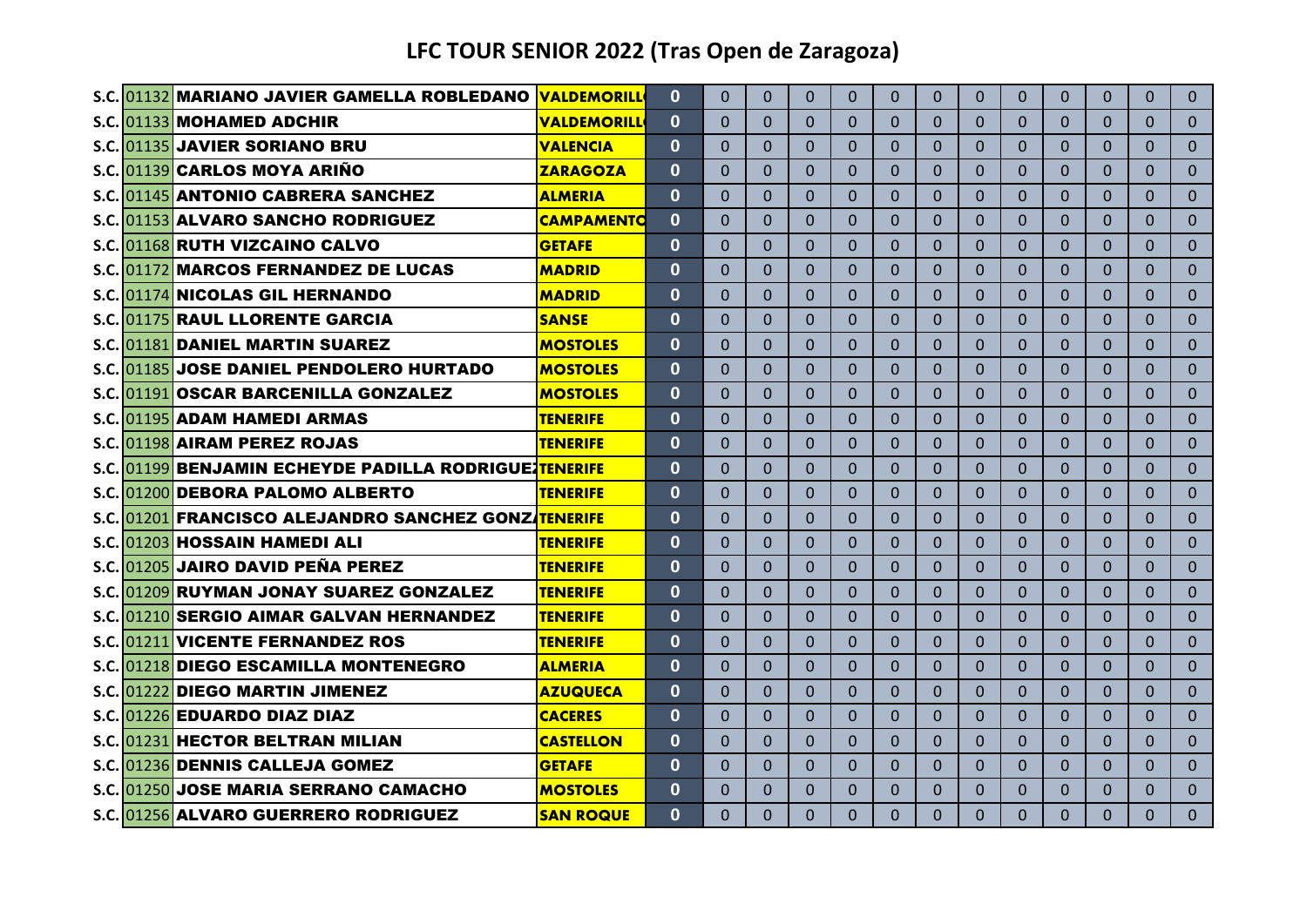|  | S.C. 01257 DANIEL GUERRERO RODRIGUEZ    | <b>SAN ROQUE</b>   | $\Omega$     | $\Omega$ | $\Omega$ | $\Omega$ | $\Omega$     | $\Omega$     | 0              | $\Omega$ | $\Omega$       | $\Omega$     | $\Omega$     | $\Omega$       | $\Omega$       |
|--|-----------------------------------------|--------------------|--------------|----------|----------|----------|--------------|--------------|----------------|----------|----------------|--------------|--------------|----------------|----------------|
|  | S.C. 01263 ADRIAN AZAEL RODRIGUEZ VEGA  | <b>TENERIFE</b>    | $\mathbf{0}$ | 0        | $\Omega$ | $\Omega$ | $\mathbf{0}$ | $\mathbf{0}$ | 0              | 0        | $\Omega$       | $\mathbf 0$  | $\mathbf 0$  | $\Omega$       | $\overline{0}$ |
|  | S.C. 01265 ISRAEL MARRERO BATISTA       | <b>TENERIFE</b>    | $\Omega$     | $\Omega$ | $\Omega$ | $\Omega$ | $\Omega$     | $\Omega$     | $\Omega$       | $\Omega$ | $\Omega$       | $\Omega$     | $\Omega$     | $\Omega$       | $\Omega$       |
|  | S.C. 01266 LUIS ARDIEL GALVEZ CAMPOS    | <b>TENERIFE</b>    | $\mathbf{0}$ | $\Omega$ | $\Omega$ | $\Omega$ | $\Omega$     | $\Omega$     | $\overline{0}$ | $\Omega$ | $\Omega$       | $\Omega$     | $\Omega$     | $\Omega$       | $\Omega$       |
|  | S.C. 01267 VICENTE FERNANDEZ MATIAS     | <b>TENERIFE</b>    | $\mathbf{0}$ | $\Omega$ | $\Omega$ | $\Omega$ | $\Omega$     | $\Omega$     | $\overline{0}$ | $\Omega$ | $\Omega$       | $\Omega$     | $\mathbf{0}$ | $\Omega$       | $\Omega$       |
|  | S.C. 01268 VICTOR FERNANDEZ MATIAS      | <b>TENERIFE</b>    | $\mathbf{0}$ | $\Omega$ | $\Omega$ | $\Omega$ | $\Omega$     | $\Omega$     | $\overline{0}$ | $\Omega$ | $\mathbf{0}$   | $\mathbf{0}$ | $\mathbf{0}$ | $\Omega$       | $\overline{0}$ |
|  | S.C. 01277 DIEGO MOYA PEREZ             | <b>ZARAGOZA</b>    | $\bf{0}$     | $\Omega$ | $\Omega$ | $\Omega$ | $\Omega$     | $\Omega$     | 0              | $\Omega$ | 0              | $\Omega$     | $\Omega$     | $\Omega$       | $\Omega$       |
|  | S.C. 01278 MIGUEL ANGEL RELLO ARIÑO     | <b>ZARAGOZA</b>    | $\mathbf{0}$ | $\Omega$ | $\Omega$ | $\Omega$ | $\Omega$     | $\Omega$     | $\Omega$       | $\Omega$ | $\Omega$       | $\mathbf{0}$ | $\Omega$     | $\Omega$       | $\Omega$       |
|  | S.C. 01280 ALVARO HERNANDEZ MARTINEZ    | <b>ALCALA</b>      | $\mathbf{0}$ | $\Omega$ | $\Omega$ | $\Omega$ | $\Omega$     | $\Omega$     | 0              | $\Omega$ | $\overline{0}$ | $\Omega$     | $\Omega$     | $\Omega$       | $\Omega$       |
|  | S.C. 01281 DAVID ORTIZ FERNANDEZ        | <b>ALCALA</b>      | $\mathbf{0}$ | $\Omega$ | $\Omega$ | $\Omega$ | $\Omega$     | $\Omega$     | $\Omega$       | $\Omega$ | $\Omega$       | $\Omega$     | $\Omega$     | $\Omega$       | $\Omega$       |
|  | S.C. 01283 HUGO FERNANDEZ MARTINEZ      | <b>ALCALA</b>      | $\bf{0}$     | $\Omega$ | $\Omega$ | $\Omega$ | $\Omega$     | $\Omega$     | $\Omega$       | 0        | $\Omega$       | $\Omega$     | $\Omega$     | $\Omega$       | $\Omega$       |
|  | S.C. 01284 IGNACIO GARCIA VIJANDE       | <b>ALCALA</b>      | $\mathbf{0}$ | $\Omega$ | $\Omega$ | $\Omega$ | $\Omega$     | $\Omega$     | $\Omega$       | $\Omega$ | $\Omega$       | $\Omega$     | $\Omega$     | $\Omega$       | $\Omega$       |
|  | S.C. 01286 JAIME RODRIGUEZ JIMENEZ      | <b>ALCALA</b>      | $\Omega$     | $\Omega$ | $\Omega$ | $\Omega$ | $\Omega$     | $\Omega$     | $\Omega$       | $\Omega$ | $\Omega$       | $\Omega$     | $\Omega$     | $\Omega$       | $\Omega$       |
|  | S.C. 01288 JORGE IRAOLA HERNANDEZ       | <b>ALCALA</b>      | $\mathbf{0}$ | $\Omega$ | $\Omega$ | $\Omega$ | $\mathbf{0}$ | $\Omega$     | $\overline{0}$ | $\Omega$ | $\Omega$       | $\Omega$     | $\Omega$     | $\Omega$       | $\Omega$       |
|  | S.C. 01289 MARIO ROMERO QUEIRUGA        | <b>ALCALA</b>      | $\mathbf{0}$ | $\Omega$ | $\Omega$ | $\Omega$ | $\Omega$     | $\Omega$     | $\overline{0}$ | $\Omega$ | $\Omega$       | $\Omega$     | $\Omega$     | $\Omega$       | $\Omega$       |
|  | <b>S.C. 01296 ADRIAN FUENTES GARCIA</b> | <b>AZUQUECA</b>    | $\mathbf{0}$ | $\Omega$ | $\Omega$ | $\Omega$ | $\Omega$     | $\Omega$     | $\Omega$       | $\Omega$ | $\Omega$       | $\Omega$     | $\mathbf{0}$ | $\overline{0}$ | $\overline{0}$ |
|  | S.C. 01300 ANTONIO VILLALVILLA PASTOR   | AZUQUECA           | $\mathbf{0}$ | $\Omega$ | $\Omega$ | $\Omega$ | $\Omega$     | $\Omega$     | 0              | 0        | $\Omega$       | $\Omega$     | $\Omega$     | $\Omega$       | $\Omega$       |
|  | S.C. 01305 JOSE IVAN MAESTRE CUSTODIO   | <b>CACERES</b>     | $\Omega$     | $\Omega$ | $\Omega$ | $\Omega$ | $\Omega$     | $\Omega$     | 0              | $\Omega$ | $\mathbf{0}$   | $\mathbf{0}$ | $\Omega$     | $\Omega$       | $\Omega$       |
|  | S.C. 01306 YOLANDA CURIEL LOPEZ         | <b>CACERES</b>     | $\mathbf{0}$ | $\Omega$ | $\Omega$ | $\Omega$ | $\Omega$     | $\Omega$     | 0              | 0        | $\Omega$       | $\mathbf{0}$ | $\mathbf{0}$ | $\Omega$       | $\Omega$       |
|  | S.C. 01309 DANIEL ANDRES BRAOJOS        | <b>FUENLABRADA</b> | 0            | $\Omega$ | $\Omega$ | $\Omega$ | $\Omega$     | $\Omega$     | 0              | $\Omega$ | $\mathbf{0}$   | $\mathbf{0}$ | $\Omega$     | $\Omega$       | $\Omega$       |
|  | S.C. 01313 PEDRO JOSE FERRER OLIVER     | <b>NVDA</b>        | $\mathbf{0}$ | $\Omega$ | $\Omega$ | $\Omega$ | $\Omega$     | $\Omega$     | 0              | $\Omega$ | $\Omega$       | $\Omega$     | $\Omega$     | $\Omega$       | $\Omega$       |
|  | S.C. 01316 DAVID JOSE PARLA BARROS      | <b>MADRID</b>      | $\mathbf{0}$ | $\Omega$ | $\Omega$ | $\Omega$ | $\Omega$     | $\Omega$     | 0              | $\Omega$ | $\Omega$       | $\Omega$     | $\Omega$     | $\Omega$       | $\Omega$       |
|  | S.C. 01320 DARIO IGLESIAS LOPEZ         | <b>MERIDA</b>      | $\mathbf{0}$ | $\Omega$ | $\Omega$ | $\Omega$ | $\Omega$     | $\Omega$     | $\Omega$       | $\Omega$ | $\Omega$       | $\Omega$     | $\Omega$     | $\Omega$       | $\Omega$       |
|  | S.C. 01321 HUGO GALLEGO GIL             | <b>MERIDA</b>      | $\mathbf{0}$ | $\Omega$ | $\Omega$ | $\Omega$ | $\Omega$     | $\Omega$     | $\Omega$       | $\Omega$ | $\Omega$       | $\Omega$     | $\Omega$     | $\Omega$       | $\Omega$       |
|  | S.C. 01326 RAUL DOMINGO ROMERA          | <b>MERIDA</b>      | $\mathbf{0}$ | $\Omega$ | $\Omega$ | $\Omega$ | $\mathbf{0}$ | $\Omega$     | $\Omega$       | $\Omega$ | $\overline{0}$ | $\mathbf{0}$ | $\Omega$     | $\overline{0}$ | $\overline{0}$ |
|  | S.C. 01329 SERGIO JUEZ SANCHO           | <b>MERIDA</b>      | $\mathbf{0}$ | $\Omega$ | $\Omega$ | $\Omega$ | $\Omega$     | $\Omega$     | $\Omega$       | $\Omega$ | $\overline{0}$ | $\Omega$     | $\Omega$     | $\Omega$       | $\Omega$       |
|  | S.C. 01336 ANGELA CASTRILLON PALOMO     | <b>TENERIFE</b>    | $\mathbf{0}$ | $\Omega$ | $\Omega$ | $\Omega$ | $\mathbf{0}$ | $\Omega$     | $\Omega$       | $\Omega$ | $\overline{0}$ | $\Omega$     | $\Omega$     | $\Omega$       | $\Omega$       |
|  | S.C. 01337 VICTOR BAEZ RODRIGUEZ        | <b>TENERIFE</b>    | $\mathbf{0}$ | 0        | $\Omega$ | $\Omega$ | $\Omega$     | $\Omega$     | 0              | 0        | $\Omega$       | $\mathbf{0}$ | $\mathbf{0}$ | $\Omega$       | $\Omega$       |
|  | S.C. 01341 JOSEP GONZALEZ AMBROS        | <b>VALDEMORILL</b> | $\mathbf{0}$ | 0        | $\Omega$ | $\Omega$ | $\Omega$     | $\Omega$     | $\Omega$       | $\Omega$ | $\Omega$       | $\mathbf{0}$ | $\Omega$     | $\Omega$       | $\Omega$       |
|  | S.C. 01342 MARC GONZALEZ AMBROS         | <b>VALDEMORILL</b> | $\Omega$     | $\Omega$ | $\Omega$ | $\Omega$ | $\Omega$     | $\Omega$     | $\Omega$       | $\Omega$ | $\Omega$       | $\Omega$     | $\Omega$     | $\Omega$       | $\overline{0}$ |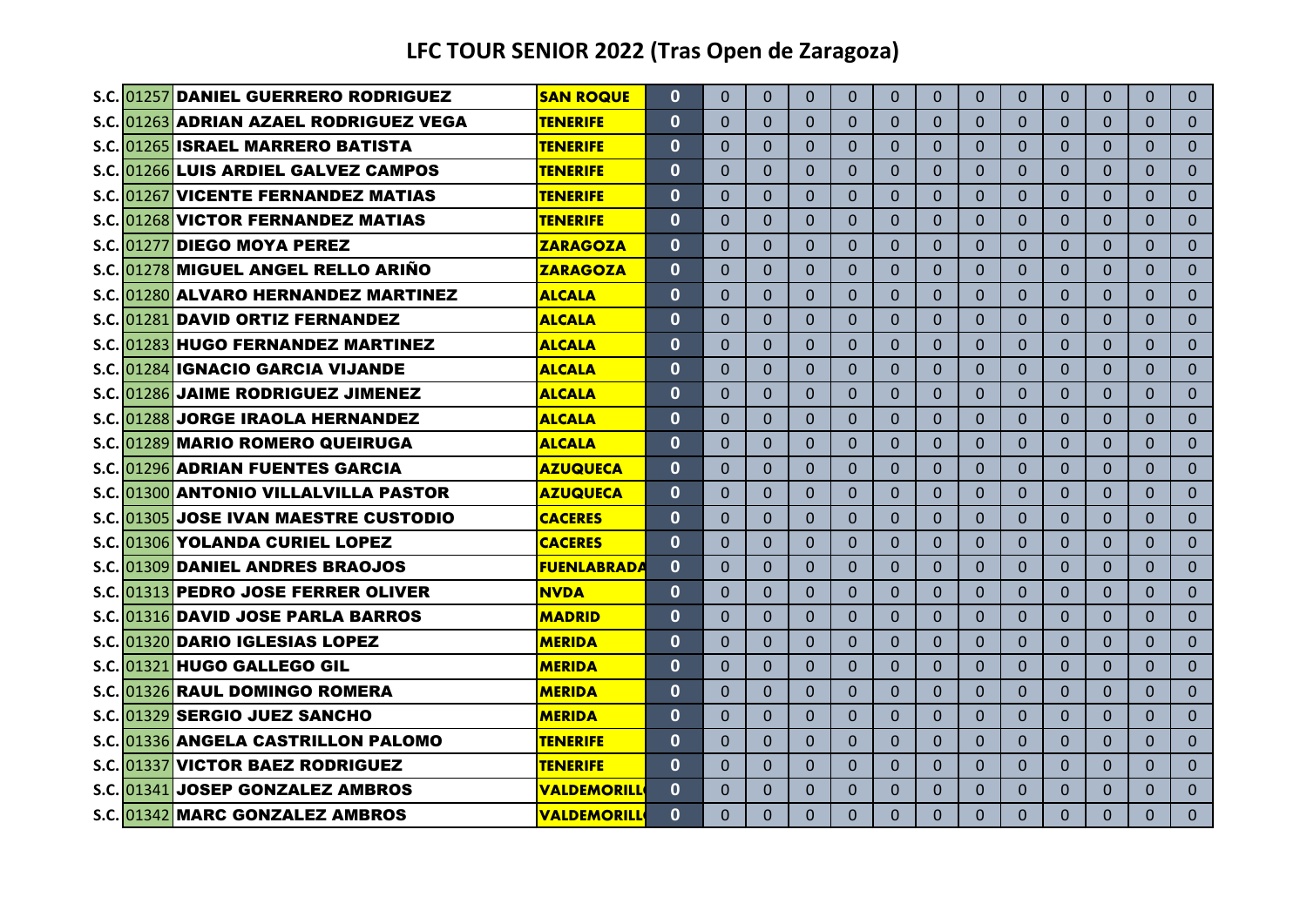|  | S.C. 01347 DIEGO JARNE FRANCO                          | <b>ZARAGOZA</b>   | $\mathbf{0}$ | $\Omega$ | $\Omega$ | $\Omega$ | $\Omega$     | $\Omega$     | 0              | $\Omega$ | $\Omega$       | $\Omega$     | $\Omega$     | $\Omega$ | $\Omega$       |
|--|--------------------------------------------------------|-------------------|--------------|----------|----------|----------|--------------|--------------|----------------|----------|----------------|--------------|--------------|----------|----------------|
|  | S.C. 01348 JORGE JARNE FRANCO                          | <b>ZARAGOZA</b>   | $\Omega$     | 0        | $\Omega$ | $\Omega$ | $\mathbf{0}$ | $\mathbf{0}$ | 0              | 0        | $\Omega$       | $\mathbf{0}$ | $\mathbf 0$  | $\Omega$ | $\mathbf{0}$   |
|  | S.C. 01354 ABEL CARRILLO DE HARO                       | <b>MIJAS</b>      | $\Omega$     | $\Omega$ | $\Omega$ | $\Omega$ | $\Omega$     | $\Omega$     | $\Omega$       | $\Omega$ | $\mathbf{0}$   | $\Omega$     | $\Omega$     | $\Omega$ | $\Omega$       |
|  | S.C. 01363 MARCELO ROMANELLI                           | <b>MIJAS</b>      | $\mathbf{0}$ | $\Omega$ | $\Omega$ | $\Omega$ | $\Omega$     | $\Omega$     | $\overline{0}$ | $\Omega$ | $\Omega$       | $\Omega$     | $\Omega$     | $\Omega$ | $\Omega$       |
|  | S.C. 01366 ADRIAN MATIAS FERRERO                       | <b>ALCALA</b>     | $\mathbf{0}$ | $\Omega$ | $\Omega$ | $\Omega$ | $\Omega$     | $\Omega$     | $\Omega$       | $\Omega$ | $\Omega$       | $\Omega$     | $\Omega$     | $\Omega$ | $\Omega$       |
|  | S.C. 01368 BERNARD CHUDERA UMUNNA UMUNNA               | <b>ALCALA</b>     | $\mathbf 0$  | $\Omega$ | $\Omega$ | $\Omega$ | $\Omega$     | $\Omega$     | $\overline{0}$ | $\Omega$ | $\Omega$       | $\Omega$     | $\Omega$     | $\Omega$ | $\overline{0}$ |
|  | S.C.1013731EMMANUEL MIRACLE UMUNNA UMUNNA              | <b>ALCALA</b>     | $\bf{0}$     | $\Omega$ | $\Omega$ | $\Omega$ | $\Omega$     | $\Omega$     | $\Omega$       | $\Omega$ | 0              | $\mathbf{0}$ | $\Omega$     | $\Omega$ | $\Omega$       |
|  | S.C. 01375 JAVIER ALCALDE ARAUJO                       | <b>ALCALA</b>     | $\mathbf{0}$ | $\Omega$ | $\Omega$ | $\Omega$ | $\Omega$     | $\Omega$     | $\Omega$       | $\Omega$ | $\Omega$       | $\mathbf{0}$ | $\Omega$     | $\Omega$ | $\Omega$       |
|  | S.C. 01382 AGUSTIN CORTES MATAS                        | <b>CACERES</b>    | $\bf{0}$     | $\Omega$ | $\Omega$ | $\Omega$ | $\Omega$     | $\Omega$     | 0              | $\Omega$ | $\overline{0}$ | $\Omega$     | $\Omega$     | $\Omega$ | $\Omega$       |
|  | S.C. 01383 ALEJO MANCHADO ALCON                        | <b>CACERES</b>    | $\mathbf{0}$ | $\Omega$ | $\Omega$ | $\Omega$ | $\Omega$     | $\Omega$     | $\Omega$       | $\Omega$ | $\Omega$       | $\Omega$     | $\Omega$     | $\Omega$ | $\Omega$       |
|  | S.C. 01384 JORGE ROMERO MIRANDA                        | <b>CACERES</b>    | $\mathbf{0}$ | $\Omega$ | $\Omega$ | $\Omega$ | $\Omega$     | $\Omega$     | $\Omega$       | $\Omega$ | $\Omega$       | $\Omega$     | $\Omega$     | $\Omega$ | $\Omega$       |
|  | S.C. 01385 JOSE ANGEL BERMEJO ORTEGA                   | <b>SAN ROQUE</b>  | $\mathbf{0}$ | $\Omega$ | $\Omega$ | $\Omega$ | $\Omega$     | $\Omega$     | $\Omega$       | $\Omega$ | $\Omega$       | $\Omega$     | $\Omega$     | $\Omega$ | $\Omega$       |
|  | S.C.1013881JOSE LUIS PALANQUES BADENAS                 | <b>CASTELLON</b>  | $\mathbf{0}$ | $\Omega$ | $\Omega$ | $\Omega$ | $\Omega$     | $\Omega$     | $\Omega$       | $\Omega$ | $\Omega$       | $\Omega$     | $\Omega$     | $\Omega$ | $\Omega$       |
|  | S.C. 01389 FRANCISCO GALBARRO NARANJO                  | <b>EL CORONIL</b> | $\mathbf{0}$ | $\Omega$ | $\Omega$ | $\Omega$ | $\Omega$     | $\Omega$     | $\Omega$       | $\Omega$ | $\Omega$       | $\Omega$     | $\Omega$     | $\Omega$ | $\Omega$       |
|  | S.C. 01392 ANTONIO JIMENEZ PALACIN                     | <b>GETAFE</b>     | $\mathbf{0}$ | $\Omega$ | $\Omega$ | $\Omega$ | $\Omega$     | $\Omega$     | 0              | $\Omega$ | $\Omega$       | $\Omega$     | $\Omega$     | $\Omega$ | $\Omega$       |
|  | S.C. 01395 FRANCISCO IVAN SANCHEZ LAPEÑA               | <b>GETAFE</b>     | $\mathbf{0}$ | $\Omega$ | $\Omega$ | $\Omega$ | $\Omega$     | $\Omega$     | $\Omega$       | $\Omega$ | $\Omega$       | $\Omega$     | $\Omega$     | $\Omega$ | $\Omega$       |
|  | S.C. 01397 JOSE LUIS MORATA RECUERO                    | <b>GETAFE</b>     | $\mathbf{0}$ | 0        | $\Omega$ | $\Omega$ | $\Omega$     | $\Omega$     | 0              | 0        | $\Omega$       | $\Omega$     | $\Omega$     | $\Omega$ | $\Omega$       |
|  | S.C. 01400 SERGIO MORATA PEREA                         | <b>GETAFE</b>     | $\bf{0}$     | $\Omega$ | $\Omega$ | $\Omega$ | $\Omega$     | $\Omega$     | 0              | $\Omega$ | $\mathbf{0}$   | $\mathbf{0}$ | $\Omega$     | $\Omega$ | $\Omega$       |
|  | S.C. 01401 ALBERTO GONZALEZ ZAPARDIEL                  | <b>GUINIGUADA</b> | 0            | $\Omega$ | $\Omega$ | $\Omega$ | $\Omega$     | $\Omega$     | 0              | 0        | $\Omega$       | $\mathbf{0}$ | $\mathbf{0}$ | $\Omega$ | $\Omega$       |
|  | S.C. 01402 OLIVER BENITEZ BARRETO                      | <b>GUINIGUADA</b> | 0            | $\Omega$ | $\Omega$ | $\Omega$ | $\Omega$     | $\Omega$     | $\Omega$       | $\Omega$ | $\mathbf{0}$   | $\mathbf{0}$ | $\Omega$     | $\Omega$ | $\Omega$       |
|  | S.C. 01403 ALVARO RODRIGUEZ MARTINEZ                   | <b>HUERCAL</b>    | $\mathbf{0}$ | $\Omega$ | $\Omega$ | $\Omega$ | $\Omega$     | $\Omega$     | 0              | $\Omega$ | $\Omega$       | $\Omega$     | $\Omega$     | $\Omega$ | $\Omega$       |
|  | S.C. 01405 DANIEL SOLER RODRIGUEZ                      | <b>HUERCAL</b>    | $\bf{0}$     | $\Omega$ | $\Omega$ | $\Omega$ | $\Omega$     | $\Omega$     | 0              | $\Omega$ | $\Omega$       | $\Omega$     | $\Omega$     | $\Omega$ | $\Omega$       |
|  | S.C. 01407 DAVID CHORRO ALVAREZ                        | <b>NVDA</b>       | $\mathbf{0}$ | $\Omega$ | $\Omega$ | $\Omega$ | $\Omega$     | $\Omega$     | $\Omega$       | $\Omega$ | $\Omega$       | $\Omega$     | $\Omega$     | $\Omega$ | $\Omega$       |
|  | S.C. 01408 FRANCISCO JOSE LOPEZ RAYA                   | <b>SANSE</b>      | $\Omega$     | $\Omega$ | $\Omega$ | $\Omega$ | $\Omega$     | $\Omega$     | $\Omega$       | $\Omega$ | $\Omega$       | $\Omega$     | $\Omega$     | $\Omega$ | $\Omega$       |
|  | S.C. 01412 JESUS ROMERO DE AVILA MANZANO               | <b>LA SOLANA</b>  | $\mathbf{0}$ | $\Omega$ | $\Omega$ | $\Omega$ | $\mathbf{0}$ | $\Omega$     | $\Omega$       | $\Omega$ | $\Omega$       | $\mathbf{0}$ | $\Omega$     | $\Omega$ | $\overline{0}$ |
|  | S.C. 01413 PABLO ROMERO DE AVILA GOMEZ-PIMPOLLA SOLANA |                   | $\mathbf{0}$ | $\Omega$ | $\Omega$ | $\Omega$ | $\Omega$     | $\Omega$     | $\Omega$       | $\Omega$ | $\overline{0}$ | $\Omega$     | $\Omega$     | $\Omega$ | $\Omega$       |
|  | S.C. 01414 ALEJANDRO JEREZ NIÑO                        | <b>MADRID</b>     | $\mathbf{0}$ | $\Omega$ | $\Omega$ | $\Omega$ | $\mathbf{0}$ | $\Omega$     | $\Omega$       | $\Omega$ | $\Omega$       | $\Omega$     | $\Omega$     | $\Omega$ | $\Omega$       |
|  | S.C. 01423 ADRIANA MARIA BARRADO PLAZA                 | <b>MERIDA</b>     | $\bf{0}$     | 0        | $\Omega$ | $\Omega$ | $\Omega$     | $\Omega$     | 0              | 0        | $\Omega$       | $\Omega$     | $\mathbf{0}$ | $\Omega$ | $\Omega$       |
|  | S.C. 01431 DAVID FERNANDEZ MATIAS                      | <b>TENERIFE</b>   | $\mathbf{0}$ | 0        | $\Omega$ | $\Omega$ | $\Omega$     | $\Omega$     | $\Omega$       | $\Omega$ | $\Omega$       | $\mathbf{0}$ | $\Omega$     | $\Omega$ | $\Omega$       |
|  | S.C. 01433 MARCOS CASTRILLON PALOMO                    | <b>TENERIFE</b>   | $\Omega$     | 0        | $\Omega$ | $\Omega$ | $\Omega$     | $\Omega$     | $\Omega$       | $\Omega$ | $\Omega$       | $\Omega$     | $\Omega$     | $\Omega$ | $\overline{0}$ |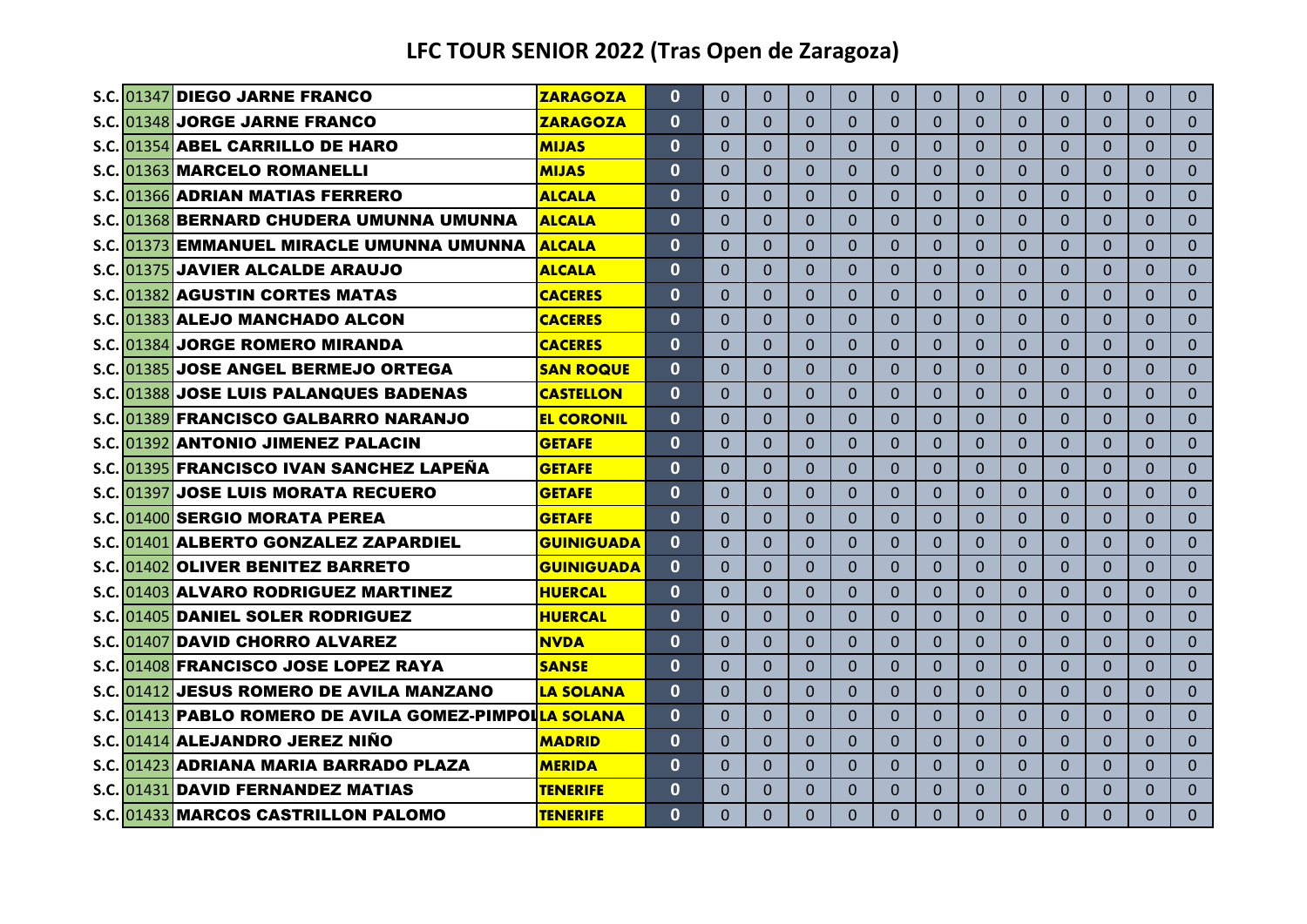|  | S.C. 01436 LUIS MANUEL CORRALES FERNANDEZ            | <b>TOMARES</b>    | $\mathbf{0}$ | 0        | $\Omega$       | $\Omega$ | $\Omega$     | $\Omega$     | $\Omega$ | $\Omega$ | $\mathbf{0}$   | $\mathbf{0}$ | $\mathbf{0}$   | $\Omega$       | $\Omega$       |
|--|------------------------------------------------------|-------------------|--------------|----------|----------------|----------|--------------|--------------|----------|----------|----------------|--------------|----------------|----------------|----------------|
|  | S.C. 01439 FRANCISCO REJANO SANTOS                   | <b>TOMARES</b>    | $\mathbf{0}$ | 0        | 0              | $\Omega$ | $\Omega$     | $\mathbf{0}$ | $\Omega$ | 0        | $\Omega$       | $\Omega$     | $\Omega$       | $\Omega$       | $\Omega$       |
|  | S.C. 01440 ALEJANDRO DAVID RODRIGUEZ GONZALETENERIFE |                   | $\mathbf{0}$ | 0        | $\Omega$       | $\Omega$ | $\Omega$     | $\Omega$     | 0        | $\Omega$ | $\Omega$       | $\mathbf{0}$ | $\Omega$       | $\Omega$       | $\Omega$       |
|  | S.C. 01442 DAVID RAIMUNDEZ FRANCO                    | <b>TENERIFE</b>   | $\mathbf{0}$ | $\Omega$ | $\Omega$       | $\Omega$ | $\Omega$     | $\Omega$     | $\Omega$ | $\Omega$ | $\Omega$       | $\Omega$     | $\Omega$       | $\Omega$       | $\Omega$       |
|  | S.C. 01444 DAVID CONCEJIL HERRERA                    | <b>ALCALA</b>     | $\mathbf{0}$ | $\Omega$ | $\Omega$       | $\Omega$ | $\Omega$     | $\Omega$     | $\Omega$ | $\Omega$ | $\Omega$       | $\Omega$     | $\Omega$       | $\Omega$       | $\Omega$       |
|  | S.C. 01449 MIGUEL ANGEL PEREZ REDONDO                | <b>SAN ROQUE</b>  | $\mathbf{0}$ | $\Omega$ | 0              | $\Omega$ | $\Omega$     | $\mathbf{0}$ | $\Omega$ | $\Omega$ | $\Omega$       | $\Omega$     | $\Omega$       | $\Omega$       | $\Omega$       |
|  | S.C. 01450 LUIS CARLOS MERINO MORENO                 | <b>MADRID</b>     | $\mathbf{0}$ | $\Omega$ | $\Omega$       | $\Omega$ | $\Omega$     | $\Omega$     | $\Omega$ | $\Omega$ | $\Omega$       | $\Omega$     | $\Omega$       | $\Omega$       | $\Omega$       |
|  | S.C.101451 <b>1LUCA SANTOS TORRALBA</b>              | NVDA              | $\mathbf{0}$ | 0        | $\Omega$       | $\Omega$ | $\Omega$     | $\mathbf{0}$ | 0        | 0        | $\Omega$       | $\mathbf{0}$ | $\Omega$       | $\Omega$       | $\Omega$       |
|  | S.C. 01452 SERGIO SALCEDO MARTINEZ                   | <b>MOSTOLES</b>   | $\mathbf{0}$ | $\Omega$ | $\Omega$       | $\Omega$ | $\Omega$     | $\Omega$     | $\Omega$ | $\Omega$ | $\Omega$       | $\Omega$     | $\Omega$       | $\Omega$       | $\Omega$       |
|  | S.C. 01455 DANIEL GARCIA VALLE                       | <b>MIJAS</b>      | $\mathbf{0}$ | $\Omega$ | $\Omega$       | $\Omega$ | $\Omega$     | $\Omega$     | $\Omega$ | $\Omega$ | $\Omega$       | $\Omega$     | $\Omega$       | $\Omega$       | $\Omega$       |
|  | S.C. 01456 JUAN JOSE LEON PEREA                      | <b>MIJAS</b>      | $\mathbf{0}$ | $\Omega$ | $\Omega$       | $\Omega$ | $\Omega$     | $\Omega$     | $\Omega$ | $\Omega$ | $\Omega$       | $\Omega$     | $\Omega$       | $\Omega$       | $\Omega$       |
|  | S.C.1014571MIGUEL SANCHEZ EXPOSITO                   | MIJAS             | $\mathbf{0}$ | $\Omega$ | $\Omega$       | $\Omega$ | $\Omega$     | $\Omega$     | $\Omega$ | $\Omega$ | $\Omega$       | $\Omega$     | $\Omega$       | $\Omega$       | $\Omega$       |
|  | S.C. 01458 DOMINGO PEREZ TOLEDO                      | <b>MIJAS</b>      | $\mathbf{0}$ | $\Omega$ | $\Omega$       | $\Omega$ | $\Omega$     | $\Omega$     | $\Omega$ | $\Omega$ | $\Omega$       | $\Omega$     | $\Omega$       | $\Omega$       | $\Omega$       |
|  | S.C. 01459 ROBERTO AZCURRA MATUZ                     | <b>MIJAS</b>      | $\mathbf{0}$ | 0        | 0              | $\Omega$ | $\Omega$     | $\Omega$     | $\Omega$ | $\Omega$ | $\Omega$       | $\Omega$     | $\Omega$       | $\Omega$       | $\Omega$       |
|  | S.C. 01461 ANGEL ALBERTO MAQUEDA ARISPON             | <b>MIJAS</b>      | $\mathbf{0}$ | $\Omega$ | $\Omega$       | $\Omega$ | $\Omega$     | $\Omega$     | $\Omega$ | $\Omega$ | $\Omega$       | $\Omega$     | $\Omega$       | $\Omega$       | $\Omega$       |
|  | S.C. 01464 ABEL SANCHEZ FERNANDEZ                    | <b>MIJAS</b>      | $\mathbf{0}$ | $\Omega$ | 0              | $\Omega$ | $\Omega$     | $\Omega$     | 0        | $\Omega$ | $\Omega$       | $\Omega$     | $\Omega$       | $\Omega$       | $\Omega$       |
|  | <b>S.C. 01473 FRANCISCO ALIAS VICENTE</b>            | <b>HUERCAL</b>    | $\mathbf{0}$ | $\Omega$ | $\Omega$       | $\Omega$ | $\Omega$     | $\Omega$     | $\Omega$ | $\Omega$ | $\Omega$       | $\Omega$     | $\Omega$       | $\Omega$       | $\Omega$       |
|  | S.C. 01476 DIEGO TORAL MENDOZA                       | <b>ALCALA</b>     | $\mathbf{0}$ | $\Omega$ | 0              | $\Omega$ | $\Omega$     | $\mathbf{0}$ | 0        | $\Omega$ | 0              | $\mathbf{0}$ | $\Omega$       | $\Omega$       | $\Omega$       |
|  | S.C. 01478 SANDRA MANZANO NUÑEZ                      | <b>GETAFE</b>     | $\mathbf{0}$ | $\Omega$ | $\Omega$       | $\Omega$ | $\Omega$     | $\Omega$     | $\Omega$ | $\Omega$ | $\Omega$       | $\Omega$     | $\Omega$       | $\Omega$       | $\Omega$       |
|  | S.C. 01479 ADRIAN SANCHEZ FERNANDEZ                  | <b>GETAFE</b>     | $\mathbf 0$  | $\Omega$ | $\overline{0}$ | $\Omega$ | $\Omega$     | $\Omega$     | $\Omega$ | 0        | $\overline{0}$ | $\Omega$     | $\Omega$       | $\Omega$       | $\Omega$       |
|  | S.C. 01480 ALEJANDRO LOPEZ MARIN                     | <b>ALCALA</b>     | $\mathbf 0$  | $\Omega$ | $\Omega$       | $\Omega$ | $\Omega$     | $\Omega$     | $\Omega$ | $\Omega$ | $\Omega$       | $\Omega$     | $\Omega$       | $\Omega$       | $\Omega$       |
|  | S.C. 01483 CARLOS SANCHA SEIJAS                      | <b>ALCALA</b>     | $\mathbf{0}$ | $\Omega$ | $\Omega$       | $\Omega$ | $\Omega$     | $\Omega$     | $\Omega$ | $\Omega$ | $\Omega$       | $\Omega$     | $\Omega$       | $\Omega$       | $\Omega$       |
|  | S.C. 01486 DIEGO REBOLLO ENFEDAQUE                   | <b>ZARAGOZA</b>   | $\mathbf{0}$ | 0        | $\Omega$       | $\Omega$ | $\mathbf{0}$ | $\mathbf{0}$ | 0        | $\Omega$ | $\Omega$       | $\mathbf{0}$ | $\overline{0}$ | $\overline{0}$ | $\overline{0}$ |
|  | S.C. 01490 HUGO GARCIA GONZALEZ                      | <b>TENERIFE</b>   | $\mathbf{0}$ | $\Omega$ | $\Omega$       | $\Omega$ | $\Omega$     | $\Omega$     | 0        | $\Omega$ | $\Omega$       | $\mathbf{0}$ | $\Omega$       | $\Omega$       | $\Omega$       |
|  | S.C. 01494 JORGE SANCHO SÁNCHEZ                      | <b>ALCALA</b>     | $\mathbf{0}$ | $\Omega$ | $\Omega$       | $\Omega$ | $\Omega$     | $\Omega$     | $\Omega$ | $\Omega$ | $\mathbf{0}$   | $\Omega$     | $\Omega$       | $\Omega$       | $\Omega$       |
|  | S.C. 01495 LUCIANO ANTONIO RODRIGUEZ HERNANDAZUQUECA |                   | $\mathbf{0}$ | $\Omega$ | $\Omega$       | $\Omega$ | $\Omega$     | $\Omega$     | $\Omega$ | $\Omega$ | $\Omega$       | $\Omega$     | $\Omega$       | $\Omega$       | $\Omega$       |
|  | S.C. 01499 PABLO ARANDA SANCHEZ                      | <b>ALCALA</b>     | $\mathbf{0}$ | $\Omega$ | $\Omega$       | $\Omega$ | $\Omega$     | $\mathbf{0}$ | 0        | $\Omega$ | $\Omega$       | $\mathbf{0}$ | $\Omega$       | $\Omega$       | $\Omega$       |
|  | S.C. 01500 SERGIO CHORRO PIÑA                        | <b>NVDA</b>       | $\mathbf{0}$ | 0        | $\Omega$       | $\Omega$ | $\Omega$     | $\Omega$     | $\Omega$ | $\Omega$ | $\Omega$       | $\Omega$     | $\Omega$       | $\Omega$       | $\Omega$       |
|  | S.C. 01507 HUGO SALAS INDIANO                        | <b>MOSTOLES</b>   | $\mathbf{0}$ | $\Omega$ | $\Omega$       | $\Omega$ | $\Omega$     | $\Omega$     | $\Omega$ | $\Omega$ | $\Omega$       | $\mathbf{0}$ | $\Omega$       | $\Omega$       | $\Omega$       |
|  | S.C. 01516 MIGUEL LUIS CAMAS RAMIREZ                 | <b>EL CORONIL</b> | $\mathbf{0}$ | $\Omega$ | 0              | $\Omega$ | $\Omega$     | $\Omega$     | 0        | $\Omega$ | $\Omega$       | $\Omega$     | $\Omega$       | $\Omega$       | $\overline{0}$ |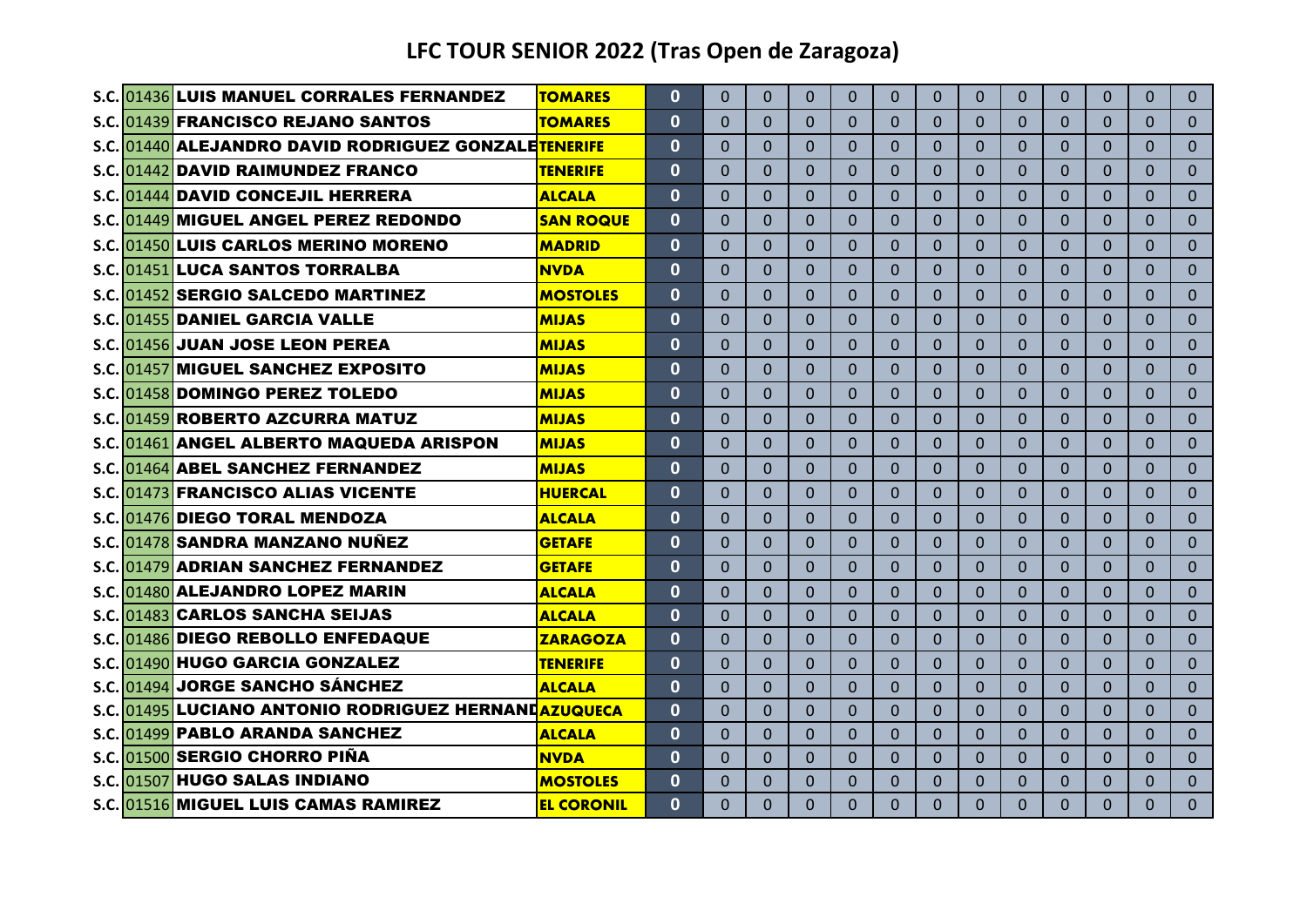|  | S.C. 01519 DAVID HERNANDEZ DE LEON                | <b>GUINIGUADA</b> | $\mathbf{0}$ | $\Omega$ | $\Omega$     | $\Omega$ | $\Omega$     | $\Omega$ | $\Omega$ | $\Omega$ | $\Omega$     | $\Omega$     | $\Omega$ | $\Omega$ | $\Omega$       |
|--|---------------------------------------------------|-------------------|--------------|----------|--------------|----------|--------------|----------|----------|----------|--------------|--------------|----------|----------|----------------|
|  | S.C. 01520 EDUARDO QUINTERO RAMIREZ               | <b>GUINIGUADA</b> | $\mathbf{0}$ | $\Omega$ | $\mathbf{0}$ | $\Omega$ | $\Omega$     | $\Omega$ | $\Omega$ | $\Omega$ | $\Omega$     | $\Omega$     | $\Omega$ | $\Omega$ | $\Omega$       |
|  | S.C. 01521 OSCAR VENTURA GONZALEZ                 | <b>GUINIGUADA</b> | $\mathbf{0}$ | $\Omega$ | $\Omega$     | $\Omega$ | $\Omega$     | $\Omega$ | $\Omega$ | $\Omega$ | $\mathbf{0}$ | $\Omega$     | $\Omega$ | $\Omega$ | $\Omega$       |
|  | S.C. 01522 IKER MELLADO COLLADO                   | <b>HUERCAL</b>    | $\mathbf{0}$ | $\Omega$ | $\Omega$     | $\Omega$ | $\Omega$     | $\Omega$ | $\Omega$ | $\Omega$ | $\Omega$     | $\Omega$     | $\Omega$ | $\Omega$ | $\Omega$       |
|  | S.C. 01523 JAVIER ZAMORANO MALDONADO              | <b>HUERCAL</b>    | $\mathbf{0}$ | $\Omega$ | $\Omega$     | $\Omega$ | $\Omega$     | $\Omega$ | $\Omega$ | $\Omega$ | $\Omega$     | $\Omega$     | $\Omega$ | $\Omega$ | $\Omega$       |
|  | S.C. 01524 JOSE ANTONIO AMADOR FERNANDEZ          | <b>HUERCAL</b>    | $\mathbf 0$  | $\Omega$ | $\Omega$     | $\Omega$ | $\Omega$     | $\Omega$ | $\Omega$ | $\Omega$ | $\Omega$     | $\Omega$     | $\Omega$ | $\Omega$ | $\overline{0}$ |
|  | S.C. 01525 JUAN FRANCISCO RABANEDA PEREZ          | <b>HUERCAL</b>    | 0            | $\Omega$ | $\Omega$     | $\Omega$ | $\Omega$     | $\Omega$ | $\Omega$ | $\Omega$ | $\Omega$     | $\mathbf{0}$ | $\Omega$ | $\Omega$ | $\Omega$       |
|  | S.C. 01526 JUAN JOSE RABANEDA MELLADO             | <b>HUERCAL</b>    | $\mathbf{0}$ | $\Omega$ | $\Omega$     | $\Omega$ | $\Omega$     | $\Omega$ | $\Omega$ | $\Omega$ | $\Omega$     | $\Omega$     | $\Omega$ | $\Omega$ | $\Omega$       |
|  | S.C. 01527 JUAN RAMON MAQUEDA RUIZ                | <b>HUERCAL</b>    | $\mathbf{0}$ | $\Omega$ | $\Omega$     | $\Omega$ | $\Omega$     | $\Omega$ | $\Omega$ | $\Omega$ | $\Omega$     | $\Omega$     | $\Omega$ | $\Omega$ | $\Omega$       |
|  | S.C. 01528 NIEVES MAQUEDA RUIZ                    | <b>HUERCAL</b>    | $\mathbf{0}$ | $\Omega$ | $\Omega$     | $\Omega$ | $\Omega$     | $\Omega$ | $\Omega$ | $\Omega$ | $\Omega$     | $\Omega$     | $\Omega$ | $\Omega$ | $\Omega$       |
|  | S.C. 01529 PABLO ZAMORANO MALDONADO               | <b>HUERCAL</b>    | $\mathbf{0}$ | $\Omega$ | $\Omega$     | $\Omega$ | $\Omega$     | $\Omega$ | $\Omega$ | $\Omega$ | $\Omega$     | $\Omega$     | $\Omega$ | $\Omega$ | $\Omega$       |
|  | S.C. 01530 RAFAEL TORRES CARAVACA                 | <b>HUERCAL</b>    | $\mathbf{0}$ | $\Omega$ | $\Omega$     | $\Omega$ | $\Omega$     | $\Omega$ | $\Omega$ | $\Omega$ | $\Omega$     | $\Omega$     | $\Omega$ | $\Omega$ | $\Omega$       |
|  | S.C. 01531 MIGUEL ANGEL NIETO ESTEVEZ             | <b>MADRID</b>     | $\mathbf{0}$ | $\Omega$ | $\Omega$     | $\Omega$ | $\Omega$     | $\Omega$ | $\Omega$ | $\Omega$ | $\Omega$     | $\Omega$     | $\Omega$ | $\Omega$ | $\Omega$       |
|  | S.C. 01536 FRANCISCO TREJO LAVADO                 | <b>MERIDA</b>     | $\mathbf{0}$ | $\Omega$ | $\Omega$     | $\Omega$ | $\Omega$     | $\Omega$ | $\Omega$ | $\Omega$ | $\Omega$     | $\Omega$     | $\Omega$ | $\Omega$ | $\Omega$       |
|  | S.C. 01537 JUAN JOSE REVIRIEGO GONZALEZ           | <b>MERIDA</b>     | $\mathbf{0}$ | $\Omega$ | $\Omega$     | $\Omega$ | $\Omega$     | $\Omega$ | 0        | $\Omega$ | $\Omega$     | $\Omega$     | $\Omega$ | $\Omega$ | $\Omega$       |
|  | S.C. 01538 LUIS BLANCO GARCIA                     | <b>MERIDA</b>     | $\mathbf{0}$ | $\Omega$ | $\Omega$     | $\Omega$ | $\mathbf{0}$ | $\Omega$ | $\Omega$ | $\Omega$ | $\Omega$     | $\Omega$     | $\Omega$ | $\Omega$ | $\Omega$       |
|  | S.C. 01539 ALBA LEON FERNANDEZ                    | <b>MIJAS</b>      | $\mathbf{0}$ | 0        | $\Omega$     | $\Omega$ | $\Omega$     | $\Omega$ | 0        | 0        | $\Omega$     | $\Omega$     | $\Omega$ | 0        | $\Omega$       |
|  | <b>S.C. 01540 CARLOS MANUEL MARTIN RODRIGUEZ</b>  | <b>MIJAS</b>      | $\mathbf{0}$ | $\Omega$ | $\Omega$     | $\Omega$ | $\Omega$     | $\Omega$ | $\Omega$ | $\Omega$ | $\Omega$     | $\mathbf{0}$ | $\Omega$ | $\Omega$ | $\Omega$       |
|  | S.C. 01541 CHIARA BEATRIZ ROMANELLI SILVA         | MIJAS             | 0            | $\Omega$ | $\Omega$     | $\Omega$ | $\Omega$     | $\Omega$ | $\Omega$ | $\Omega$ | $\Omega$     | $\mathbf{0}$ | $\Omega$ | $\Omega$ | $\Omega$       |
|  | S.C. 01542 CRISTOBAL PEREZ CORONADO               | <b>MIJAS</b>      | 0            | $\Omega$ | $\mathbf{0}$ | $\Omega$ | $\Omega$     | $\Omega$ | $\Omega$ | $\Omega$ | $\Omega$     | $\mathbf{0}$ | $\Omega$ | $\Omega$ | $\Omega$       |
|  | S.C. 01544 JOSE DAVID RAMIREZ GAMEZ               | <b>MIJAS</b>      | $\mathbf{0}$ | $\Omega$ | $\Omega$     | $\Omega$ | $\Omega$     | $\Omega$ | $\Omega$ | $\Omega$ | $\Omega$     | $\Omega$     | $\Omega$ | $\Omega$ | $\Omega$       |
|  | S.C. 01547 FRANCISCO WILLIAMS PEREZ GARCIA        | <b>TENERIFE</b>   | $\mathbf{0}$ | $\Omega$ | $\Omega$     | $\Omega$ | $\Omega$     | $\Omega$ | $\Omega$ | $\Omega$ | $\Omega$     | $\Omega$     | $\Omega$ | $\Omega$ | $\Omega$       |
|  | S.C. 01548 MAIKEL LOPEZ DEL PINO                  | <b>TENERIFE</b>   | $\mathbf{0}$ | $\Omega$ | $\Omega$     | $\Omega$ | $\Omega$     | $\Omega$ | $\Omega$ | $\Omega$ | $\Omega$     | $\Omega$     | $\Omega$ | $\Omega$ | $\Omega$       |
|  | S.C. 01549 PEDRO RAFAEL GARCIA LOPEZ              | <b>TENERIFE</b>   | $\mathbf{0}$ | $\Omega$ | $\Omega$     | $\Omega$ | $\Omega$     | $\Omega$ | $\Omega$ | $\Omega$ | $\Omega$     | $\Omega$     | $\Omega$ | $\Omega$ | $\Omega$       |
|  | S.C. 01552 MANUEL CARRETERO ALVAREZ               | <b>TOMARES</b>    | $\mathbf 0$  | $\Omega$ | $\Omega$     | $\Omega$ | $\mathbf{0}$ | $\Omega$ | $\Omega$ | $\Omega$ | $\Omega$     | $\mathbf{0}$ | $\Omega$ | $\Omega$ | $\Omega$       |
|  | <b>S.C. 01553 CARLOS VICENTE ESPADA FERRANDIZ</b> | <b>VALENCIA</b>   | $\mathbf{0}$ | $\Omega$ | $\Omega$     | $\Omega$ | $\mathbf{0}$ | $\Omega$ | $\Omega$ | $\Omega$ | $\Omega$     | $\Omega$     | $\Omega$ | $\Omega$ | $\Omega$       |
|  | S.C. 01554 FRANCISCO JAVIER REBOLLO TEIRA         | <b>ZARAGOZA</b>   | $\mathbf{0}$ | $\Omega$ | $\Omega$     | $\Omega$ | $\Omega$     | $\Omega$ | $\Omega$ | $\Omega$ | $\Omega$     | $\Omega$     | $\Omega$ | $\Omega$ | $\Omega$       |
|  | S.C. 01555 DAVID MARQUES VALDEOLIVAS              | VALENCIA          | 0            | $\Omega$ | $\Omega$     | $\Omega$ | $\Omega$     | $\Omega$ | $\Omega$ | 0        | $\Omega$     | $\Omega$     | $\Omega$ | $\Omega$ | $\Omega$       |
|  | S.C. 01557 JUAN TORRES REBOLLO                    | <b>MOSTOLES</b>   | $\mathbf{0}$ | $\Omega$ | $\Omega$     | $\Omega$ | $\Omega$     | $\Omega$ | $\Omega$ | $\Omega$ | $\Omega$     | $\mathbf{0}$ | $\Omega$ | $\Omega$ | $\Omega$       |
|  | S.C. 01559 NICOLAS TORRES PACHECO                 | <b>CACERES</b>    | $\Omega$     | 0        | $\Omega$     | $\Omega$ | $\Omega$     | $\Omega$ | $\Omega$ | $\Omega$ | $\Omega$     | $\Omega$     | $\Omega$ | $\Omega$ | $\overline{0}$ |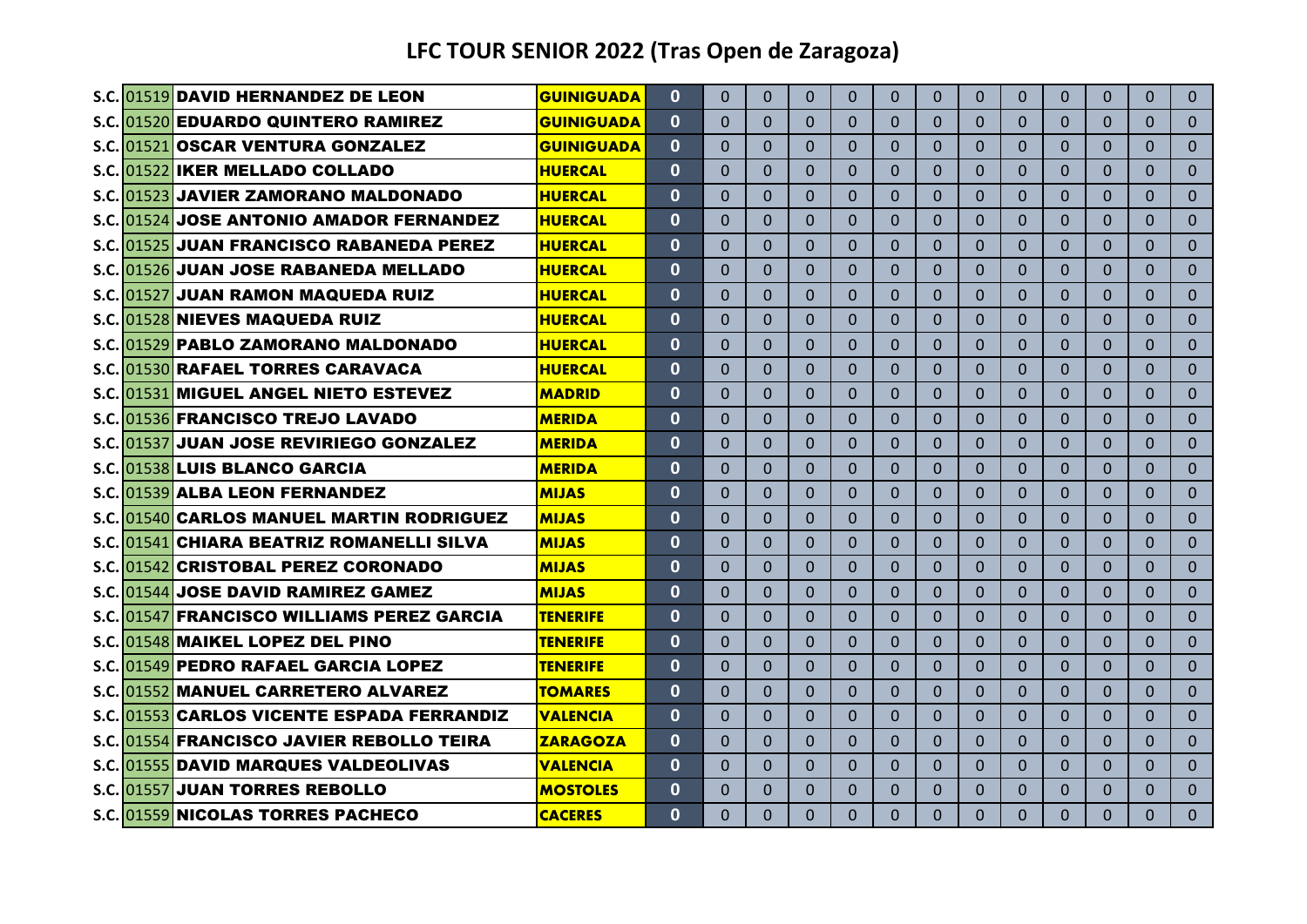|  | S.C. 01561 DIEGO RUIZ CERDAN              | <b>FUENLABRADA</b> | $\mathbf{0}$ | $\Omega$       | $\Omega$     | $\Omega$ | $\Omega$       | $\Omega$     | 0              | $\Omega$       | $\Omega$       | $\Omega$     | $\mathbf{0}$ | $\Omega$       | $\Omega$       |
|--|-------------------------------------------|--------------------|--------------|----------------|--------------|----------|----------------|--------------|----------------|----------------|----------------|--------------|--------------|----------------|----------------|
|  | S.C. 01562 MARIO RUIZ CERDAN              | <b>FUENLABRADA</b> | $\mathbf{0}$ | $\Omega$       | $\Omega$     | $\Omega$ | $\mathbf 0$    | $\mathbf{0}$ | 0              | 0              | $\Omega$       | 0            | $\mathbf 0$  | $\Omega$       | $\mathbf{0}$   |
|  | S.C. 01563 JOSE MANUEL MARTIN CUENCA      | <b>GETAFE</b>      | $\Omega$     | $\Omega$       | $\mathbf{0}$ | $\Omega$ | $\Omega$       | $\Omega$     | $\overline{0}$ | $\Omega$       | $\mathbf{0}$   | $\Omega$     | $\Omega$     | $\Omega$       | $\Omega$       |
|  | S.C. 01564 MARLON FELIPE SUAREZ OSPINA    | <b>MIJAS</b>       | $\mathbf{0}$ | $\Omega$       | $\Omega$     | $\Omega$ | $\Omega$       | $\Omega$     | $\overline{0}$ | 0              | $\Omega$       | $\Omega$     | $\Omega$     | $\Omega$       | $\Omega$       |
|  | S.C. 01565 VERONICA RITA SILVA DE LIMA    | <b>MIJAS</b>       | $\mathbf{0}$ | $\Omega$       | $\Omega$     | $\Omega$ | $\Omega$       | $\Omega$     | $\overline{0}$ | $\Omega$       | $\Omega$       | $\Omega$     | $\mathbf{0}$ | $\Omega$       | $\Omega$       |
|  | S.C. 01566 AARON MOYA DE LAS HERAS        | <b>SANSE</b>       | $\mathbf 0$  | $\Omega$       | $\Omega$     | $\Omega$ | $\Omega$       | $\Omega$     | $\overline{0}$ | $\Omega$       | $\Omega$       | $\mathbf{0}$ | $\mathbf{0}$ | $\Omega$       | $\overline{0}$ |
|  | S.C. 01571 ISABEL MARIA ANAYA CAMACHO     | <b>SANSE</b>       | $\mathbf{0}$ | $\Omega$       | $\mathbf{0}$ | $\Omega$ | $\Omega$       | $\Omega$     | 0              | $\Omega$       | $\Omega$       | $\Omega$     | $\Omega$     | $\Omega$       | $\Omega$       |
|  | S.C. 01574 MIGUEL LLORENTE GARCIA         | <b>SANSE</b>       | $\mathbf{0}$ | $\Omega$       | $\Omega$     | $\Omega$ | $\Omega$       | $\Omega$     | $\Omega$       | $\Omega$       | $\Omega$       | $\Omega$     | $\Omega$     | $\Omega$       | $\Omega$       |
|  | S.C. 01575 RUBEN FERNANDEZ GABALDON       | <b>SANSE</b>       | $\bf{0}$     | $\Omega$       | $\Omega$     | $\Omega$ | $\Omega$       | $\Omega$     | $\Omega$       | $\Omega$       | $\overline{0}$ | $\Omega$     | $\Omega$     | $\Omega$       | $\Omega$       |
|  | S.C. 01577 VICTOR MARTINEZ MUÑOZ          | <b>MERIDA</b>      | $\mathbf{0}$ | $\Omega$       | $\Omega$     | $\Omega$ | $\Omega$       | $\Omega$     | $\Omega$       | $\Omega$       | $\Omega$       | $\Omega$     | $\Omega$     | $\Omega$       | $\Omega$       |
|  | S.C. 01578 BERNARDO GARCIA LOZANO         | <b>CAMPAMENTO</b>  | $\mathbf{0}$ | $\Omega$       | $\Omega$     | $\Omega$ | $\Omega$       | $\Omega$     | $\Omega$       | 0              | $\Omega$       | $\Omega$     | $\Omega$     | $\Omega$       | $\Omega$       |
|  | S.C. 01580 RUBEN GARCIA HERNANDEZ         | <b>ALCALA</b>      | $\Omega$     | $\Omega$       | $\Omega$     | $\Omega$ | $\Omega$       | $\Omega$     | $\Omega$       | $\Omega$       | $\Omega$       | $\Omega$     | $\Omega$     | $\Omega$       | $\Omega$       |
|  | S.C. 01581 SERGIO GOMEZ MENDOZA           | <b>ALCALA</b>      | $\Omega$     | $\Omega$       | $\Omega$     | $\Omega$ | $\Omega$       | $\Omega$     | $\Omega$       | 0              | $\Omega$       | $\Omega$     | $\Omega$     | $\Omega$       | $\Omega$       |
|  | S.C. 01582 JAIME GARCIA EXPOSITO          | <b>HUERCAL</b>     | $\mathbf{0}$ | $\Omega$       | $\Omega$     | $\Omega$ | $\overline{0}$ | $\Omega$     | $\Omega$       | $\Omega$       | $\Omega$       | $\Omega$     | $\Omega$     | $\overline{0}$ | $\Omega$       |
|  | S.C. 01583 IÑAKI NOBLEJAS RODRIGUEZ       | <b>ALCALA</b>      | $\mathbf{0}$ | $\overline{0}$ | $\Omega$     | $\Omega$ | $\Omega$       | $\mathbf{0}$ | 0              | 0              | $\Omega$       | $\Omega$     | $\Omega$     | $\Omega$       | $\Omega$       |
|  | S.C. 01585 LUIS ALVAREZ MARTIN            | <b>FUENLABRADA</b> | $\mathbf{0}$ | $\Omega$       | $\Omega$     | $\Omega$ | $\overline{0}$ | $\Omega$     | $\Omega$       | $\overline{0}$ | $\Omega$       | $\Omega$     | $\mathbf{0}$ | $\overline{0}$ | $\overline{0}$ |
|  | S.C. 01586 JAIME LEON ROSADO              | <b>LA SOLANA</b>   | $\mathbf{0}$ | $\Omega$       | $\Omega$     | $\Omega$ | $\Omega$       | $\Omega$     | 0              | 0              | $\Omega$       | $\Omega$     | $\Omega$     | $\Omega$       | $\Omega$       |
|  | S.C. 01587 HUGO REDONDO GOMEZ             | <b>MERIDA</b>      | $\mathbf{0}$ | $\Omega$       | $\Omega$     | $\Omega$ | $\Omega$       | $\Omega$     | 0              | $\Omega$       | $\Omega$       | $\mathbf{0}$ | $\Omega$     | $\Omega$       | $\Omega$       |
|  | S.C. 01589 MIGUEL ANGEL REDONDO MAYORAL   | <b>MERIDA</b>      | $\mathbf{0}$ | $\Omega$       | $\Omega$     | $\Omega$ | $\Omega$       | $\Omega$     | 0              | 0              | $\Omega$       | $\mathbf{0}$ | $\Omega$     | $\Omega$       | $\Omega$       |
|  | S.C. 01590 RICARDO PAREJO HERNANDEZ       | <b>MERIDA</b>      | $\mathbf{0}$ | $\Omega$       | $\mathbf{0}$ | $\Omega$ | $\Omega$       | $\Omega$     | 0              | $\Omega$       | $\Omega$       | $\mathbf{0}$ | $\Omega$     | $\Omega$       | $\Omega$       |
|  | S.C. 01591 ANTONIO MIGUEL MORENO PARRIZAS | <b>MOSTOLES</b>    | $\mathbf{0}$ | $\Omega$       | $\Omega$     | $\Omega$ | $\Omega$       | $\Omega$     | 0              | $\Omega$       | $\Omega$       | $\Omega$     | $\Omega$     | $\Omega$       | $\Omega$       |
|  | S.C. 01592 MARCOS VALENCIANO YAÑEZ        | <b>MOSTOLES</b>    | $\mathbf{0}$ | $\Omega$       | $\Omega$     | $\Omega$ | $\Omega$       | $\Omega$     | 0              | $\Omega$       | $\Omega$       | $\Omega$     | $\Omega$     | $\Omega$       | $\Omega$       |
|  | S.C. 01593 ANTONIO VERDIER GARCIA         | <b>NVDA</b>        | $\mathbf{0}$ | $\Omega$       | $\Omega$     | $\Omega$ | $\Omega$       | $\Omega$     | $\Omega$       | $\Omega$       | $\Omega$       | $\Omega$     | $\Omega$     | $\Omega$       | $\Omega$       |
|  | S.C. 01594 IVAN PRIOR GONZALEZ-ELIPE      | <b>NVDA</b>        | $\Omega$     | $\Omega$       | $\Omega$     | $\Omega$ | $\Omega$       | $\Omega$     | $\Omega$       | $\Omega$       | $\Omega$       | $\Omega$     | $\Omega$     | $\Omega$       | $\Omega$       |
|  | S.C. 01595 JULIO CAMPOS ALEJO             | <b>NVDA</b>        | $\mathbf{0}$ | $\Omega$       | $\Omega$     | $\Omega$ | $\overline{0}$ | $\Omega$     | $\Omega$       | $\Omega$       | $\overline{0}$ | $\mathbf{0}$ | $\Omega$     | $\overline{0}$ | $\Omega$       |
|  | S.C. 01596 LUCIA SALAS FELICES            | <u>IVALENCIA</u>   | $\mathbf{0}$ | $\Omega$       | $\Omega$     | $\Omega$ | $\overline{0}$ | $\Omega$     | $\Omega$       | 0              | $\overline{0}$ | $\Omega$     | $\mathbf{0}$ | $\Omega$       | $\Omega$       |
|  | S.C. 01597 GERMAN GOMEZ MELERO            | <b>SAN ROQUE</b>   | $\mathbf{0}$ | $\Omega$       | $\Omega$     | $\Omega$ | $\overline{0}$ | $\Omega$     | $\Omega$       | $\Omega$       | $\overline{0}$ | $\Omega$     | $\Omega$     | $\Omega$       | $\Omega$       |
|  | S.C.101598 <b>1JUAN MOLINA FERNANDEZ</b>  | <b>SAN ROQUE</b>   | $\mathbf{0}$ | $\Omega$       | $\Omega$     | $\Omega$ | $\Omega$       | $\Omega$     | 0              | 0              | $\Omega$       | $\Omega$     | $\mathbf{0}$ | $\Omega$       | $\Omega$       |
|  | S.C. 01599 JUAN RICARDO PUCHADES MARTINEZ | <b>VALENCIA</b>    | $\mathbf{0}$ | $\Omega$       | $\Omega$     | $\Omega$ | $\Omega$       | $\Omega$     | 0              | $\Omega$       | $\Omega$       | $\mathbf{0}$ | $\Omega$     | $\Omega$       | $\Omega$       |
|  | S.C. 01600 JAVIER JIMENEZ CAMPOS          | <b>EL CORONIL</b>  | $\Omega$     | $\Omega$       | $\Omega$     | $\Omega$ | $\Omega$       | $\Omega$     | $\Omega$       | $\Omega$       | $\Omega$       | $\Omega$     | $\Omega$     | $\Omega$       | $\Omega$       |